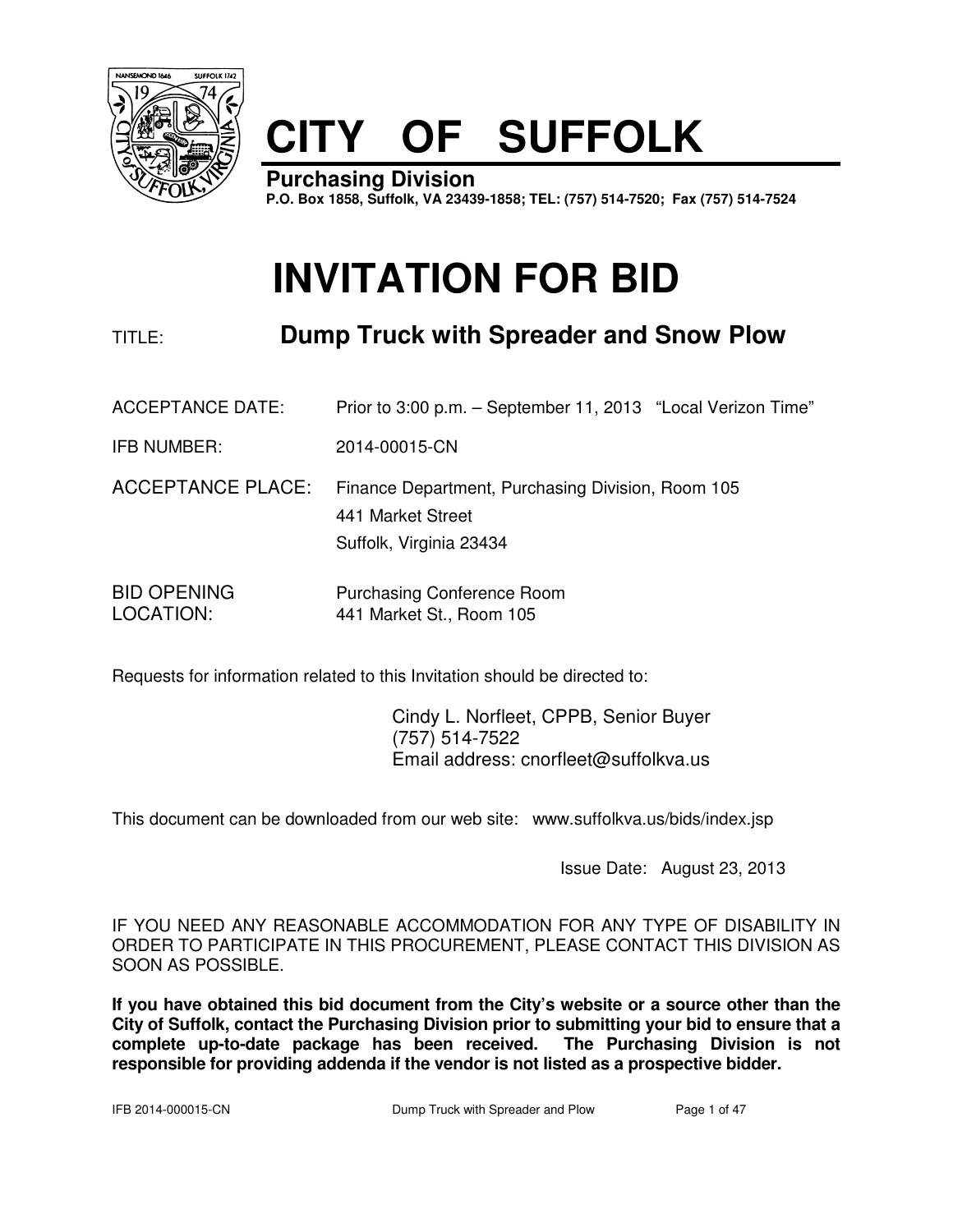# **INVITATION FOR BID**

# **DUMP TRUCK WITH SPREADER AND SNOW PLOW**

| 2.0 |                                                         |  |
|-----|---------------------------------------------------------|--|
| 3.0 |                                                         |  |
| 4.0 |                                                         |  |
| 5.0 |                                                         |  |
| 6.0 |                                                         |  |
|     |                                                         |  |
|     |                                                         |  |
|     |                                                         |  |
|     |                                                         |  |
|     | PROOF OF AUTHORITY TO TRANSACT BUSINESS IN VIRGINIA  47 |  |

| Prepared By: | Cindy L. Norfleet | Date: August 23, 2013 |
|--------------|-------------------|-----------------------|
|              | Senior Buyer      |                       |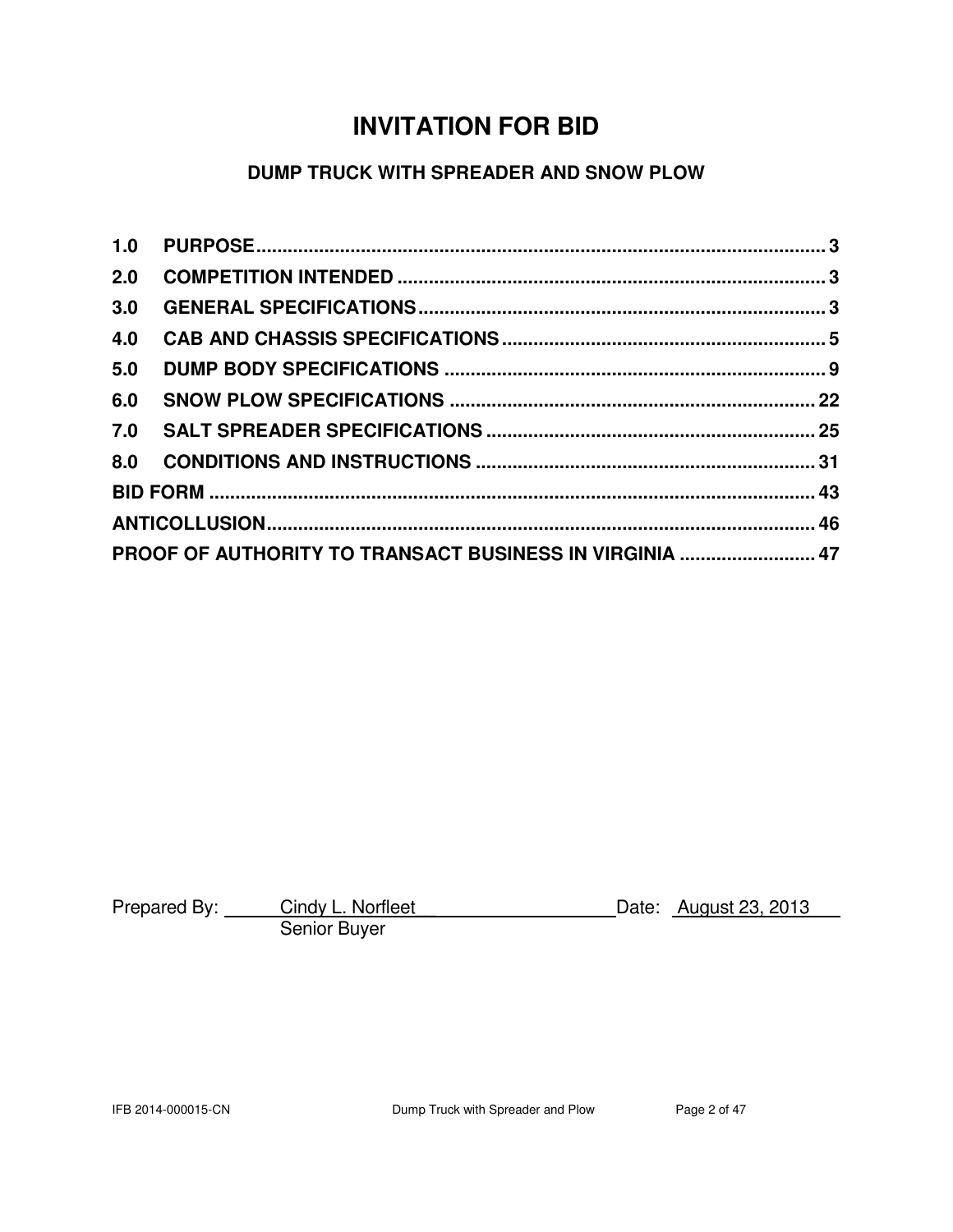### **1.0 PURPOSE**

The intent of this Invitation for Bid is to purchase one (1) dump truck with salt spreader and snow plow for the Road Maintenance Division of the Department of Public Works. Complete unit shall be delivered F.O.B. destination City of Suffolk Fleet Management Facility, 120 Forest Glen Drive, Suffolk Virginia 23434 in accordance with all specifications, terms, and conditions herein.

#### **2.0 COMPETITION INTENDED**

It is the City's intent that this Invitation for Bid (IFB) permits competition. It shall be the bidder's responsibility to advise the Purchasing Agent in writing if any language requirement, specification, etc., or any combination thereof, inadvertently restricts or limits the requirements stated in this IFB to a single source. Such notification must be received by the Purchasing Agent not later than five days prior to the date set for bids to close.

#### **3.0 GENERAL SPECIFICATIONS**

#### 3.1 General

Specifications below describe a single axle dump truck complete with attached sand/salt spreader and snow plow for use by the Department of Public Works Road Maintenance Division. All parts not specifically mentioned, which are necessary to provide a complete operating unit, shall be included in the bid and shall conform in strength and quality of materials and workmanship to what is normally provided to the trade in general. It is not the intent of the City for these specifications to be proprietary; equals will be evaluated in accordance with comparable quality, construction, strength, durability, and suitability for the purpose intended. The City, in its sole opinion, will determine whether the unit offered is equal to that specified herein.

All items shall be supplied, installed and delivered by a single source. The successful bidder shall supply drawings and detailed component list for all items included in the following specification. All warranties shall be stated in writing with the bid proposal. Any exceptions to the specification shall be clearly stated in writing on COMPLIANCE SHEETS and spelled out in detail to exceptions and/or alternate proposals. Each unit shall comply with all State and Federal codes and regulations. The successful bidder shall supply final certification of maximum gross vehicle weight rating. All body material shall include mil certification. All component installation for cab, chassis and body shall conform to the latest recommendations, procedures and regulations of the following organizations:

ASME, ASTM. AISI, API, AWS, DOT, FPS, ICC, ISO, JIC, MSS, NFPA, NEMA, NTEA, OSHA, SAE, TTMA, and USASI. The use of any of the following items or practices will not be accepted.

- Nonsteel fittings on hydraulic pressure lines
	- Excessive use of elbows on hydraulic lines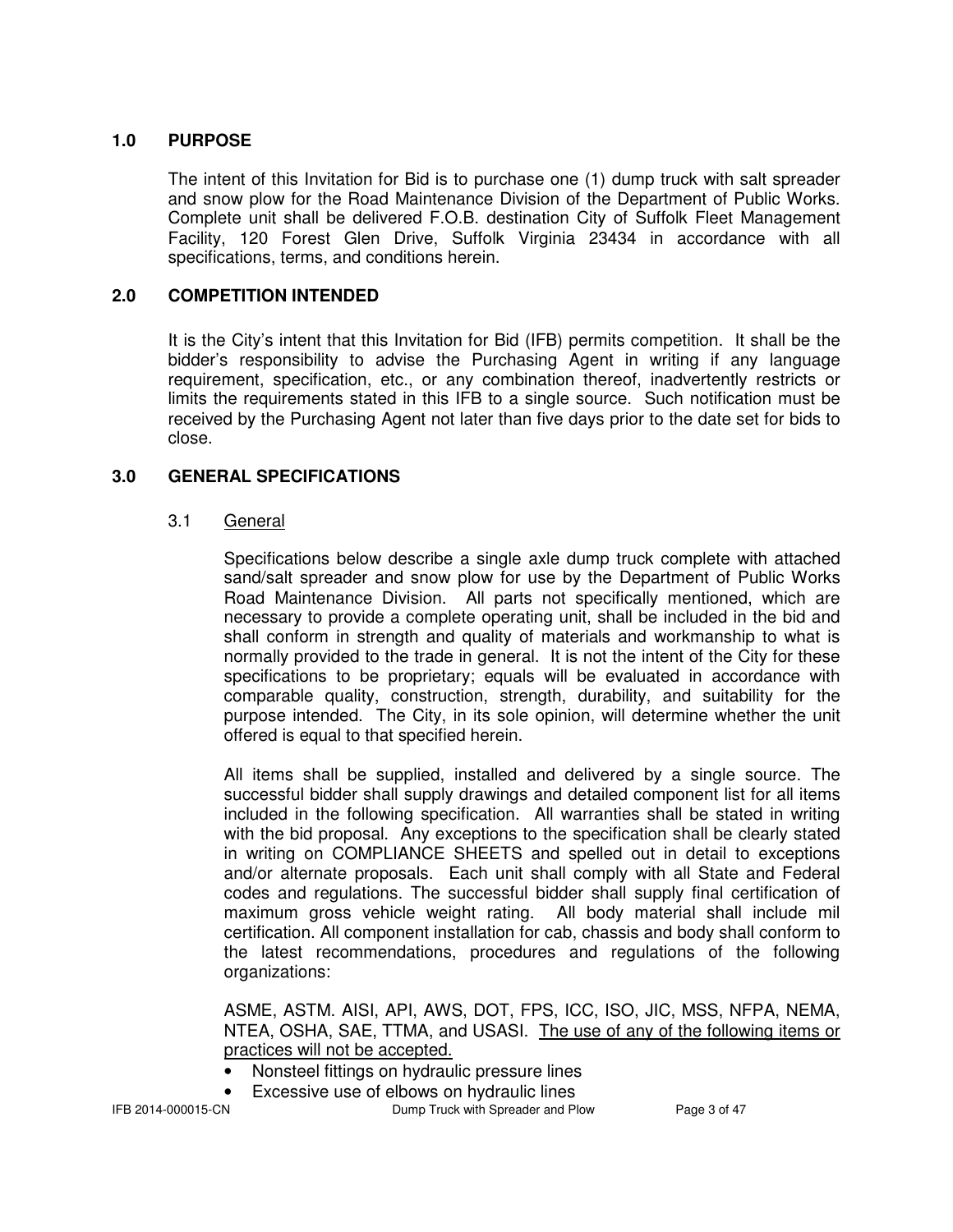- Use of thread tape on hydraulic fittings
- Use of galvanized fittings or components on hydraulic system
- Improper hydraulic line size
- Use of high pressure hose for hydraulic suction line
- Scotchlok type wire splices
- Noninsulated wire splices
- Improper hose or wire routing near exhaust, over sharp edges or through holes without grommets
- Unfinished or sharp edges
- Improperly prepared, primed and painted surfaces
- Nonfused electric circuits. Hydraulic circuits without pressure relief protection

All hydraulic hoses and wiring shall be securely clamped at approximately 18" intervals, shielded from exhaust, and include a protective sleeve where necessary to prevent damage and or failure. All hoses shall have JIC swivel connections at each end and be located in such a manner to aid in easy component replacement. All systems shall be thoroughly tested and tuned before delivery.

The successful bidder will be required to provide complete wiring and plumbing diagrams. An operation manual, as well as a separate parts and maintenance manual, shall be provided with each unit. A full day of training shall be provided for operators and maintenance personnel.

All components shall be of American manufacture, totally produced, supplied and assembled in the United States whenever possible. The City reserves the right to reject any and all bids received. No equipment shall be accepted prior to successful inspection by the using agency.

The bidder shall indicate below his compliance with a "Yes" or noncompliance with a "No" for each line item specification. Any deviations from the specification, or where submitted literature does not fully support the meeting of the specification, should be clearly cited in writing by the bidder. Submit Specifications Compliance Sheets (Pages 4-30) with the BID FORM.

It is not the intent of the City for these specifications to be proprietary; equals will be evaluated in accordance with comparable quality, construction, strength, durability, and suitability for the purpose intended. **The City, in its sole opinion, will determine whether the unit offered is equal to that specified herein**.

# **COMPLY** *YES* NO

#### 3.2 Weight Ratings/Wheelbase

Gross vehicle weight rating will be no less than 35,000 pounds with a front axle rating no less than 12,000 pounds and a rear axle rating of no less than 23,000 pounds \_\_\_\_\_ \_\_\_\_\_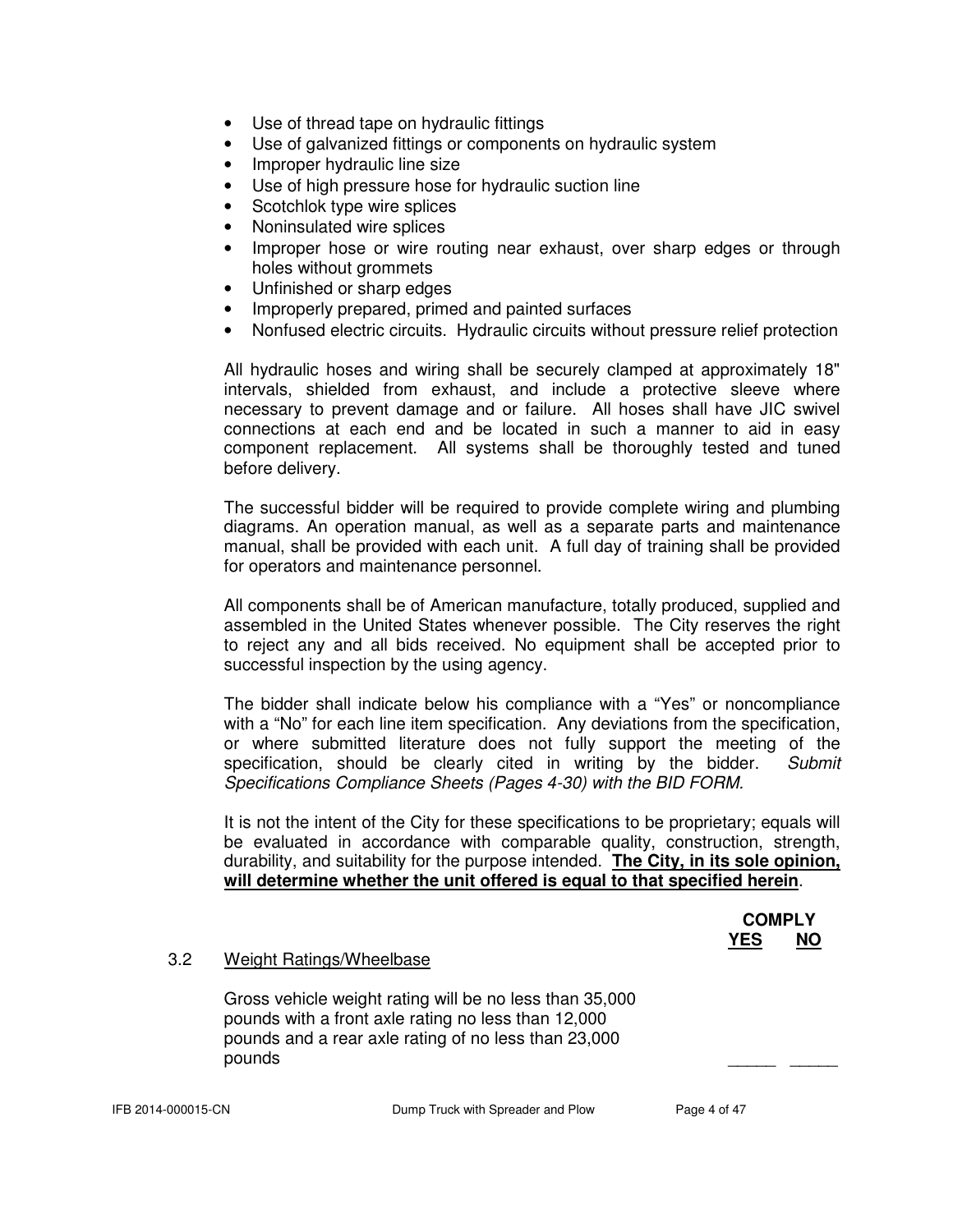|     |     | Wheelbase, cab to axle length and after frame length<br>shall meet body company's minimum requirements.                                                                                                                          |  |
|-----|-----|----------------------------------------------------------------------------------------------------------------------------------------------------------------------------------------------------------------------------------|--|
|     | 3.3 | <b>Warranty</b>                                                                                                                                                                                                                  |  |
|     |     | The entire unit shall be warranted for a minimum of twelve (12)<br>months from the date of beginning service as determined by<br>the Fleet Management Division. Warranty information will<br>be supplied with the BID submittal. |  |
|     | 3.4 | Delivery                                                                                                                                                                                                                         |  |
|     |     | Delivery shall be F.O.B. destination City of Suffolk Fleet<br>Management Facility, 120 Forest Glen Drive, Suffolk,<br>Virginia.                                                                                                  |  |
|     |     | Unit shall be delivered with Manufacturer's Statement of<br>Origin (MSO).                                                                                                                                                        |  |
|     |     | Original invoice shall be supplied upon delivery.                                                                                                                                                                                |  |
|     |     | Unit shall be delivered with valid Virginia 30-day tags and<br>State inspection                                                                                                                                                  |  |
|     |     | One factory service, parts, and operator's manual and CD will be<br>provided.                                                                                                                                                    |  |
|     |     | A minimum of eight (8) hours on-site training shall be<br>provided for technicians and operators upon delivery of unit.                                                                                                          |  |
| 4.0 |     | <b>CAB AND CHASSIS SPECIFICATIONS</b>                                                                                                                                                                                            |  |
|     | 4.1 | Cab                                                                                                                                                                                                                              |  |
|     |     | Cab shall be a conventional design steel construction with<br>air ride support at rear of cab.                                                                                                                                   |  |
|     |     | The hood will be tilting, fiberglass, with three-piece construction.                                                                                                                                                             |  |
|     |     | Floor covering shall be black rubber (no carpet).                                                                                                                                                                                |  |
|     |     | Driver's seat shall be high back vinyl air ride seat.                                                                                                                                                                            |  |
|     |     | Passenger's seat shall be two (2) man vinyl non-suspension.                                                                                                                                                                      |  |

IFB 2014-000015-CN Dump Truck with Spreader and Plow Page 5 of 47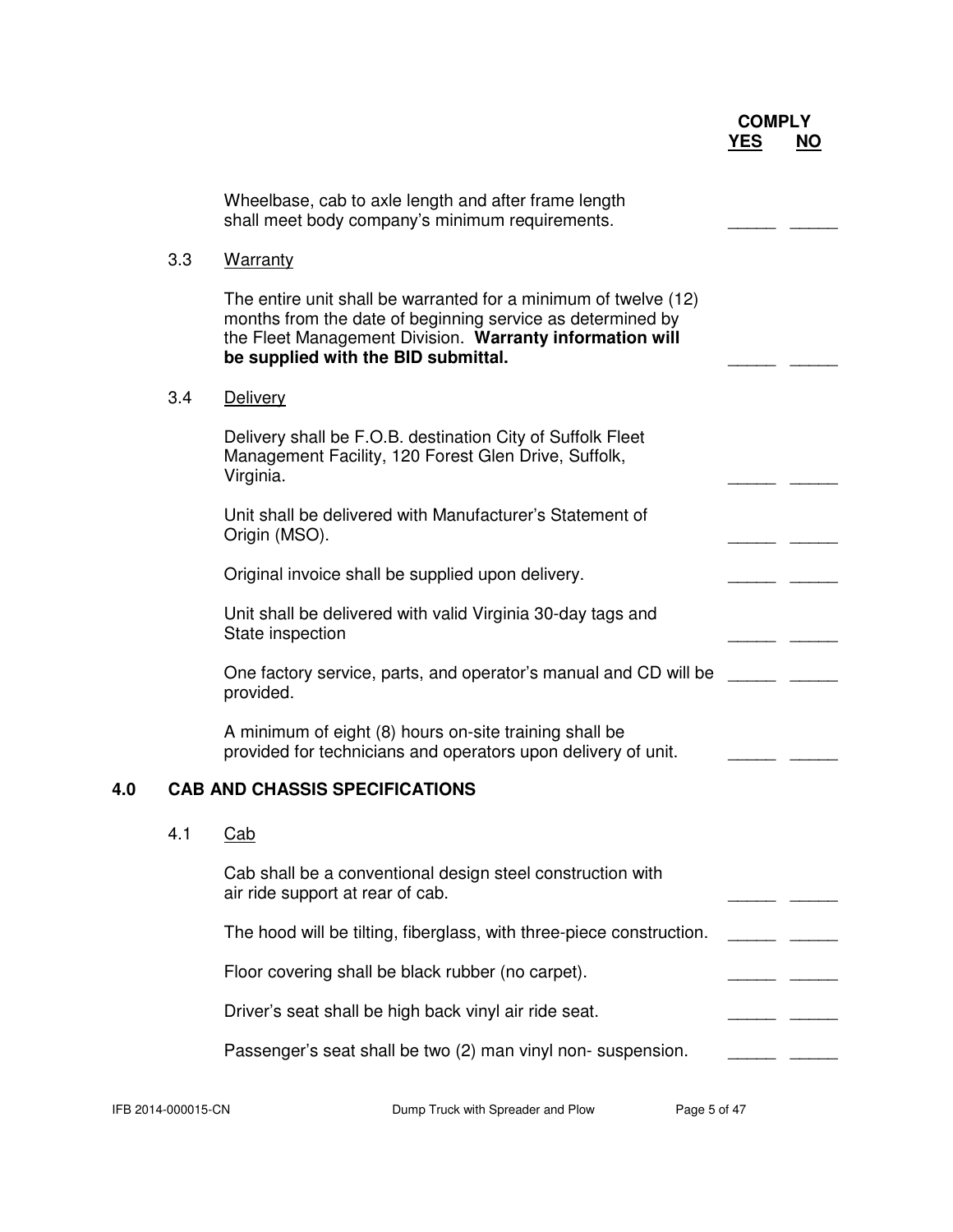|                    | Cab will have factory installed air conditioner with integral<br>heater and defroster, and shall include fresh air filter                                                                                                                                                                        |              |  |
|--------------------|--------------------------------------------------------------------------------------------------------------------------------------------------------------------------------------------------------------------------------------------------------------------------------------------------|--------------|--|
|                    | Cab interior will be deluxe trim with gauge cluster to include<br>electronic oil pressure, water temperature, transmission oil temp<br>gauge fuel level, voltage, speedometer, tachometer and<br>odometer which displays miles, trip miles, engine hours, trip<br>hours, and fault code readout. |              |  |
|                    | A warning system for low fuel, low oil pressure, high engine<br>coolant temperature, and low battery voltage (visual and<br>audible) shall be included.                                                                                                                                          |              |  |
|                    | Mirrors - 102 inside spacing, breakaway type w/black heads,<br>brackets and arms, rectangular with convex on both sides                                                                                                                                                                          |              |  |
|                    | Sun visor (2 each) padded vinyl with driver's side toll ticket<br>stamp integral to console                                                                                                                                                                                                      |              |  |
| 4.2                | Electrical                                                                                                                                                                                                                                                                                       |              |  |
|                    | Electrical system will be 12 volt standard equipment with an<br>alternator to be 140 amp pad mounted.                                                                                                                                                                                            |              |  |
|                    | Three (3) maintenance free batteries with a minimum 1300<br>CCA will be provided.                                                                                                                                                                                                                |              |  |
|                    | A battery disconnect will also be provided and mounted near<br>the battery box.                                                                                                                                                                                                                  |              |  |
|                    | Auxiliary harness with switch for front head lamps will be<br>provided for snow plow applications.                                                                                                                                                                                               |              |  |
|                    | Electric trailer brake/lights accommodation package with cab<br>Controller will be provided with a six (6) pin connection.<br>Wiring diagram of connector to approved by Fleet Management<br>prior to installation.                                                                              |              |  |
|                    | A minimum of four (4) auxiliary switches will be provided in<br>the dash for City or body vendor supplied options.                                                                                                                                                                               |              |  |
|                    | Windshield wiper speed control (forces wipers to slowest<br>Intermittent speed when park brake set and wipers<br>are left on for a predetermined time.                                                                                                                                           |              |  |
|                    | Clearance and marker lights to be amber LED flush mounted<br>on cab.                                                                                                                                                                                                                             |              |  |
| IFB 2014-000015-CN | Dump Truck with Spreader and Plow                                                                                                                                                                                                                                                                | Page 6 of 47 |  |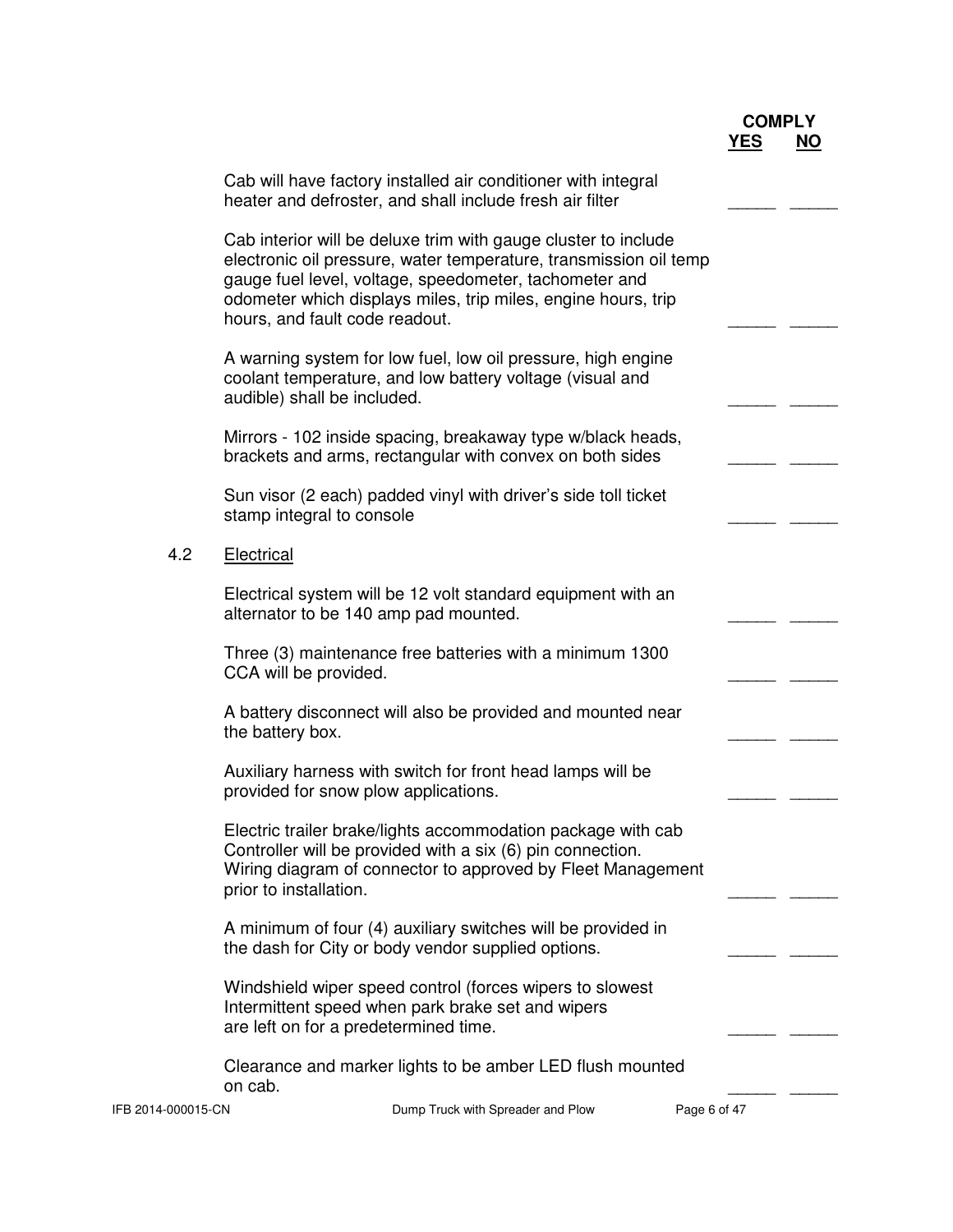|     | Unit will be provided with a stationary front grille to accommodate<br>snow plow mount.                                                                            |  |
|-----|--------------------------------------------------------------------------------------------------------------------------------------------------------------------|--|
| 4.3 | Engine                                                                                                                                                             |  |
|     | Diesel engine to be minimum of 300 hp and 800 lb/ft of<br>torque                                                                                                   |  |
|     | Electronic cruise control will be mounted on steering wheel.                                                                                                       |  |
|     | Oil filter to be spin on type                                                                                                                                      |  |
|     | Fuel / water separator and fuel filter in single assembly with<br>water in fuel sensor engine mounted                                                              |  |
|     | Exhaust system horizontal after treatment device frame<br>mounted right side back of cab, includes horizontal tailpipe                                             |  |
|     | Single element air cleaner                                                                                                                                         |  |
|     | Aluminum radiator to meet cooling requirements                                                                                                                     |  |
|     | Extended life coolant antifreeze to -40F                                                                                                                           |  |
|     | Engine control, remote mounted provision for body builder's<br>installation of PTO controls                                                                        |  |
| 4.4 | Transmission                                                                                                                                                       |  |
|     | Allison 3500RDS with PTO provisions, 5 speed, includes oil<br>level sensor, Castrol Tran synd Transmission oil and push<br>button type transmission shift control. |  |
| 4.5 | <b>Frame</b>                                                                                                                                                       |  |
|     | Frame rails shall be 120,000 yield strength minimum, and<br>RBMs shall be a minimum of 1,750,000 in-pounds.                                                        |  |
| 4.6 | <b>Front Axle</b>                                                                                                                                                  |  |
|     | The front axle will have a minimum of 12,000 pounds with<br>the front springs having a minimum rating of 12,000 pounds<br>with shocks.                             |  |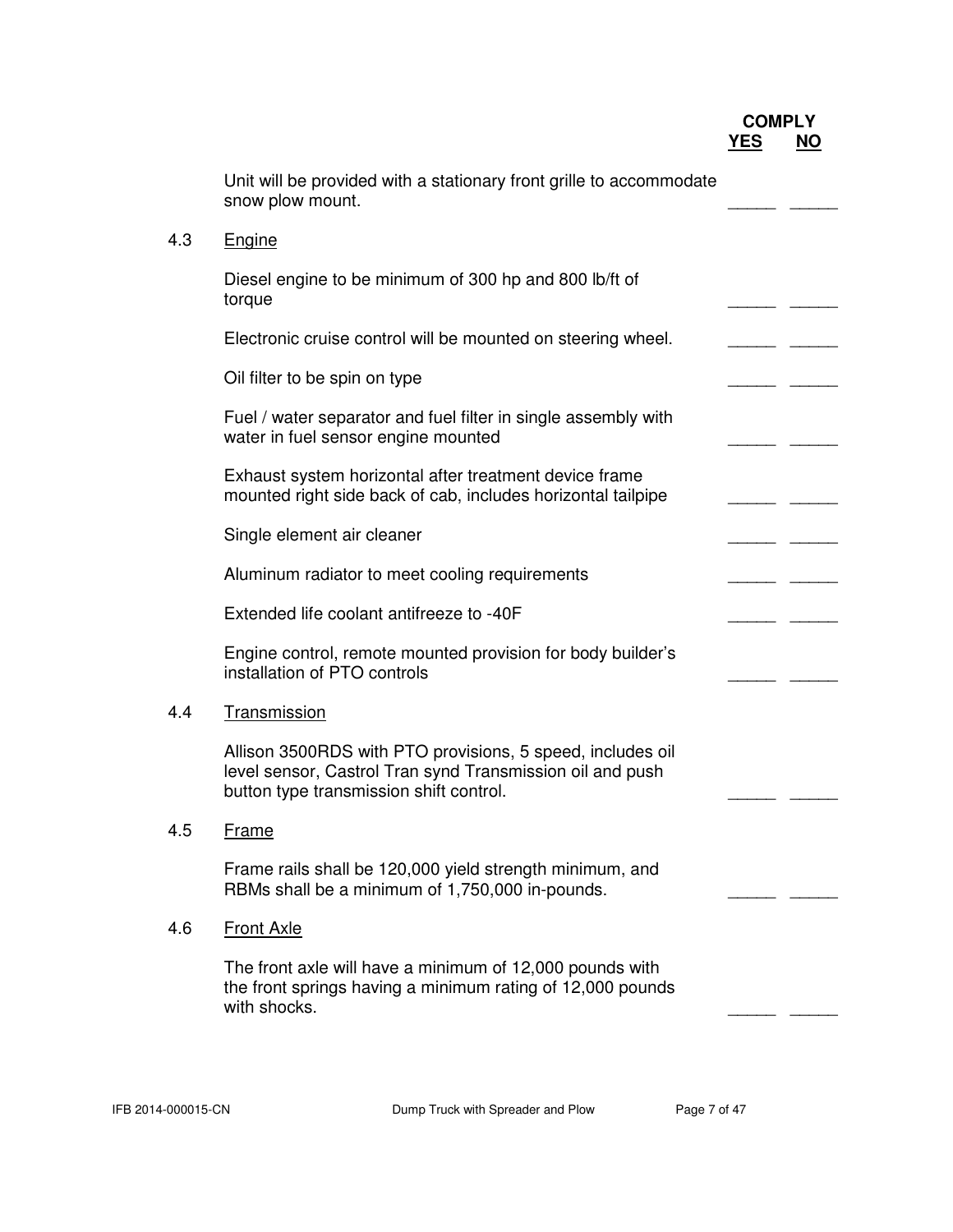|     |                                                                                                                                                                                                                  | <b>COMPLY</b> |           |
|-----|------------------------------------------------------------------------------------------------------------------------------------------------------------------------------------------------------------------|---------------|-----------|
| 4.7 | Rear Axle                                                                                                                                                                                                        | <b>YES</b>    | <b>NO</b> |
|     | The rear drive axle shall have a minimum of 23,000 pound<br>capacity with rear spring suspension vari-rate 23,000 pound<br>capacity with 4500 pound auxiliary rubber spring and<br>shock absorbers. (ratio 4:63) |               |           |
| 4.8 | <b>Fuel Tank</b>                                                                                                                                                                                                 |               |           |
|     | Fuel tank to be top draw style 50 gal capacity mounted<br>driver side under cab                                                                                                                                  |               |           |
|     | Fuel / water separator to be thermostatic temp controlled<br>electric heater. Includes standard equipment water in fuel<br>sensor.                                                                               |               |           |
| 4.9 | <b>Brakes</b>                                                                                                                                                                                                    |               |           |
|     | Unit will be equipped with a dual ABS air brake - 4 channel<br>system for straight truck applications.                                                                                                           |               |           |
|     | Front brakes air s-cam 16 x 7 includes 20 square inch MGM<br>long stroke brake chambers.                                                                                                                         |               |           |
|     | Rear brakes air s-cam 16 x 8.63 includes MGM TR2430 long<br>stroke brake chambers and heavy duty actuated parking<br>brake.                                                                                      |               |           |
|     | Bendix AD 9 dryer will be included.                                                                                                                                                                              |               |           |
|     | Air compressor Bendix TF 550 13.2 CFM                                                                                                                                                                            |               |           |
|     | Parking brake valve located on dash w/ yellow knob.                                                                                                                                                              |               |           |
|     | Dual air pressure gauge (2) Air 1 and Air 2 gauge located on<br>instrument panel                                                                                                                                 |               |           |
|     | Steering wheel will be two (2) spoke 18 "black"                                                                                                                                                                  |               |           |
|     | Steering column will be adjustable.                                                                                                                                                                              |               |           |
|     | Front wheels disc 22.5" steel 5 hand hole, 10-stud hub piloted,<br>flanged nut, metric mount, 9.00" DC rims with steel hubs                                                                                      |               |           |
|     | Front tires 315/80R22.5 with a load range to accommodate<br>a 12,000 pound load on the front axle                                                                                                                |               |           |
|     |                                                                                                                                                                                                                  |               |           |

IFB 2014-000015-CN Dump Truck with Spreader and Plow Page 8 of 47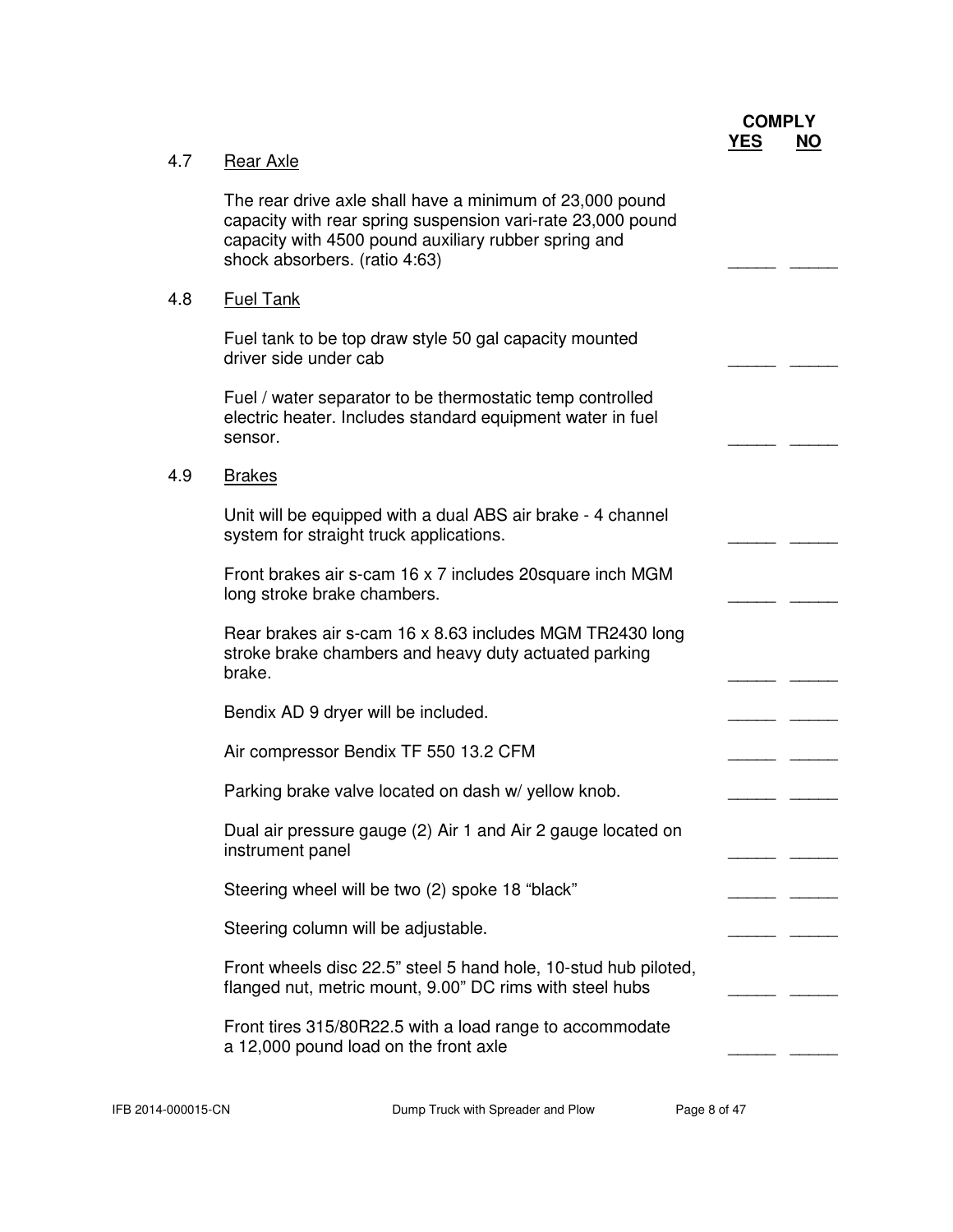# **COMPLY**<br><u>YES NO</u> *YES* NO

|     |                    | Rear wheels disc 22.5" steel 5 hand hole, 10-stud hub piloted,<br>flanged nut, metric mount 8.25" DC rims with steel hubs                                                                                                                                                                                                                                                       |              |  |
|-----|--------------------|---------------------------------------------------------------------------------------------------------------------------------------------------------------------------------------------------------------------------------------------------------------------------------------------------------------------------------------------------------------------------------|--------------|--|
|     |                    | Rear tires 11R22.5 M & S tread with G load range 14 ply.                                                                                                                                                                                                                                                                                                                        |              |  |
|     | 4.10               | <b>Paint Colors</b>                                                                                                                                                                                                                                                                                                                                                             |              |  |
|     |                    | Wheels painted white                                                                                                                                                                                                                                                                                                                                                            |              |  |
|     |                    | Chassis painted black                                                                                                                                                                                                                                                                                                                                                           |              |  |
|     |                    | Cab painted winter white (9219)                                                                                                                                                                                                                                                                                                                                                 |              |  |
| 5.0 |                    | <b>DUMP BODY SPECIFICATIONS</b>                                                                                                                                                                                                                                                                                                                                                 |              |  |
|     | 5.1                | Dump Body                                                                                                                                                                                                                                                                                                                                                                       |              |  |
|     |                    | Dump body and hoist shall be sized to provide proper<br>load lifting capacity based upon size of each component in<br>relationship to overall size of equipment specified.<br>Specifications are a minimum requirement, all components<br>and installation shall be reviewed and approved by the<br>successful bidder's engineering department. All solid weld<br>construction. |              |  |
|     | 5.2                | Dump Body Dimensions                                                                                                                                                                                                                                                                                                                                                            |              |  |
|     |                    | Length:<br>approximately 120 inches                                                                                                                                                                                                                                                                                                                                             |              |  |
|     |                    | Rear post:<br>approximately 25 inches                                                                                                                                                                                                                                                                                                                                           |              |  |
|     |                    | Max. width:<br>96 inches                                                                                                                                                                                                                                                                                                                                                        |              |  |
|     |                    | Tailgate height:<br>approximately 24 inches                                                                                                                                                                                                                                                                                                                                     |              |  |
|     |                    | Side height:<br>approximately 18 inches                                                                                                                                                                                                                                                                                                                                         |              |  |
|     |                    | Cabshield length: approximately 24 inches                                                                                                                                                                                                                                                                                                                                       |              |  |
|     | 5.3                | <b>Long Members</b>                                                                                                                                                                                                                                                                                                                                                             |              |  |
|     |                    | Six (6) inch channel, 8.2 pounds per foot                                                                                                                                                                                                                                                                                                                                       |              |  |
|     | 5.4                | <b>Cross Members</b>                                                                                                                                                                                                                                                                                                                                                            |              |  |
|     |                    | Four (4) inch channel, 5.4 pounds per foot                                                                                                                                                                                                                                                                                                                                      |              |  |
|     | IFB 2014-000015-CN | Dump Truck with Spreader and Plow                                                                                                                                                                                                                                                                                                                                               | Page 9 of 47 |  |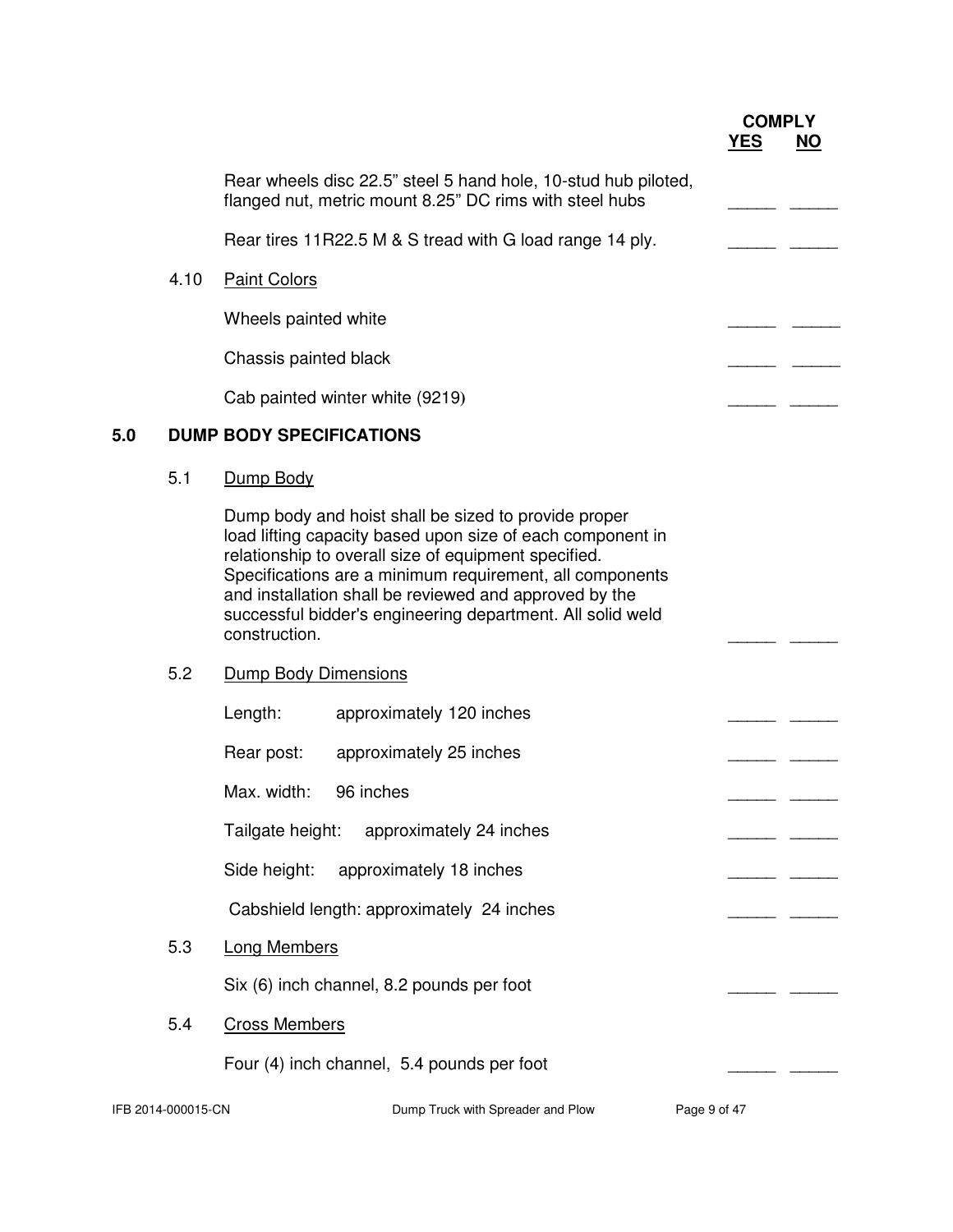| <b>COMPLY</b> |           |
|---------------|-----------|
| <b>YES</b>    | <b>NO</b> |

|                    | Must not exceed twelve (12) inches on center and stitch welded<br>to floor                                                                                  |               |  |
|--------------------|-------------------------------------------------------------------------------------------------------------------------------------------------------------|---------------|--|
|                    | Must be cross welded to long members and incorporate a<br>minimum $1/4" \times 3"$ gusset                                                                   |               |  |
| 5.5                | <b>Bottom Side Rail</b>                                                                                                                                     |               |  |
|                    | 3/16" high tensile 50,000 PSI minimum yield, one piece full<br>length, six (6) inches deep                                                                  |               |  |
| 5.6                | <b>Top Rail</b>                                                                                                                                             |               |  |
|                    | Triple bend integral with side                                                                                                                              |               |  |
| 5.7                | <b>Side Braces</b>                                                                                                                                          |               |  |
|                    | 3/16" high tensile x 3" face x a minimum depth of 3.5" at<br>top to 5.5" at bottom on 40" maximum center, solid weld<br>construction. Include bottom drain. |               |  |
| 5.8                | <b>Floor Thickness</b>                                                                                                                                      |               |  |
|                    | 3/16" 65,000 psi minimum yield x full length, one piece<br>(up to 120 inches long)                                                                          |               |  |
| 5.9                | <b>Sides</b>                                                                                                                                                |               |  |
|                    | 3/16" high tensile 50,000 psi minimum yield x one piece (up<br>to 120" long).                                                                               |               |  |
| 5.10               | <b>Bulkhead</b>                                                                                                                                             |               |  |
|                    | 3/16" high tensile 50,000 psi minimum yield with two integral<br>vee press bends, one piece construction                                                    |               |  |
| 5.11               | Cabshield                                                                                                                                                   |               |  |
|                    | 3/16" high tensile 50,000 psi minimum yield x full width integral<br>with bulkhead, no top reinforcements required except side<br>gussets                   |               |  |
| 5.12               | <b>Tailgate</b>                                                                                                                                             |               |  |
|                    | 3/16" high tensile x one (1) panel assembly. Horizontal and<br>vertical braces, as required. Inverted angle dirt shedder on<br>top. 1.25" CRR latch pins.   |               |  |
| IFB 2014-000015-CN | Dump Truck with Spreader and Plow                                                                                                                           | Page 10 of 47 |  |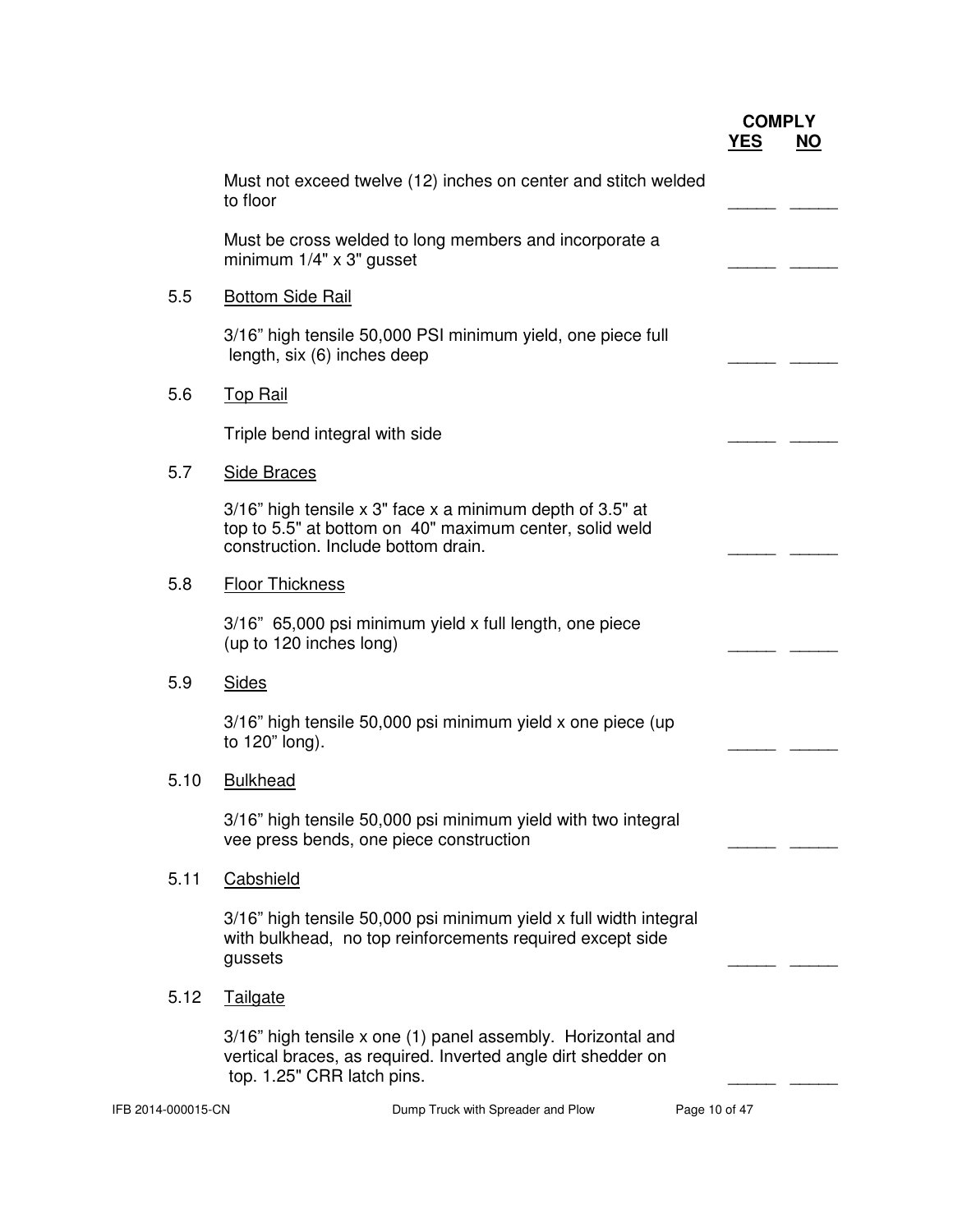|      | Tailgate chains will be minimum of .375" high sheen, clevis<br>removable and covered with nylon mesh.                                                                                   |  |
|------|-----------------------------------------------------------------------------------------------------------------------------------------------------------------------------------------|--|
|      | Top pins will be minimum 1.25" CRR and include .125"<br>retention chains.                                                                                                               |  |
|      | Four (4) banjo plates will be minimum .375" thick. J hooks shall<br>be permanently attached to tailgate and will be solid welded<br>construction with heavy duty standard top hardware. |  |
|      | Bottom latch pins will have grease fittings at main pivot points.                                                                                                                       |  |
| 5.13 | <b>Board Holders</b>                                                                                                                                                                    |  |
|      | 3/16" high tensile board holders shall be provided at front<br>and rear, inside and outside to match board thickness.                                                                   |  |
| 5.14 | <b>Side Boards</b>                                                                                                                                                                      |  |
|      | One per side, full length and bolted through board holder front<br>and rear with pine boards high enough to level side and tailgate.                                                    |  |
| 5.15 | <b>Rear Bolster</b>                                                                                                                                                                     |  |
|      | 3/16" high tensile full depth and full width, not to exceed<br>96 inches wide unless specified otherwise                                                                                |  |
| 5.16 | <b>Front and Rear Corner Post</b>                                                                                                                                                       |  |
|      | 3/16" high tensile x 10" face full length, solid weld construction.<br>Minimum of 3.5" depth at top x 5.5" depth at bottom.                                                             |  |
| 5.17 | Dirt Shredder                                                                                                                                                                           |  |
|      | Full length both sides, integral with rub-rail. 3/16" high tensile.                                                                                                                     |  |
| 5.18 | <b>Inside Radius</b>                                                                                                                                                                    |  |
|      | Three inch (3") minimum radius full length (one piece) up to 120<br>inches long, 3/16" high tensile                                                                                     |  |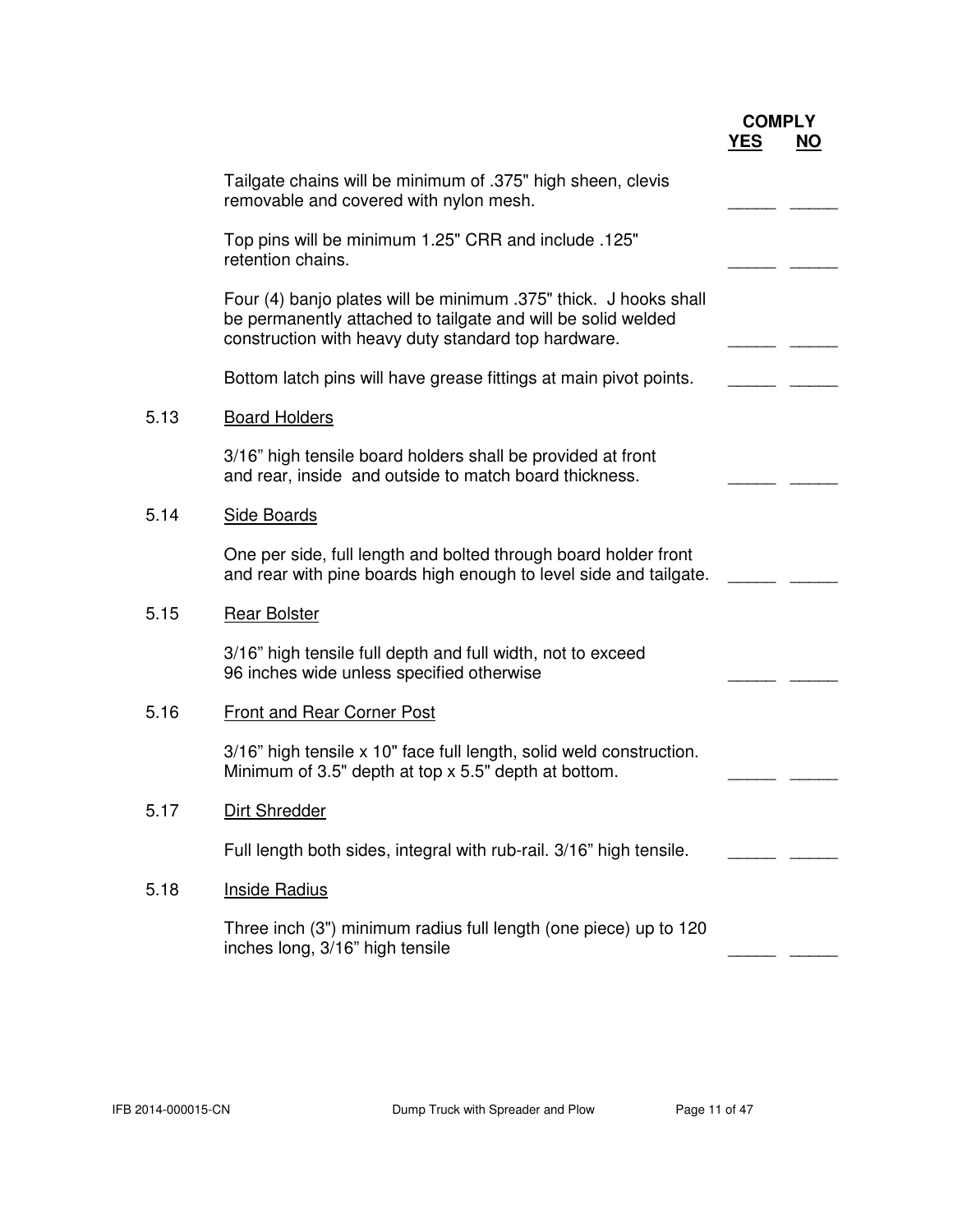

# 5.19 Flaps

 Neoprene anti sail, anti splash, razor split, and bolted to permanent .1875" x 24" bracket. A hole will be in bottom center of flap with hooks mounted at bottom of body to attach flaps when dumping. Bracket and flap shall be sized and mounted so not to exceed 18 degree federal regulation.

#### 5.20 Mud Guards

 11 gauge X 22" x 24" minimum permanently attached to body in front of rear wheels

#### 5.21 Grab Handles

 $\frac{1}{2}$  inch diameter, full length, left side  $\frac{1}{2}$  and  $\frac{1}{2}$  and  $\frac{1}{2}$  and  $\frac{1}{2}$  and  $\frac{1}{2}$  and  $\frac{1}{2}$  and  $\frac{1}{2}$  and  $\frac{1}{2}$  and  $\frac{1}{2}$  and  $\frac{1}{2}$  and  $\frac{1}{2}$  and  $\frac{1}{2}$  and  $\frac{1$ 

#### 5.22 Ladders – Slide In

 Bustin tread, as low as possible, minimum 12 inches wide, and attached at both front corners. Ladders shall be slide in design with safety latch.

#### 5.23 O.S.H.A. Equipment

 112 DBA back up alarm shock mounted at rear to include a dash mounted and labeled " body up " warning light, activated by a NEMA 12 switch device and a dump body safety prop, drop down style.

#### 5.24 Shovel Bracket

Bulkhead mounted, stainless steel spring loaded style

#### 5.25 LED Lighting

 All lighting will be centrally grounded in a common junction box. \_\_\_\_\_ \_\_\_\_\_

> All wiring to marker lights shall be 14/2 conductor type "GPT " and include a sealed two (2) pin quick connector. All marker lights shall be shock mounted and incorporate lexan lenses.

 All quick plug connections shall be treated with electrical grease at time of installation.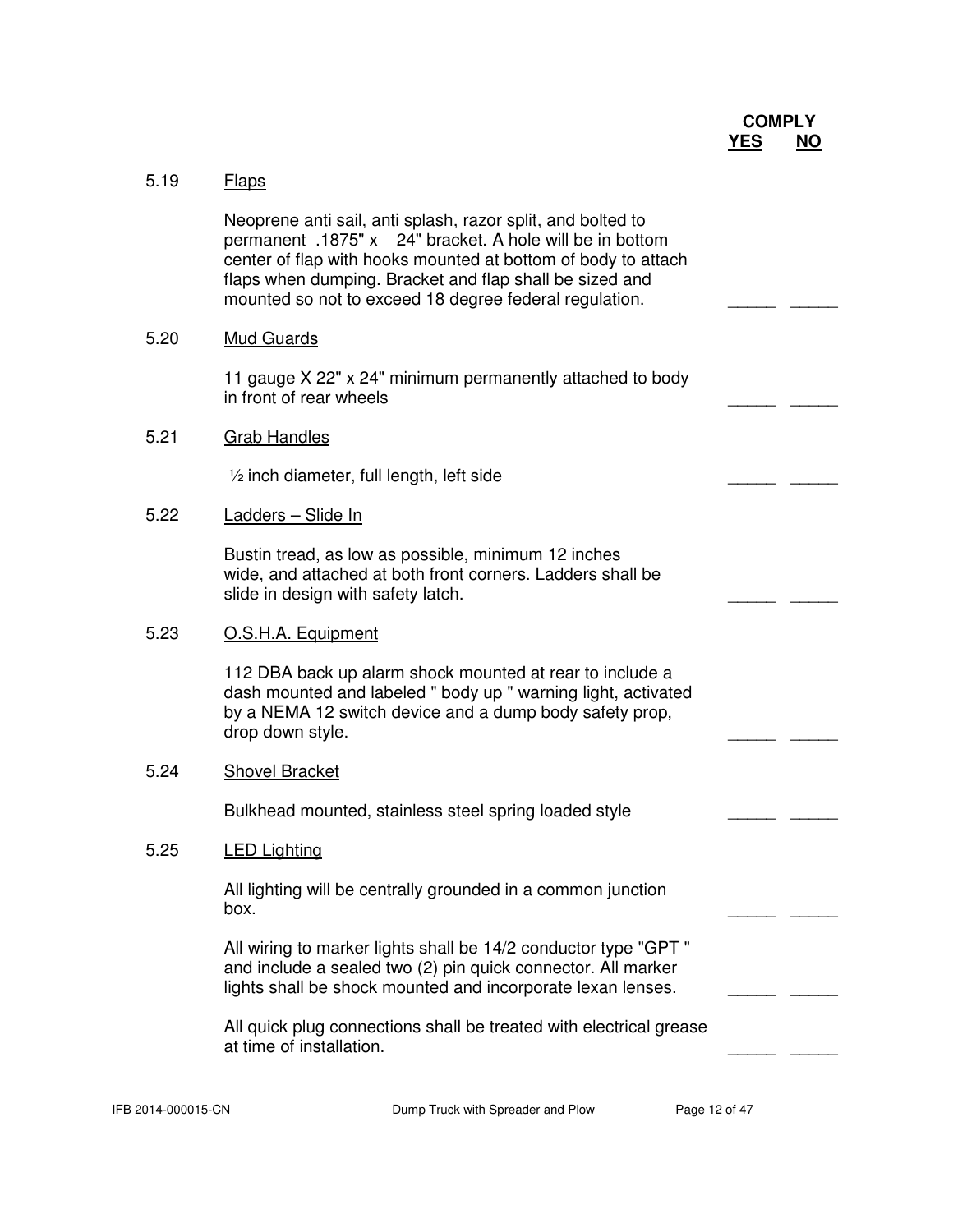|      | All wiring shall be securely attached and concealed to prevent<br>damage. Reflectors shall be attached, as required, and all items<br>shall meet FMVSS 108 guidelines.                                                                                                                                                                                                                                                                                                                                                             |  |
|------|------------------------------------------------------------------------------------------------------------------------------------------------------------------------------------------------------------------------------------------------------------------------------------------------------------------------------------------------------------------------------------------------------------------------------------------------------------------------------------------------------------------------------------|--|
| 5.26 | <b>Strobe Lights</b>                                                                                                                                                                                                                                                                                                                                                                                                                                                                                                               |  |
|      | Strobe lights will be recessed mounted on four (4) corners of<br>cab shield and in each rear post of body and activated from<br>one (1) switch located in cab.                                                                                                                                                                                                                                                                                                                                                                     |  |
| 5.27 | <b>Painting</b>                                                                                                                                                                                                                                                                                                                                                                                                                                                                                                                    |  |
|      | Color shall be 7666 Dupont Imron Green to match the City's fleet.                                                                                                                                                                                                                                                                                                                                                                                                                                                                  |  |
|      | Entire body shall be free from all weld slag, grease and other<br>coatings prior to painting.                                                                                                                                                                                                                                                                                                                                                                                                                                      |  |
|      | Body shall be thoroughly cleaned with low voc surface<br>cleaner and primed with two coats of corrosion resistant<br>vinyl etch primer and one double coat of acrylic urethane<br>high solid, low voc finish.                                                                                                                                                                                                                                                                                                                      |  |
|      | Paint shall be free of runs, bubbles, blisters, blemishes, and<br>blushes.                                                                                                                                                                                                                                                                                                                                                                                                                                                         |  |
|      | Inside of body and underside shall all be painted the same color<br>as outside of body, unless specified otherwise.                                                                                                                                                                                                                                                                                                                                                                                                                |  |
|      | The entire hoist assembly shall be painted same color as<br>chassis frame rails. Paint color shall be matched via color eye<br>system.                                                                                                                                                                                                                                                                                                                                                                                             |  |
|      | Dump body shall be sand blasted as part of the paint cleaning<br>process. No stainless or aluminum body shall be painted or<br>sand blasted. All stainless steel and aluminum components<br>shall be either sheared or cut with a water jet to eliminate heat<br>discoloration and distortion. Upon completion of non-steel body,<br>it shall be degreased with Part #175558/0379-00 and then cleaned<br>with Part #118444/7961-00. Body shall then be treated with a<br>Part #180786/7281-00 to increase longevity of appearance. |  |
| 5.28 | <b>Tailgate Control</b>                                                                                                                                                                                                                                                                                                                                                                                                                                                                                                            |  |
|      | Tailgate locks shall be air operated from inside cab.                                                                                                                                                                                                                                                                                                                                                                                                                                                                              |  |
|      |                                                                                                                                                                                                                                                                                                                                                                                                                                                                                                                                    |  |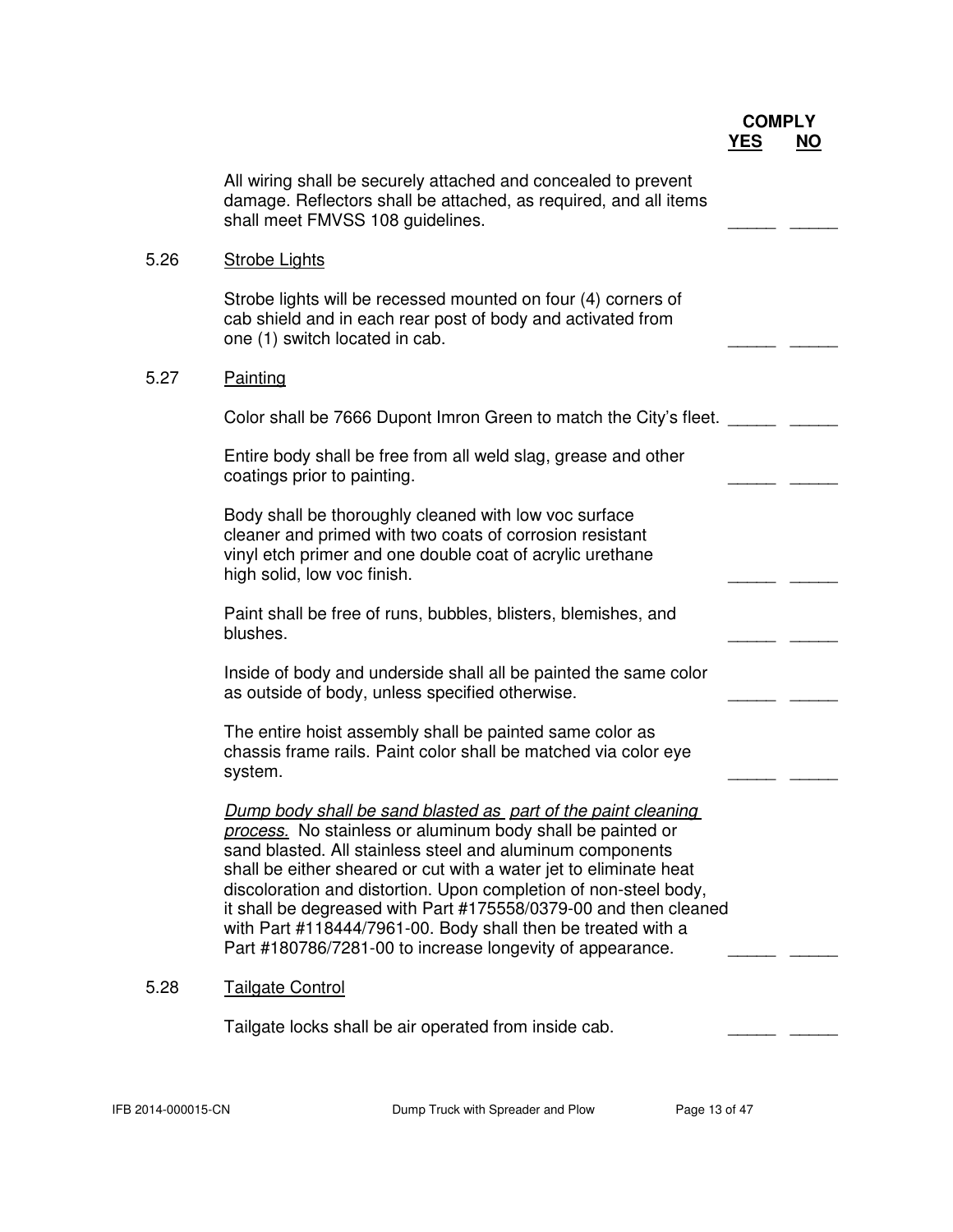| Hoist shall be a double acting underbody scissors style. Class<br>Forty (40) with a minimum lifting capacity of 7.5<br>tons when used with a nine foot (9') dump body.                         |  |
|------------------------------------------------------------------------------------------------------------------------------------------------------------------------------------------------|--|
| A single, double acting cylinder shall be the sole source of power<br>within the scissors tubing frame work.                                                                                   |  |
| All lift capacity shall be based on a maximum hydraulic working<br>pressure of two thousand (2,000) pounds per square inch<br>(2000 PSI).                                                      |  |
| Entire hoist assembly shall be securely attached to chassis<br>frame rail with grade eight (8) bolts and elastic locknuts.                                                                     |  |
| Hinge pin assembly shall be integral with chassis frame rail and<br>securely welded to body long-members. Hinge pin shall be easily<br>removable without the use of special tools.             |  |
| All pivot points will include grease fittings, and plastic dust covers<br>will protect all grease fittings.                                                                                    |  |
| When hoist is used in conjunction with an aluminum body,<br>a 1/4" x 4-1/2" x 10" backing plate will be used to reinforce<br>the dump body long-member inside web.                             |  |
| A minimum of four (4) $1/2$ " x 1-1/2" Grade Eight (8) bolts<br>with elastic locknuts will be used with each hinge. All<br>dissimilar metals shall have a vinyl liner to prevent electrolysis. |  |
| Hoist cylinder shall have minimum stroke of twenty one inches<br>(21"), 2.75" diameter chrome rod, 5.5" i.d. cylinder bore, 47,500<br>pounds of thrust, and minimum six (6) year warranty.     |  |
| Hoist shall have greater lift capacities when operated at<br>maximum authorized working pressures.                                                                                             |  |
| 5.30<br><b>Tool Box</b>                                                                                                                                                                        |  |
| A weatherproof tool box will be mounted on the chassis via<br>rubber shock and spring system and $\frac{1}{4}$ " x 2" x 2" angle.                                                              |  |
| Construction will be a minimum of 1/8" aluminum. Door will have<br>a bottom hinge so door will fold downward upon opening.                                                                     |  |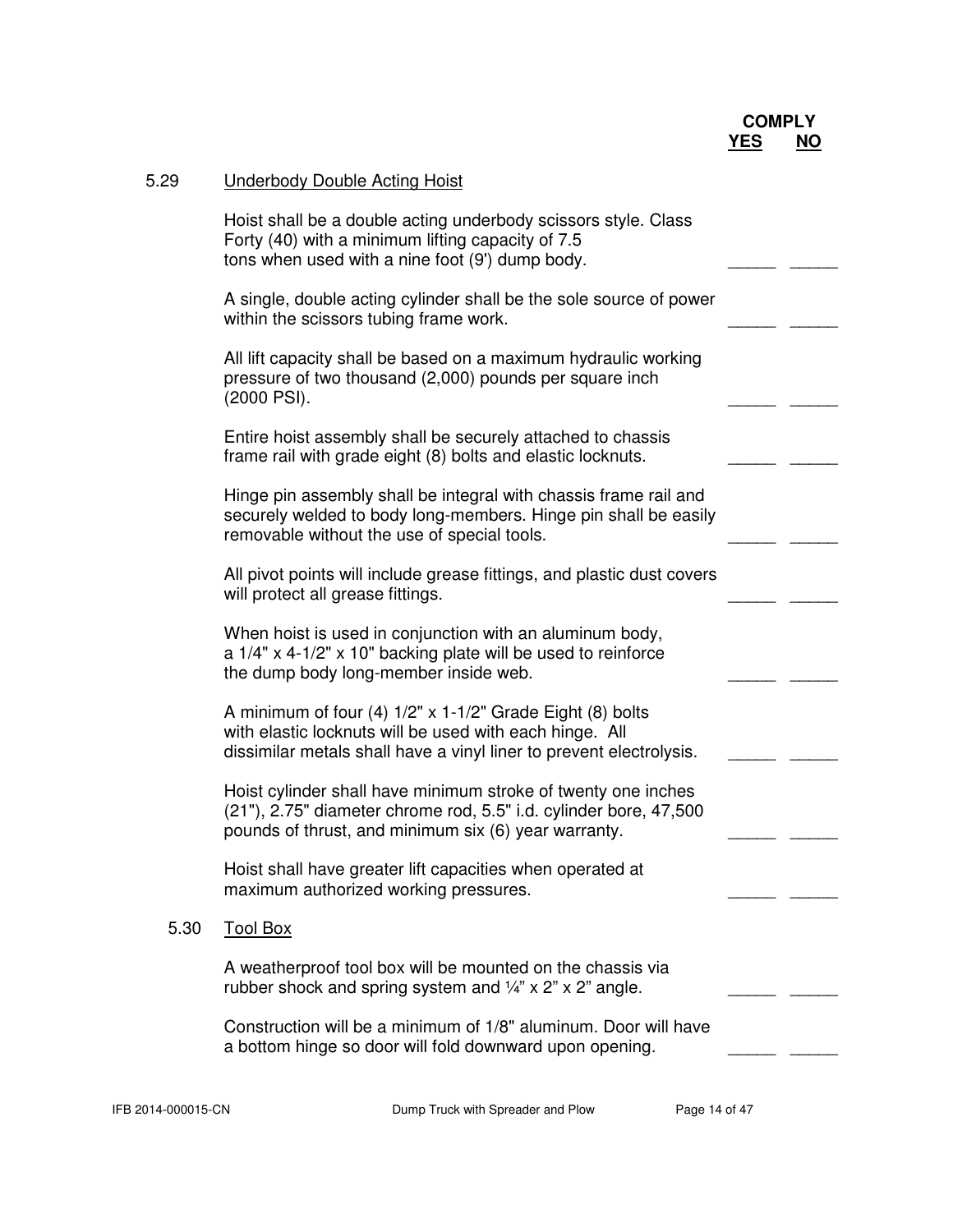|                                                                                                                                                                                                                                                                       | <b>COMPLY</b><br><b>YES</b> | <u>NO</u> |
|-----------------------------------------------------------------------------------------------------------------------------------------------------------------------------------------------------------------------------------------------------------------------|-----------------------------|-----------|
| Box will include a locking one quarter turn latch and rubber<br>weather trip on door.                                                                                                                                                                                 |                             |           |
| Finish will be smooth with exception of deck late door.                                                                                                                                                                                                               |                             |           |
| Size will be approximately 18" x 18" x 36".                                                                                                                                                                                                                           |                             |           |
| Grade Eight (8) bolts and elastic lock nuts will be used to attach<br>mounting brackets to chassis frame rail.                                                                                                                                                        |                             |           |
| 5.31<br><b>Conspicuity Enhancement</b>                                                                                                                                                                                                                                |                             |           |
| Each dump body rub-rail and rear shall include conspicuity<br>enhancement. Unless specified otherwise, the enhancement<br>shall be alternating red and white stripes.                                                                                                 |                             |           |
| Enhancement shall provide reflection even in daylight hours.                                                                                                                                                                                                          |                             |           |
| Conspicuity tape will have twelve (12) different patterns of<br>micro-prisms for maximum visibility. The reflective system shall<br>be impervious to ultra violet radiation via internal pigmentation<br>with acrylic layer protection.                               |                             |           |
| Conspicuity tape shall withstand all weather conditions and<br>repeated washing; it shall meet all FMVSS 108 requirements.                                                                                                                                            |                             |           |
| 5.32<br><b>Light Wiring and Switch</b>                                                                                                                                                                                                                                |                             |           |
| A dual conductor wire harness shall be routed from the<br>chassis to the center of cab shield for City installation of<br>strobe light.                                                                                                                               |                             |           |
| Harness shall be minimum (2) two16 gage copper stranded<br>wires within a type "so" outer jacket. Wire shall be neatly<br>attached and routed, avoiding all sharp edges and concealed<br>within corner assembly as part of the routing to and from the<br>cab shield. |                             |           |
| A lighted rocker switch shall be permanently dash mounted<br>and pre-wired with 12vdc and activated by key switch.                                                                                                                                                    |                             |           |
| Units shall be delivered with a back up audible alarm to comply<br>with all ANSI, Federal, State and Local standards.                                                                                                                                                 |                             |           |
|                                                                                                                                                                                                                                                                       |                             |           |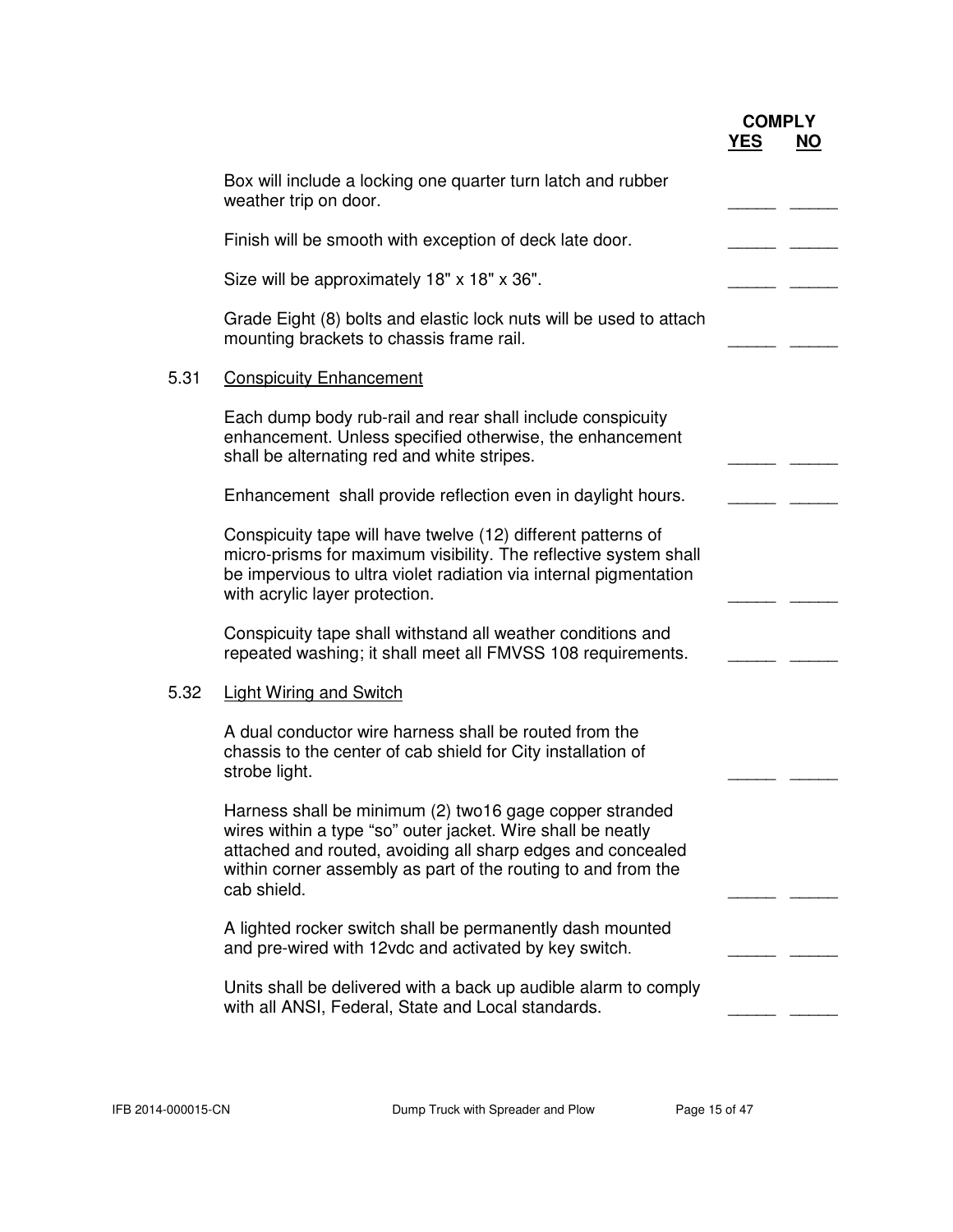| 5.33 | Trailer Hitch - Pintle Hook                                                                                                                                                                                                                           |  |
|------|-------------------------------------------------------------------------------------------------------------------------------------------------------------------------------------------------------------------------------------------------------|--|
|      | A $\frac{1}{2}$ inch formed steel plate, full width of chassis frame rails,<br>with three (3) inch return flange at bottom shall be bolted to<br>chassis frame.                                                                                       |  |
|      | Bottom and side support gussets will be included. Two (2)<br>swivel 3/4 inch cold rolled steel d loops, three (3) inch i.d.<br>minimum, shall be attached to bottom flange.                                                                           |  |
|      | Properly sized Grade Eight (8) bolts shall be used throughout<br>installation.                                                                                                                                                                        |  |
|      | Pintle hook will be 26 inches high on center unless otherwise<br>specified by the City. The pintle hook shall have a minimum<br>of 30,000 pounds towing capacity.                                                                                     |  |
| 5.34 | Wiring                                                                                                                                                                                                                                                |  |
|      | Non-metallic weatherproof seven (7) way and four (4) way<br>trailer sockets shall be mounted through hook plate and<br>wired to chassis using "TTMA" standards.                                                                                       |  |
|      | Wiring shall be connected via a high impact plastic, chemical<br>resistant, surface mount junction box with eight (8) identified<br>terminal posts.                                                                                                   |  |
|      | Junction box will have a screw lid with o-ring seal. All wiring to<br>and from junction box will be via a three-piece compression<br>fitting including a PVC grommet sized to fit wiring.                                                             |  |
|      | Junction box shall be located for ease of service and to avoid<br>contamination.                                                                                                                                                                      |  |
| 5.35 | <b>Manual Hydraulic System</b>                                                                                                                                                                                                                        |  |
|      | The purpose of the hydraulic system is to operate a dump<br>body double acting hoist, single acting plow lift, power angle<br>plow and two-function spreader circuit. System will be powered<br>via an automatic transmission mounted power take off. |  |
|      | All controls and components shall be of the latest design and<br>installed to provide simple and convenient operation.                                                                                                                                |  |
|      | All hydraulic components shall be installed and serviced by a<br>single manufacturer.                                                                                                                                                                 |  |
|      |                                                                                                                                                                                                                                                       |  |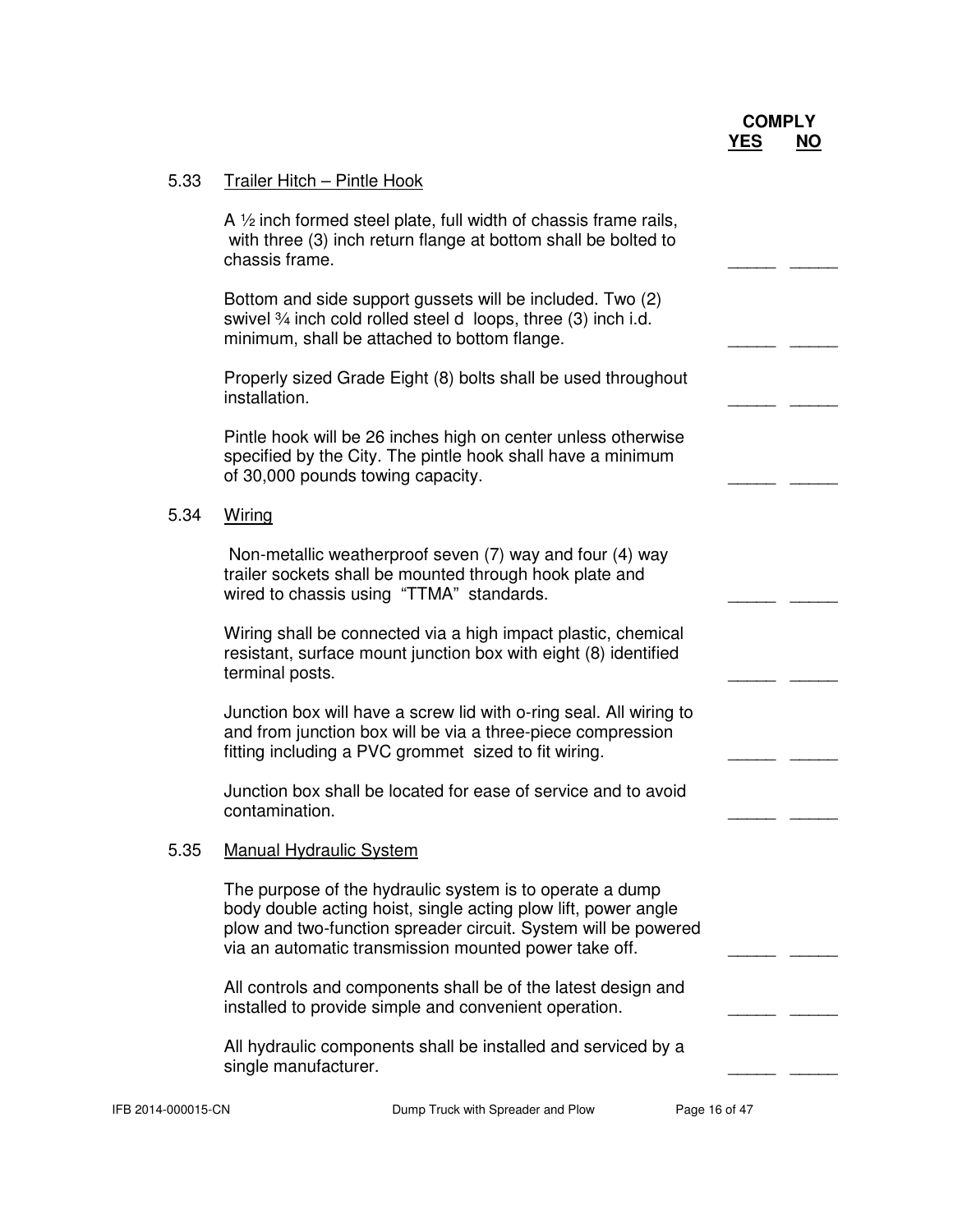| 5.36 | Pump (Gear)                                                                                                                                                                                                                            |  |
|------|----------------------------------------------------------------------------------------------------------------------------------------------------------------------------------------------------------------------------------------|--|
|      | A single section all cast iron pump shall be the sole source<br>of power used to provide all hydraulic equipment.                                                                                                                      |  |
|      | Pump shall be capable of 3500 PSI and 3000 rpm and will<br>include pressure loaded powdered metal wear plates.                                                                                                                         |  |
|      | The drive gear and shaft shall be one-piece construction for<br>maximum strength.                                                                                                                                                      |  |
|      | The pump shall be sized to have a 25 GPM output at<br>maximum engine rpm.                                                                                                                                                              |  |
|      | Pump will utilize bushing design and include a SAE B shaft<br>and mounting flange for direct or remote mounting. Four (4)<br>bolt split flange ports will be located on each side to provide<br>hookup of discharge and suction hoses. |  |
|      | All cast parts shall be Class Thirty (30) gray iron.                                                                                                                                                                                   |  |
|      | Pump bushings will be steel backed bronze with PTFE coating.                                                                                                                                                                           |  |
|      | Pump port size shall be at least 1 inch discharge and 1-1/2<br>inch inlet.                                                                                                                                                             |  |
| 5.37 | <b>Drive Line</b>                                                                                                                                                                                                                      |  |
|      | When direct mount application is not possible, the pump and<br>power take off shall be connected via a 1310 series drive line.                                                                                                         |  |
|      | Drive line shall be capable of 130 foot pounds of torque and<br>have 1-3/8 inch diameter solid shaft of 1141 steel.                                                                                                                    |  |
|      | Solid shaft will have sixteen (16) splines heat treated to 40<br>Rockwell hardness.                                                                                                                                                    |  |
|      | A grove shall be machined the length of the shaft to provide<br>proper phasing of universal joints at time of shaft assembly.                                                                                                          |  |
|      | Drive line installation shall be in accordance with manufacture's<br>recommended procedures.                                                                                                                                           |  |
|      | Slip assembly shall provide not less than 2.25 inches of travel.                                                                                                                                                                       |  |
|      |                                                                                                                                                                                                                                        |  |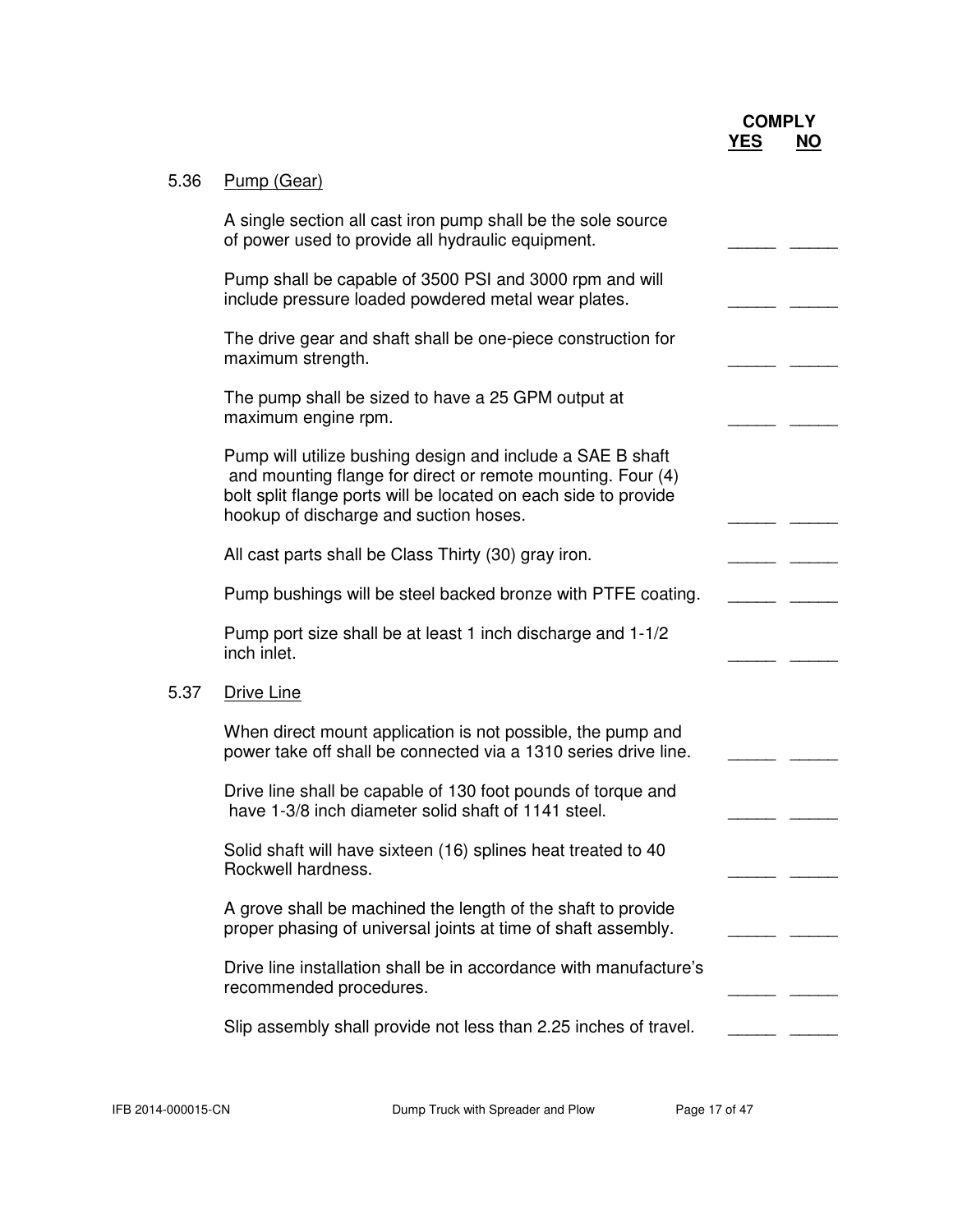| 5.38 | Directional Control Valve: v20                                                                                                                                                                                                                                                                                                   |  |
|------|----------------------------------------------------------------------------------------------------------------------------------------------------------------------------------------------------------------------------------------------------------------------------------------------------------------------------------|--|
|      | The hydraulic control valve shall be capable of 25 GPM and<br>3000 PSI and cast from gray iron. Valve will have symmetrical<br>spools for ease of right or left hand operation.                                                                                                                                                  |  |
|      | Spool seals will be fitted in counter bores for ease of<br>maintenance and spool operation. All valve sections shall be<br>interchangeable and stackable for ease of add on functions<br>for future hydraulic operations.                                                                                                        |  |
|      | A full flow pilot operated screw adjustable relief valve shall be<br>set at required maximum operating pressure to protect the<br>entire hydraulic system when in the dynamic condition.<br>Additional full flow pilot operated screw adjustable port relief<br>shall be used, where required, to protect all static conditions. |  |
|      | The port reliefs shall be preset as required and also incorporate<br>anti-cavitation checks. The control valve shall be designed to<br>accept bonneted housings for sealed cable operation.                                                                                                                                      |  |
|      | All spools will have three (3) position, four (4) way, spring return<br>to center operation, unless required otherwise. The hydraulic<br>valve sections will have built-in transition checks to provide<br>smoother operation of all functions.                                                                                  |  |
|      | A high pressure carryover shall be capable of being installed<br>when required. Valve shall be post compensated "flow sharing".                                                                                                                                                                                                  |  |
| 5.39 | <b>Hydraulic Control Valve Operation</b>                                                                                                                                                                                                                                                                                         |  |
|      | All hydraulic valve operation shall be achieved from within<br>the cab by a single operator.                                                                                                                                                                                                                                     |  |
|      | The controls shall be connected to the valve via zinc plated<br>housing and steel connections with corrosion resistance finish.                                                                                                                                                                                                  |  |
|      | All cab controls will be completely sealed via an o-ring, boot<br>and labyrnth joint. These controls will provide bellcrank operation<br>to allow output loads in excess of 125 pounds.                                                                                                                                          |  |
|      | The connection between the cab control and valve housing<br>will be via all stainless steel cable, Teflon and nylon wear<br>surface linkage. The linkage will have a minimum bend radius<br>of three (3) inches and load capacity of 230 pounds pull and<br>150 pounds push.                                                     |  |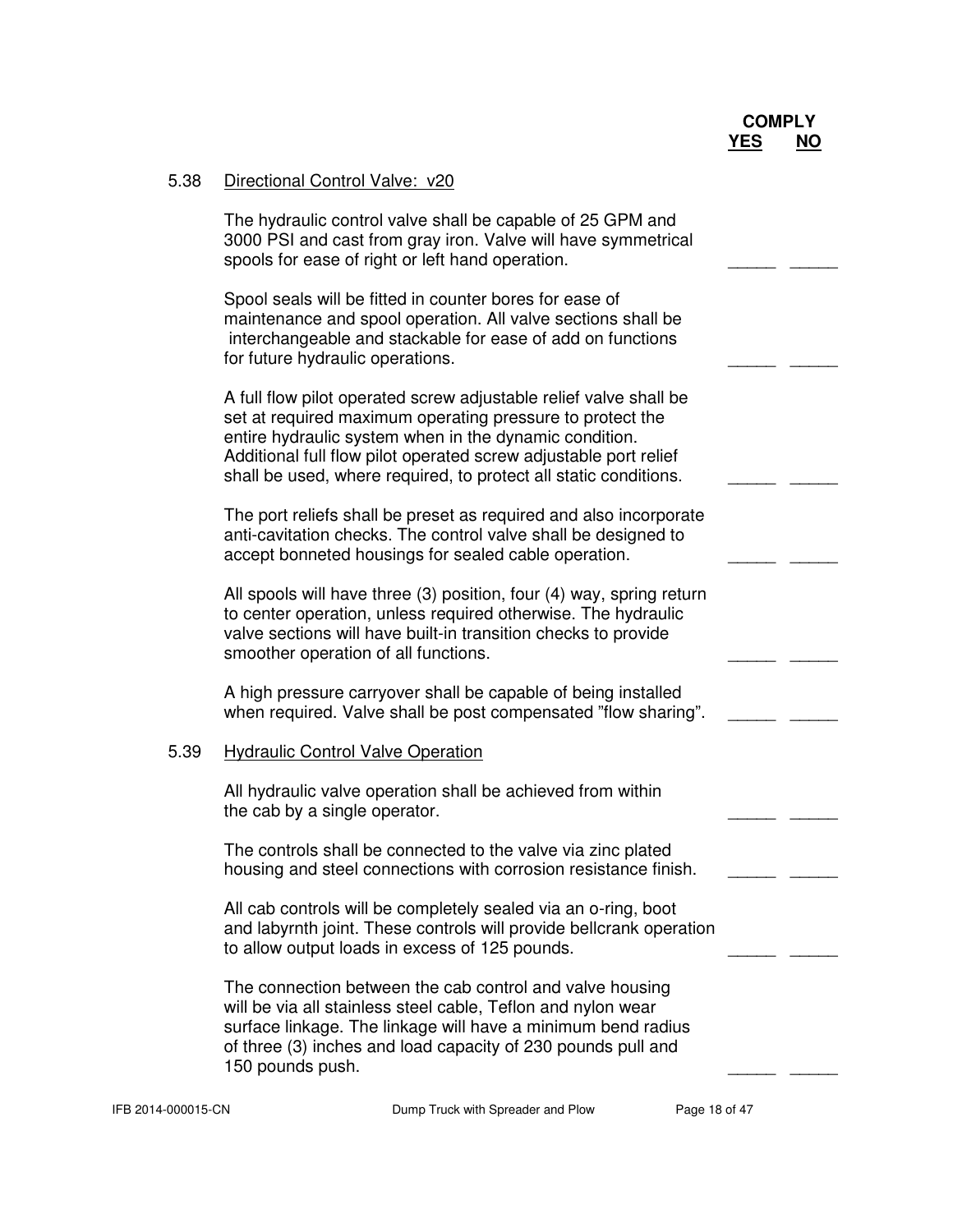|      |                                                                                                                                                                                                                                                                                                                                                                    | <b>COMPLY</b><br><u>YES</u> | <u>NO</u> |
|------|--------------------------------------------------------------------------------------------------------------------------------------------------------------------------------------------------------------------------------------------------------------------------------------------------------------------------------------------------------------------|-----------------------------|-----------|
|      | All connections shall be routed to prevent failure due to heat,<br>sharp edges and improper bends.                                                                                                                                                                                                                                                                 |                             |           |
|      | Dump body control shall include a neutral lock position.                                                                                                                                                                                                                                                                                                           |                             |           |
| 5.40 | <b>Spreader Control System</b>                                                                                                                                                                                                                                                                                                                                     |                             |           |
|      | The spreader control system shall maintain individual<br>adjustable flows to two (2) separate circuits regardless of<br>down stream system pressure.                                                                                                                                                                                                               |                             |           |
|      | The spreader system shall be capable of variable signals<br>for proper function.                                                                                                                                                                                                                                                                                   |                             |           |
|      | Excess hydraulic flow will be bypassed to a downstream<br>circuit. Each flow circuit will be completely adjustable and<br>provide positive placement settings as required for desired<br>spreader operation.                                                                                                                                                       |                             |           |
|      | The spreader control system shall be located within the cab to<br>provide ease of operation by the operator.                                                                                                                                                                                                                                                       |                             |           |
|      | Spreader circuit shall be internally shuttled to provide<br>smooth operation between auger / conveyor and spinner<br>circuits. All plumbing shall be located and shielded to<br>protect cab personnel.                                                                                                                                                             |                             |           |
| 5.41 | Oil Reservoir and Accessories                                                                                                                                                                                                                                                                                                                                      |                             |           |
|      | The oil reservoir shall be not less than thirty (30) gallon<br>capacity, constructed of 3/16" aluminum and cushion<br>mounted to the chassis.                                                                                                                                                                                                                      |                             |           |
|      | An internal baffle shall be located to prevent return oil<br>flow from venting directly to suction port.                                                                                                                                                                                                                                                           |                             |           |
|      | A fifty (50) GPM return line filter with a ten (10) micron<br>spin on canister will include an electric sending unit to<br>activate a light mounted in the cab. The filter will be<br>connected to a drop tube, discharging return oil flow<br>through the top of the tank to allow filter element to be<br>changed without the use of any type of shut off valve. |                             |           |
|      | An inlet stainless steel suction strainer of 125 micron<br>will be located within the reservoir and mounted in a<br>manner to be submerged at all times.                                                                                                                                                                                                           |                             |           |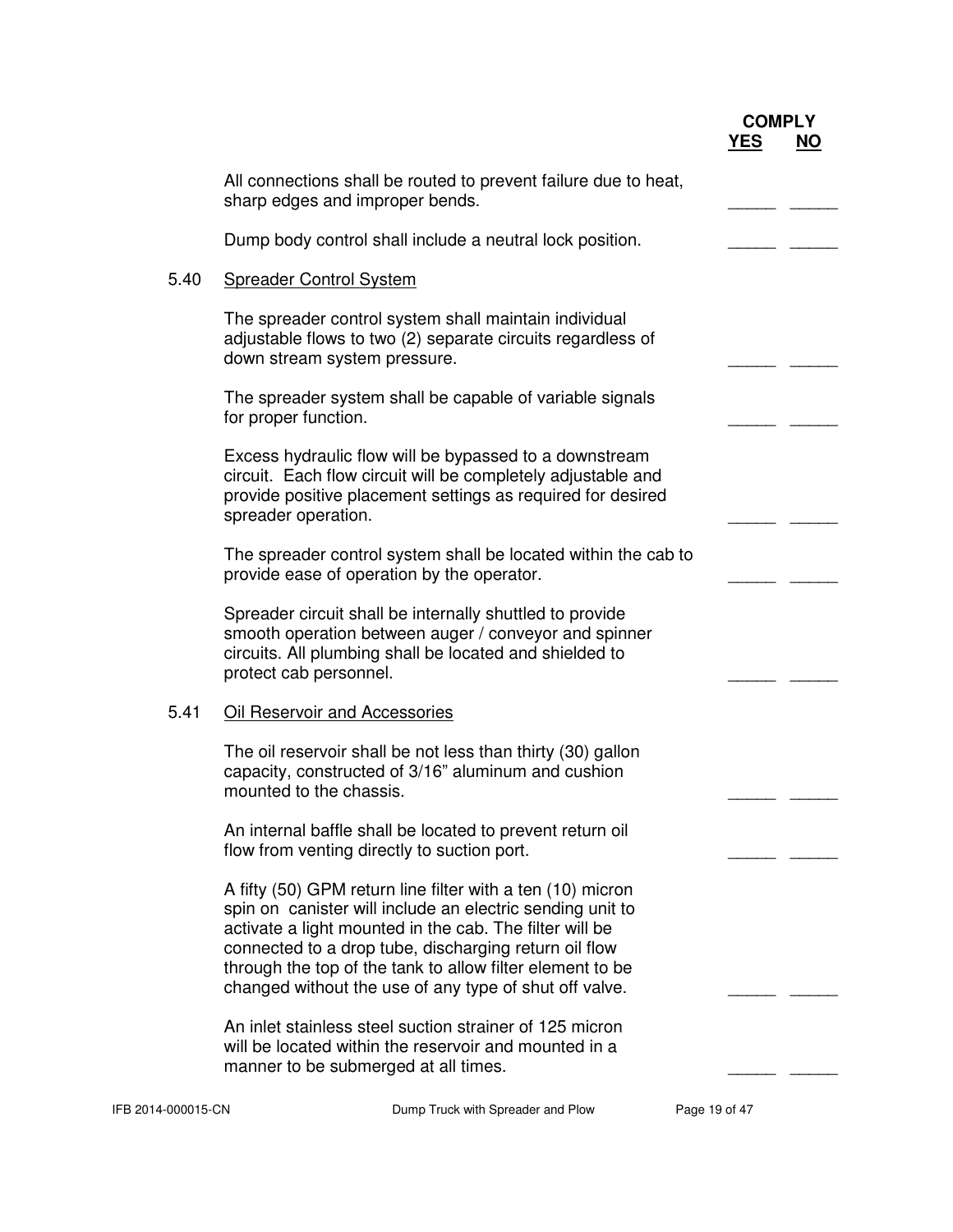|      |                                                                                                                                                                                                                                                                                                   | <b>COMPLY</b> |           |
|------|---------------------------------------------------------------------------------------------------------------------------------------------------------------------------------------------------------------------------------------------------------------------------------------------------|---------------|-----------|
|      |                                                                                                                                                                                                                                                                                                   | <b>YES</b>    | <b>NO</b> |
|      | Upon start up, hydraulic system shall be operated at<br>maximum flow for not less than fifteen (15) minutes and<br>then have a new filter element installed. Internal painting<br>or galvanizing of reservoir is not acceptable. A spare filter<br>element shall be included with completed unit. |               |           |
| 5.42 | <b>Hydraulic Hose</b>                                                                                                                                                                                                                                                                             |               |           |
|      | All hose and hose ends will be matched and<br>assembled on a matched hose machine to prevent hose<br>failure.                                                                                                                                                                                     |               |           |
|      | All hydraulic plumbing practices shall conform<br>to JIC H11 standards.                                                                                                                                                                                                                           |               |           |
|      | Pressure hoses will be 100r2; return lines will be<br>100r1; and suction lines will be 100r4.                                                                                                                                                                                                     |               |           |
|      | Velocity in pressure lines must not exceed twenty (20)<br>feet per second; return lines will not exceed ten (10) feet<br>per second; and velocity will not exceed four (4) feet per<br>second in suction lines.                                                                                   |               |           |
|      | All hoses will include JIC female swivel ends with the<br>exception of the suction line.                                                                                                                                                                                                          |               |           |
|      | All hydraulic components shall have SAE porting<br>wherever possible.                                                                                                                                                                                                                             |               |           |
| 5.43 | <b>Quick Couplers - Stainless Steel</b>                                                                                                                                                                                                                                                           |               |           |
|      | The hydraulic system plow and spreader functions shall<br>be provided with quick couplers for easy connect and<br>disconnect of plow and spreader equipment.                                                                                                                                      |               |           |
|      | All quick couplers will be located to facilitate easy<br>connection with a gloved hand.                                                                                                                                                                                                           |               |           |
|      | All connections will be identified via a metallic label<br>attached to the hydraulic hose or to a mounting bracket<br>at coupler location.                                                                                                                                                        |               |           |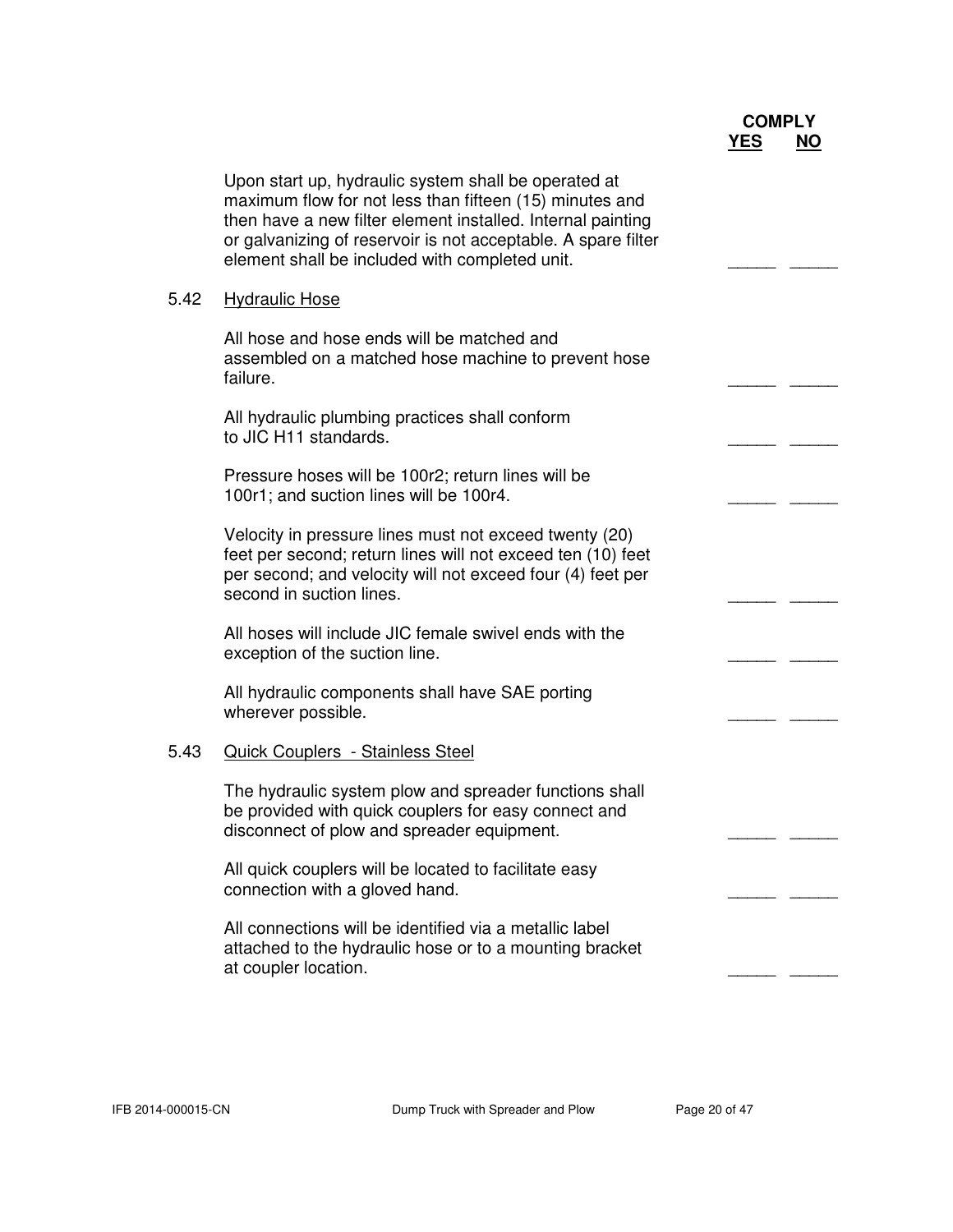|      | All quick couplers will be attached to mounting bracket<br>via a steel bulkhead fitting which includes a one-piece<br>body having NPT male thread on one end for attaching<br>the quick coupler and a thirty seven degree $(37^{\circ})$ JIC<br>male thread on the other end for attaching the hydraulic<br>hose. Pipe nipples welded to a bracket are not<br>acceptable. |  |
|------|---------------------------------------------------------------------------------------------------------------------------------------------------------------------------------------------------------------------------------------------------------------------------------------------------------------------------------------------------------------------------|--|
|      | All quick couplers shall be sized to provide minimum<br>pressure drop based on flow requirements of each<br>hydraulic circuit.                                                                                                                                                                                                                                            |  |
|      | Material shall be steel with wear parts carbonitrided.                                                                                                                                                                                                                                                                                                                    |  |
|      | Valves shall be tempered steel, springs c 98, and<br>bearings 100 c 6.                                                                                                                                                                                                                                                                                                    |  |
|      | The complete assembly shall be zinced and yellow<br>passivated. Temperature range must be -25 degrees<br>$(-25^{\circ})$ to +125 degrees $(+125^{\circ})$ Celsius.                                                                                                                                                                                                        |  |
|      | All pressure ratings will be a minimum of 150 bar<br>for size 32 and include a 1:4 dynamic safety factor and<br>a 1:2 static safety factor.                                                                                                                                                                                                                               |  |
|      | All couplers will include dust covers made of<br>oil proof pvc to withstand temperatures of -30 degrees<br>$(-30^{\circ})$ to +150 degrees $(+ 150^{\circ})$ Celsius.                                                                                                                                                                                                     |  |
|      | Dust covers will also have an integral retainer strap<br>with loop to prevent loss.                                                                                                                                                                                                                                                                                       |  |
|      | All assemblies will be mounted male / female opposing<br>to prevent improper connection. Both halves of all<br>couplers shall be supplied.                                                                                                                                                                                                                                |  |
| 5.44 | <b>Transmission Power Take Off</b>                                                                                                                                                                                                                                                                                                                                        |  |
|      | The power take off shall be sized to exceed the<br>maximum torque and horsepower demands required<br>when the pump is operating at maximum.                                                                                                                                                                                                                               |  |
|      | P.T.O. engage and disengage capability shall be<br>included and provide live power whenever the engine<br>is in operation and P.T.O. switch is activated.                                                                                                                                                                                                                 |  |
|      |                                                                                                                                                                                                                                                                                                                                                                           |  |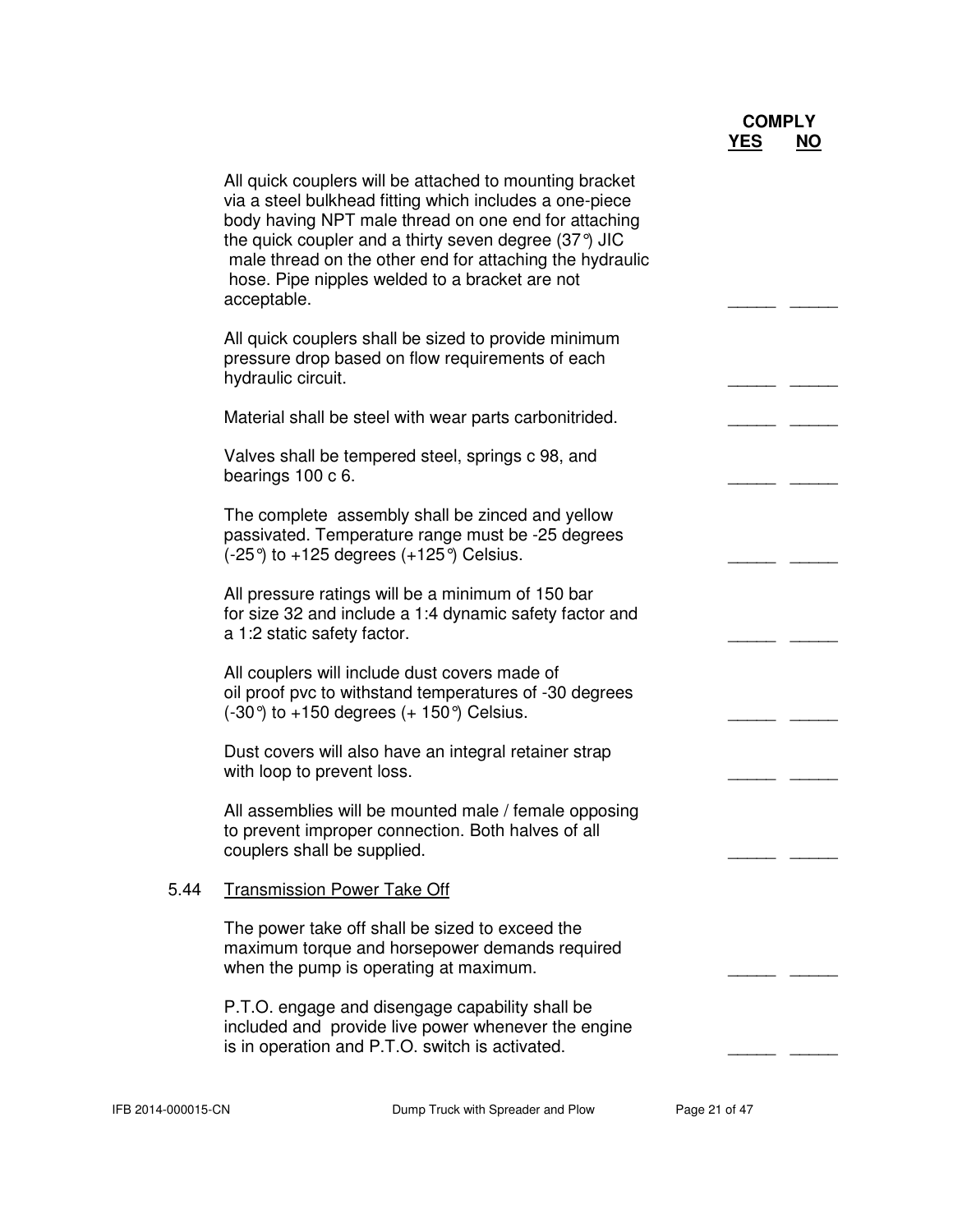PTO and pump shall be sized and matched to properly operate all hydraulic requirements without exceeding horsepower and torque considerations.

#### 5.45 Tarp System

 The unit shall be delivered with a Roll-Rite, or approved equal, electric tarp system with aluminum 45 degree (45°) angle arms to match the City's existing fleet. No exceptions.

#### **6.0 SNOW PLOW SPECIFICATIONS**

#### 6.1 Construction

 Moldboard shall be composed of smooth rolled 3/16" x 36" x 10ft steel plate welded to a minimum of six (6)  $\frac{1}{2}$ " x 4" curved vertical ribs.

 The ribs will be plasma cut and tapered, with the top end welded to a 2" x 3" x 3/8" moldboard top angle, and the bottom end welded to a 1" thick steel bottom rib pivot reinforcement.

This pivot reinforcement will be welded to a  $4" \times 4" \times 5/8"$  bottom angle. The bottom angle will be reinforced with gussets between the cutting edge mount holes.

 The moldboard shall have an integral shield, which will constitute the moldboard face extending to approximately nineteen inches (19") forward of the cutting edge at a consistent radius.

 Moldboard height shall be thirty-six inches (36") with an eight inch (8") cutting edge and full moldboard trip.

#### 6.2 Circle Pushframe

 The pushframe shall consist of a circle frame and pushbeam. \_\_\_\_\_ \_\_\_\_\_

> The circle frame will consist of a 3  $\frac{1}{2}$ " x 3  $\frac{1}{2}$ " x  $\frac{1}{2}$ " steel angle rolled in an arc spanning 66 inches, with two (2) support legs each of  $3\frac{1}{2}$ " x  $3\frac{1}{2}$ " x  $\frac{1}{2}$ ", 27  $\frac{1}{2}$ " long which are welded between the circle frame and the pushbeam.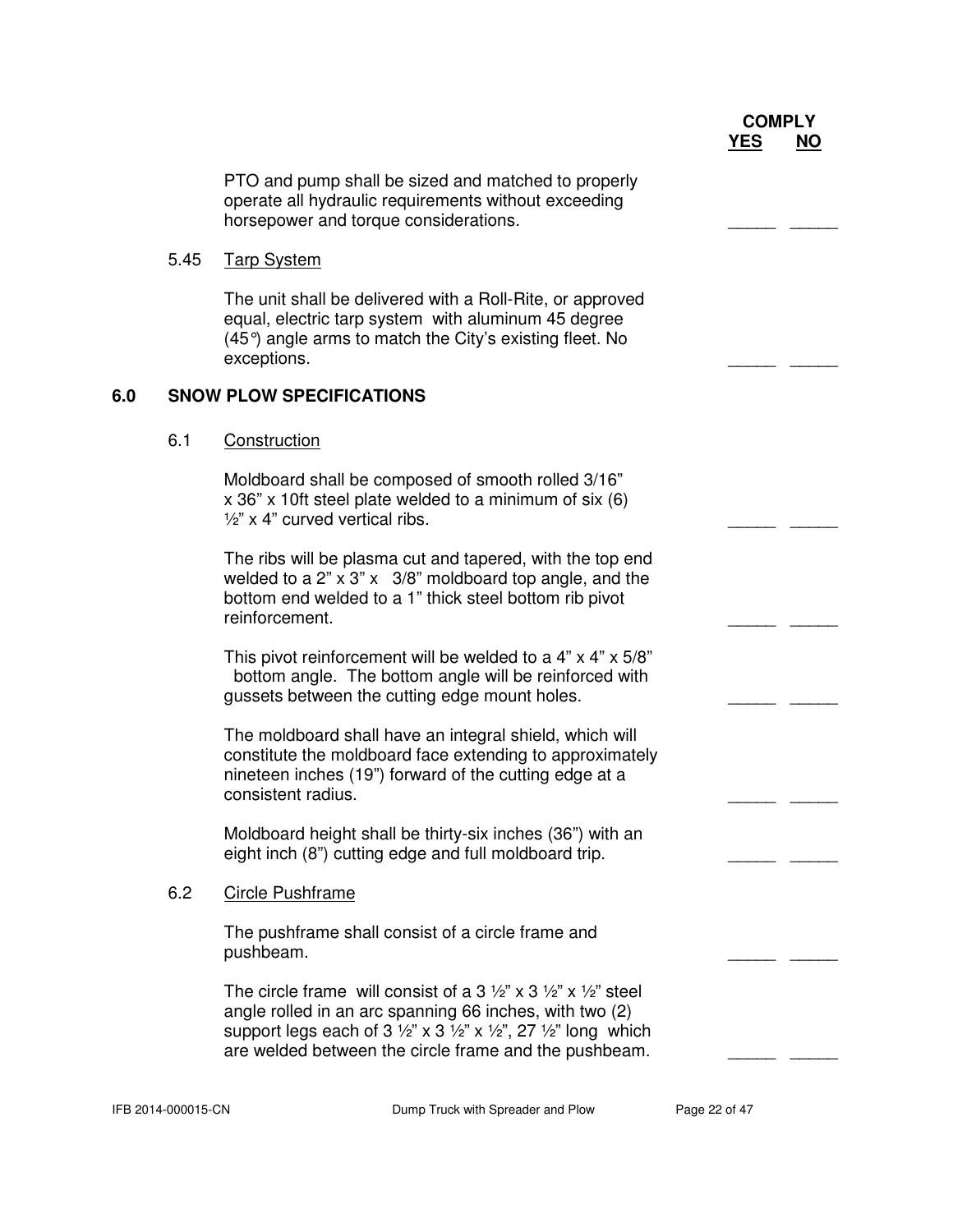|     |                                                                                                                                                                                                                                                                           | <b>COMPLY</b><br><u>YES</u> | <u>NO</u> |
|-----|---------------------------------------------------------------------------------------------------------------------------------------------------------------------------------------------------------------------------------------------------------------------------|-----------------------------|-----------|
|     | Stop blocks will be positioned on the circle frame to<br>prevent hydraulic over-stressing of the reversing cylinders.<br>To prevent possible "pinching" of hydraulic hoses, stop<br>blocks shall not overhang the circle frame width.                                     |                             |           |
|     | The pushbeam will be composed of $4" \times 4" \times 3/8"$ square<br>steel tube, 85 1/2" long. Eight ears of 1/2" thick steel will<br>be welded to the pushbeam for attaching to the<br>moldboard at four (4) of the bottom rib pivot<br>reinforcements.                 |                             |           |
|     | The ears will be drilled to accept 1 $\frac{1}{4}$ " pivot pins. The<br>A-frame pivot point will be welded to the pushframe, and<br>will consist of a 4" long $x$ 2 1/4" OD $x$ 1 1/4" ID greaseable<br>bushing. The bushing shall be gusseted for additional<br>support. |                             |           |
| 6.3 | A-Frame                                                                                                                                                                                                                                                                   |                             |           |
|     | The A-frame will be constructed of 4-inch ship channel,<br>welded to a 1" x 5" backplate.                                                                                                                                                                                 |                             |           |
|     | A 5/8" thick top plate welded to the A-frame serves as the<br>circle frame hold-down. Top plate will be plasma cut to<br>conform to the circle frame radius.                                                                                                              |                             |           |
|     | The A-frame attaches to the circle assembly with a<br>11/ <sub>4</sub> -inch Grade 5 bolt installed through a 2 1/ <sub>4</sub> -inch OD<br>greaseable bushing, which is welded to the circle<br>pushframe.                                                               |                             |           |
| 6.4 | <b>External Compression Trip (2001)</b>                                                                                                                                                                                                                                   |                             |           |
|     | Moldboard trip will be of an external compression<br>spring type. The plow will trip and reset automatically<br>when encountering an obstacle by means of two (2)<br>external compression springs.                                                                        |                             |           |
|     | Each spring will be 5 5/8" in outer diameter, 23 1/4" long,<br>of 23/32" wire, with a minimum of ten (10) active coils.                                                                                                                                                   |                             |           |
|     | The spring assembly will attach to the plow moldboard by<br>means of two $(2)$ each $3/4$ -inch thick steel ears which will<br>allow the trip mechanism to be set at three (3) different<br>positions.                                                                    |                             |           |
|     |                                                                                                                                                                                                                                                                           |                             |           |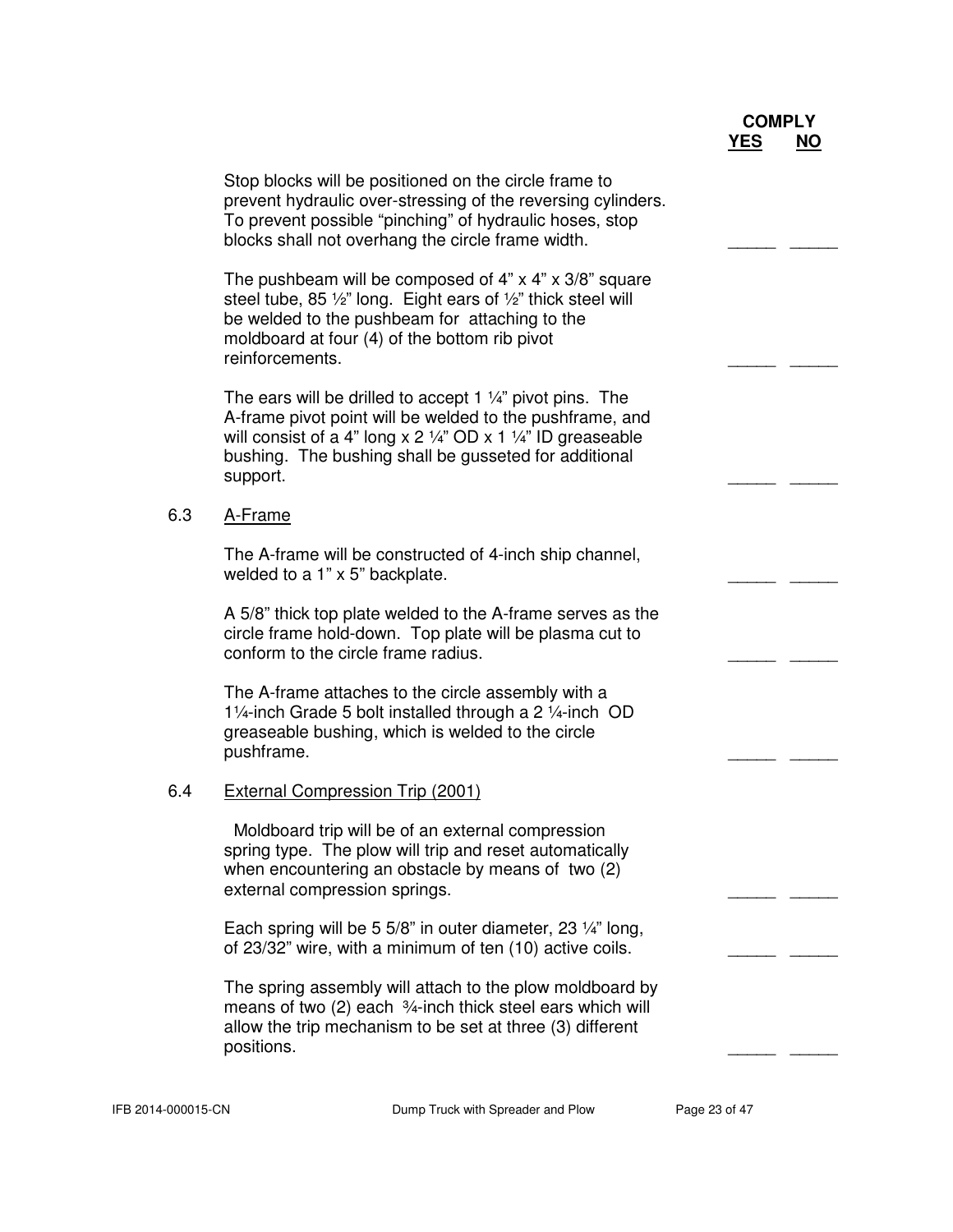| <b>COMPLY</b> |           |
|---------------|-----------|
| <b>YES</b>    | <b>NO</b> |

The ears are welded to 4"  $\times$  3"  $\times$  3/8" horizontal angles welded between vertical ribs. The spring assembly will attach to the circle push-frame on structural steel tubing, which is mounted inside the circle assembly for maximum support. The lower mounting ears will wrap around the back of the tube for maximum support. 6.5 Universal Quick Hitch, Plow Portion The universal quick hitch plow portion will have two (2) self-aligning receiving jaws, which allow the truck portion when pulling into the plow portion to self align and automatically lock. The locking devices will be two  $(2)$  1  $\frac{1}{2}$ -inch square hardened steel and shall automatically lock behind the fixed welded pin in the truck lift frame. The two (2) receiving, self-aligning plow portion jaws will be on approximately 33  $\frac{1}{2}$ -inch centers. The plow portion of the universal quick hitch will be affixed to the plow so that it allows the plow to crest hills ahead of the front axle and adjusts to right-to-left road contour, thus allowing the cutting edge to move independent of the truck front axle. 6.6 Hydraulics Plow will be equipped with two  $(2)$  each 3" bore x 10" stroke x 2" rod double acting hydraulic reversing cylinders with adjustable vee pack seals and cushion valve. Hydraulic hoses shall withstand 2000-psi operating pressure and be equipped with quick couplers. 6.7 Paint The plow shall be sand blasted according to commercial blast cleaning (SSPC-SP 6) to a white metal surface prior to priming and painting. 6.8 Cutting Edge Standard cutting edges are  $\frac{1}{2}$ " thick x 8" in height, AASHTO (standard highway) punched.

IFB 2014-000015-CN Dump Truck with Spreader and Plow Page 24 of 47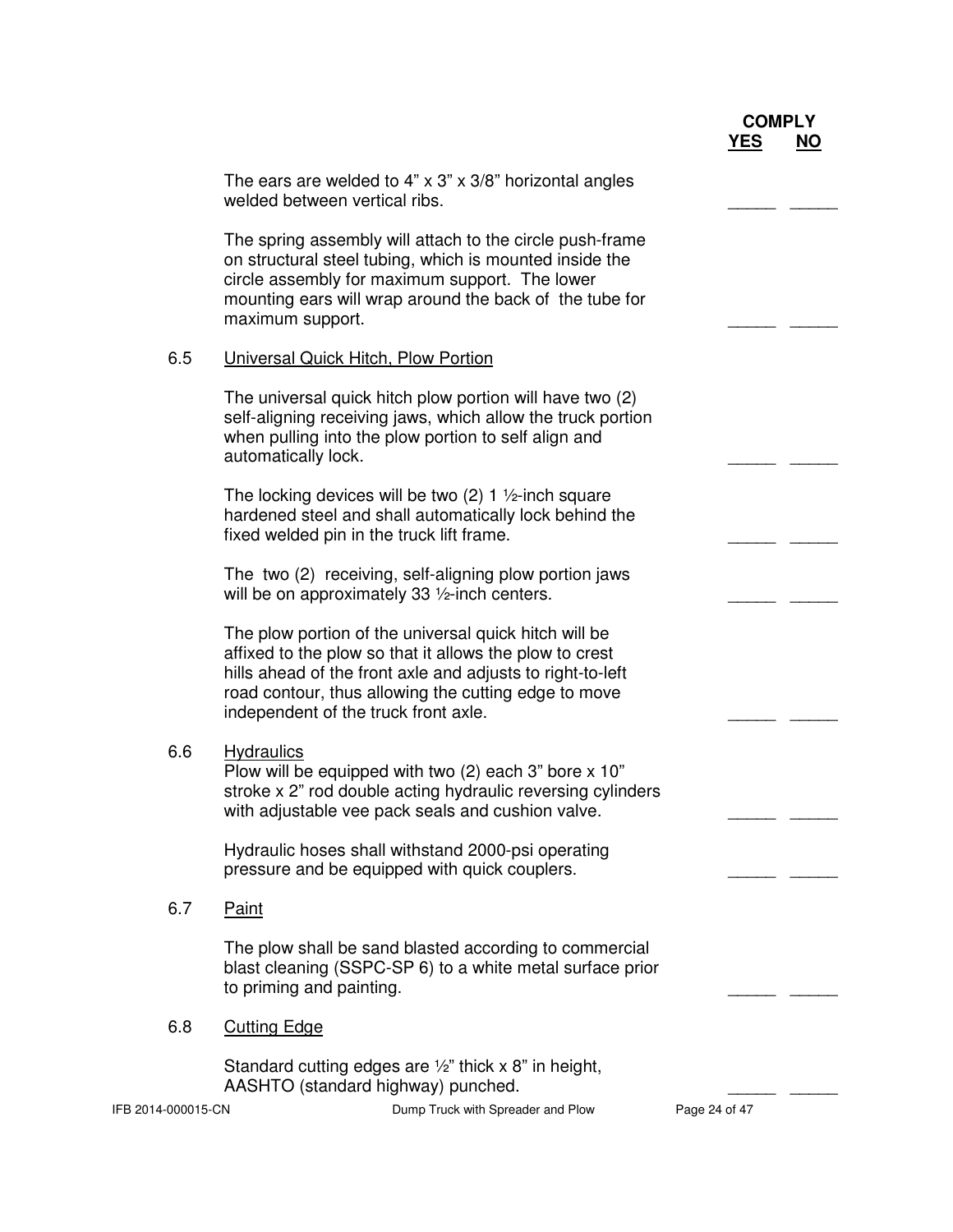|     |                    |                                                                                                                                                                                                             |                                   |               | <b>COMPLY</b> |           |
|-----|--------------------|-------------------------------------------------------------------------------------------------------------------------------------------------------------------------------------------------------------|-----------------------------------|---------------|---------------|-----------|
|     |                    | Bolts will be countersunk in 1 1/16" diameter x 80° holes<br>with 11/16" square punching for 5/8" bolts. Bolt-hole<br>distance from top of cutting edge will be 1 $\frac{1}{2}$ inches.                     |                                   | <b>YES</b>    |               | <b>NO</b> |
|     | 6.9                | Universal Quick Hitch, Truck Portion w/Tilt Feature                                                                                                                                                         |                                   |               |               |           |
|     |                    | The vertical members of the Universal Quick Hitch lift<br>frame are to be $\frac{1}{2}$ " x 3" x 4" structural angle.                                                                                       |                                   |               |               |           |
|     |                    | The lower receiving boxes will have stationary welded<br>pins of cold rolled steel 1 1/2 inches in diameter.                                                                                                |                                   |               |               |           |
|     |                    | The lower braces for the lift frame will be $1" \times 3"$ and<br>of adequate length to attach to the chassis above the<br>axle. The same brace will have a $\frac{1}{2}$ " x 1" rib welded<br>on the side. |                                   |               |               |           |
|     |                    | The lift frame is to be low profile in order to allow a<br>tilt hood with stationary grill to tilt over the truck lift frame.                                                                               |                                   |               |               |           |
|     |                    | All cylinder pins will be one (1) inch cold rolled steel.                                                                                                                                                   |                                   |               |               |           |
|     |                    | The lower braces will attach to the truck chassis by<br>means of a manufactured Z bracket.                                                                                                                  |                                   |               |               |           |
|     |                    | The Z bracket will be made of $\frac{1}{2}$ " x 4" x 6" structural<br>angle. It will be bolted to the truck chassis and welded<br>to the lower brace.                                                       |                                   |               |               |           |
|     |                    | The lift frame will be attached to a $\frac{1}{2}$ " x 4" x 6" structural<br>angle which will be affixed to the existing bumper on the<br>truck specified.                                                  |                                   |               |               |           |
| 7.U |                    | <b>SALT SPREADER SPECIFICATIONS</b>                                                                                                                                                                         |                                   |               |               |           |
|     | 7.1                | General                                                                                                                                                                                                     |                                   |               |               |           |
|     |                    | This specification describes a v-box material spreader<br>capable of hauling and spreading free flowing granular<br>materials from a width of four(4) to forty(40) feet.                                    |                                   |               |               |           |
|     |                    | This unit will consist of a steel body, discharge/feed<br>necessary to make a complete operating unit.                                                                                                      |                                   |               |               |           |
|     |                    | The manufacturing and production of this unit shall be of<br>the best commercial practices, and only materials of the<br>finest quality are to be used.                                                     |                                   |               |               |           |
|     | IFB 2014-000015-CN |                                                                                                                                                                                                             | Dump Truck with Spreader and Plow | Page 25 of 47 |               |           |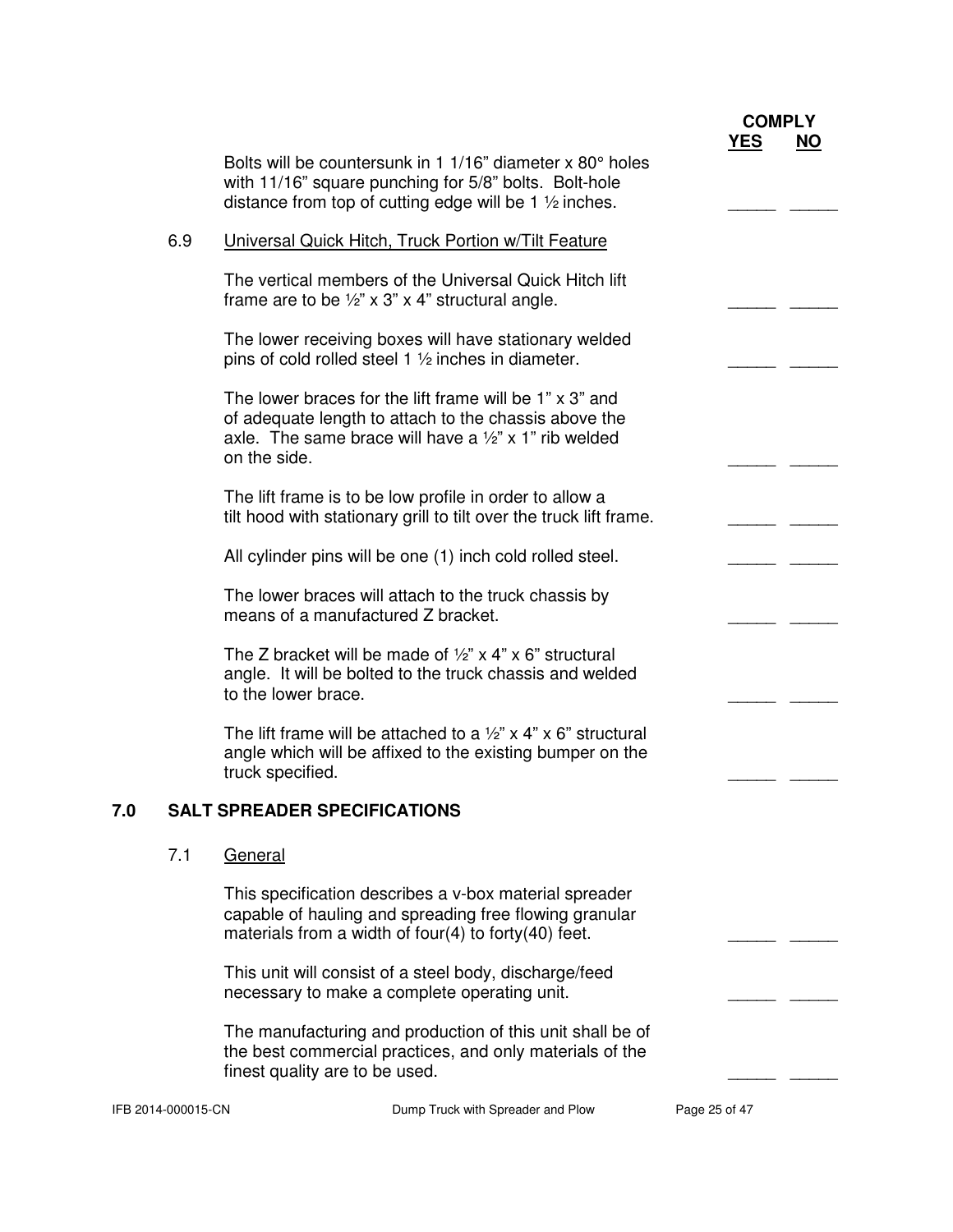|                    | This unit shall be factory ready to accept or retrofit<br>servo controls.                                                                                                                        |               |  |
|--------------------|--------------------------------------------------------------------------------------------------------------------------------------------------------------------------------------------------|---------------|--|
| 7.2                | <u>Body</u>                                                                                                                                                                                      |               |  |
|                    | This spreader will be constructed of twelve (12) gauge<br>304 stainless steel with a double crimped top edge<br>forming a two-inch (2") section for greater rigidity.                            |               |  |
|                    | The hopper body length will not be less than nine (9)<br>feet with two (2) feet of longitudinal overhung for<br>supporting the spinner assembly.                                                 |               |  |
|                    | The hopper will not be more than 82 inches outside<br>width with the overall height not greater than 50 inches.                                                                                  |               |  |
|                    | The capacity of the hopper will be 4.9 cubic yards water<br>level full.                                                                                                                          |               |  |
|                    | The body sides and ends will be twelve (120 gauge)<br>304 stainless steel and have not less than a forty-five<br>degree $(45^{\circ})$ pitch to ensure free flow of material to the<br>conveyor. |               |  |
|                    | The body longitudinals will be manufactured of ten (10)<br>gauge 304 stainless steel and be slotted for easy gearbox<br>/driveshaft removal.                                                     |               |  |
|                    | The channel cross sills will be seven (7) gauge 304<br>stainless steel that ties the lower edge of the longitudinals<br>to each side support.                                                    |               |  |
|                    | These cross supports will be wide enough to allow the<br>hopper box to be mounted on various width truck frames<br>or slide into a dump box.                                                     |               |  |
|                    | A 4" x 6" formed stainless steel bolt in box beam will be<br>elevated 3 inches above the top edge of the hopper, thus<br>providing a longitudinal brace and hinge point for the top<br>screens.  |               |  |
|                    | There will be a 3-inch formed stainless channel welded<br>under the H beam to each hopper side for additional side<br>support.                                                                   |               |  |
|                    | The body and conveyor will be electrically weld into a<br>rugged solid unit.                                                                                                                     |               |  |
| IFB 2014-000015-CN | Dump Truck with Spreader and Plow                                                                                                                                                                | Page 26 of 47 |  |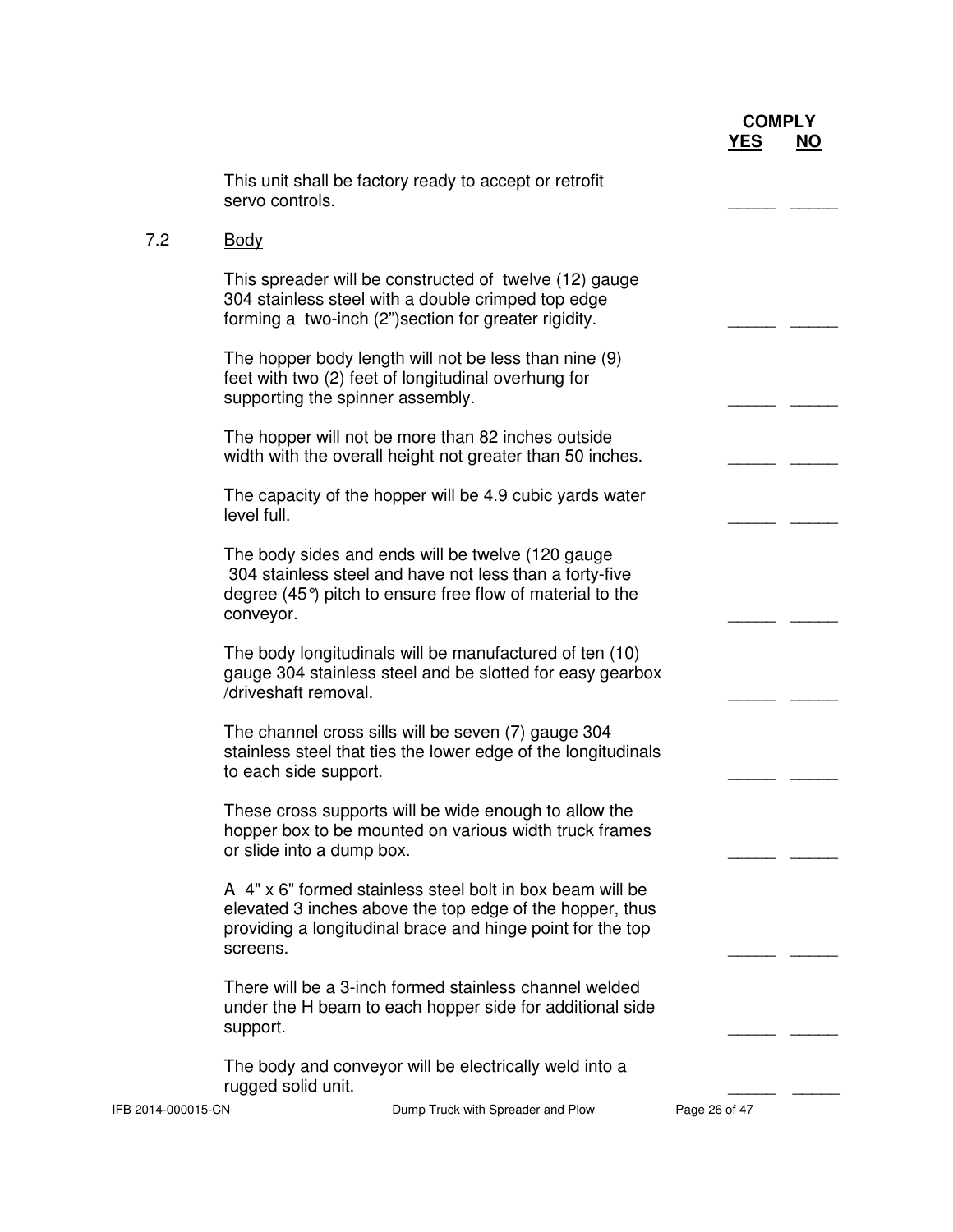|     |                                                                                                                                                                     | <b>COMPLY</b> |           |
|-----|---------------------------------------------------------------------------------------------------------------------------------------------------------------------|---------------|-----------|
|     | A ten (10) gauge 304 stainless steel 12" x 18" stainless<br>steel feedgate and ruler will be provided at the rear of the<br>hopper to allow for accurate discharge. | <b>YES</b>    | <b>NO</b> |
|     | The screw type jack with stainless steel crank will be<br>provided and will be self locking.                                                                        |               |           |
|     | There will be twelve (12) gauge 304 stainless steel<br>formed side supports that extend the full angle height<br>spaced on two (2) inch centers                     |               |           |
|     | A heavy duty 304 stainless steel lift hook wil be provided<br>at each corner.                                                                                       |               |           |
|     | The rear endplate will be reinforced inside and<br>supported outside to give it maximum strength.                                                                   |               |           |
|     | All stainless steel joints will be welded with stainless<br>steel welding wire.                                                                                     |               |           |
|     | All sub-assemblies will be secured with stainless steel<br>hardware.                                                                                                |               |           |
|     | A mounting kit will be provided to safely secure the<br>hopper to the truck including a tailgate latching system.                                                   |               |           |
| 7.3 | Conveyor                                                                                                                                                            |               |           |
|     | The conveyor system shall be of the barflight type<br>running longitudinally with the body feeding material to<br>the feedgate opening.                             |               |           |
|     | The overall conveyor width will not be less than<br>twenty-four (24) inches.                                                                                        |               |           |
|     | To protect the chain link strands, the top edge of the<br>longitudinals will be formed down over the strands<br>exposing only the drag chain bar to the material.   |               |           |
|     | The conveyor floor will be of the flat design,<br>replaceable, and manufactured of ten (10) gauge 304<br>stainless steel floor and rollover edges.                  |               |           |
|     | The conveyor floor will be supported on twelve (12)<br>gauge 304 stainless steel cross angles spaced<br>approximately twelve (12) inches apart.                     |               |           |
|     |                                                                                                                                                                     |               |           |

IFB 2014-000015-CN Dump Truck with Spreader and Plow Page 27 of 47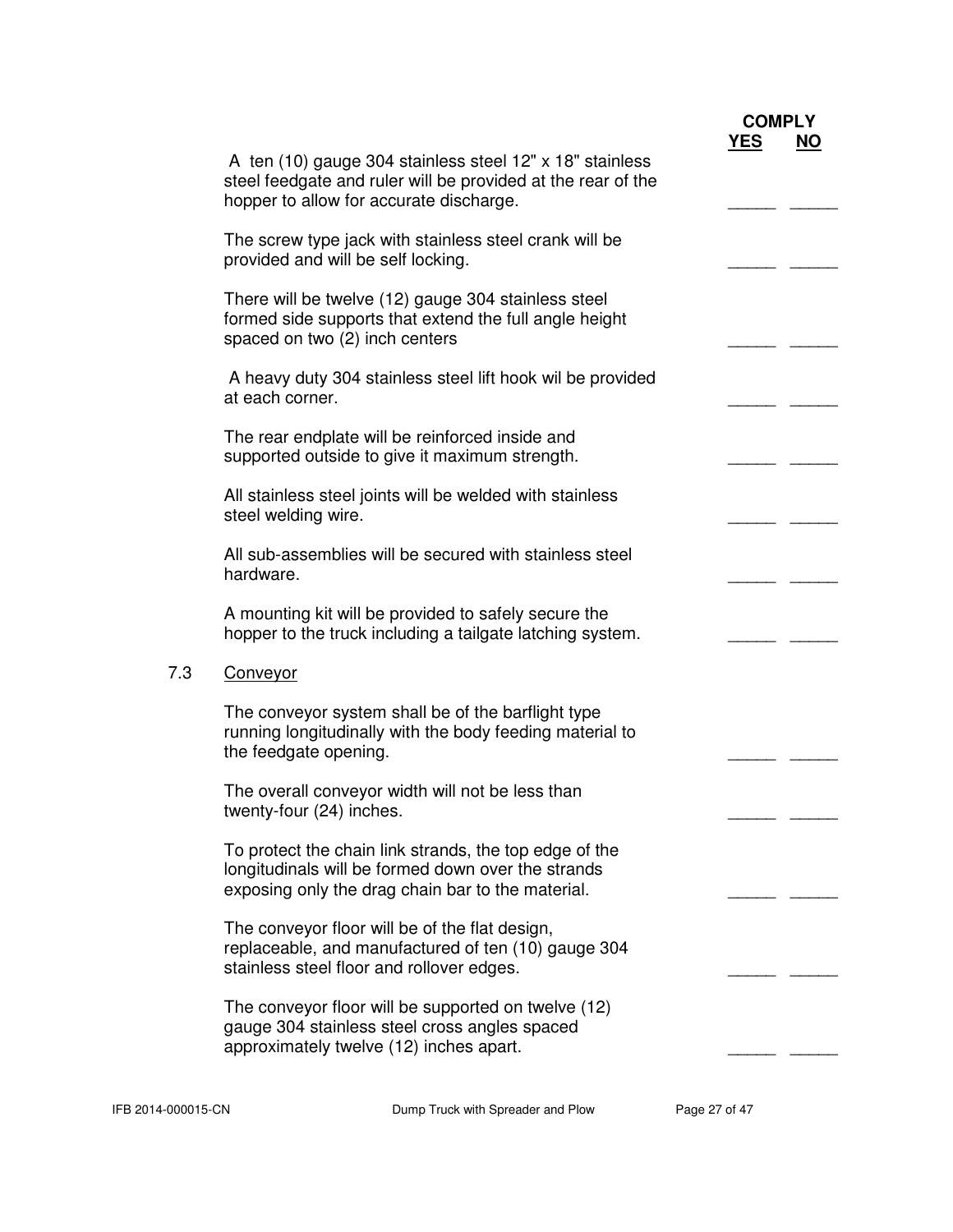|                    |                                                                                                                                                                                      |               | <b>COMPLY</b> |           |
|--------------------|--------------------------------------------------------------------------------------------------------------------------------------------------------------------------------------|---------------|---------------|-----------|
|                    |                                                                                                                                                                                      |               | <b>YES</b>    | <b>NO</b> |
|                    | The gearbox will have hardened and ground bronze<br>gears mounted on a 1 1/2-inch diameter drive shaft and<br>supported on tapered roller bearings.                                  |               |               |           |
|                    | These gears will be machine cut and mounted in<br>anti-friction sealed bearings and running in oil.                                                                                  |               |               |           |
|                    | The gearbox ratio shall be 25:1.                                                                                                                                                     |               |               |           |
|                    | The drive and idler sprockets will be six (6) tooth drop<br>forged steel sprockets keyed to the 1 1/2-inch diameter<br>drive shaft and 1 1/4-inch diameter idler shaft.              |               |               |           |
|                    | Both the conveyor shafts will have heavy duty, dust<br>sealed, self aligning ball bearings equipped with grease<br>fittings.                                                         |               |               |           |
|                    | A heavy duty spring loaded idler adjustment assembly<br>will provide approximately four (4) inches of adjustment<br>for proper conveyor chain tension.                               |               |               |           |
| 7.4                | <b>Conveyor Chain</b>                                                                                                                                                                |               |               |           |
|                    | The conveyor chain will be heat treated 2.25-inch<br>pitch self cleaning pintle type with 7/16-inch pins, and<br>a tensile strength per strands of 21,000 pounds.                    |               |               |           |
|                    | Chain will utilize 1/4" x 1 1/2" x 18 3/4" crossbars welded<br>on both the top and the bottom to every other link making<br>an overall width of 22 inches.                           |               |               |           |
|                    | The cross bars will be positioned on approximately<br>4.5-inch centers.                                                                                                              |               |               |           |
| 7.5                | <b>Spinner Assembly</b>                                                                                                                                                              |               |               |           |
|                    | The distributor disc will be 18 inches in diameter,<br>made of seven (7) gauge abrasive resistant steel and<br>have six (6) replaceable formed seven (7) gauge<br>carbon steel fins. |               |               |           |
|                    | This disc will be mounted on a cast iron hub connected<br>directly to the hydraulic motor.                                                                                           |               |               |           |
|                    | The material will be guided from the conveyor to the<br>distribution disc by means of one (1) ten (10) gauge<br>304 stainless steel adjustable, internal, material deflector.        |               |               |           |
| IFB 2014-000015-CN | Dump Truck with Spreader and Plow                                                                                                                                                    | Page 28 of 47 |               |           |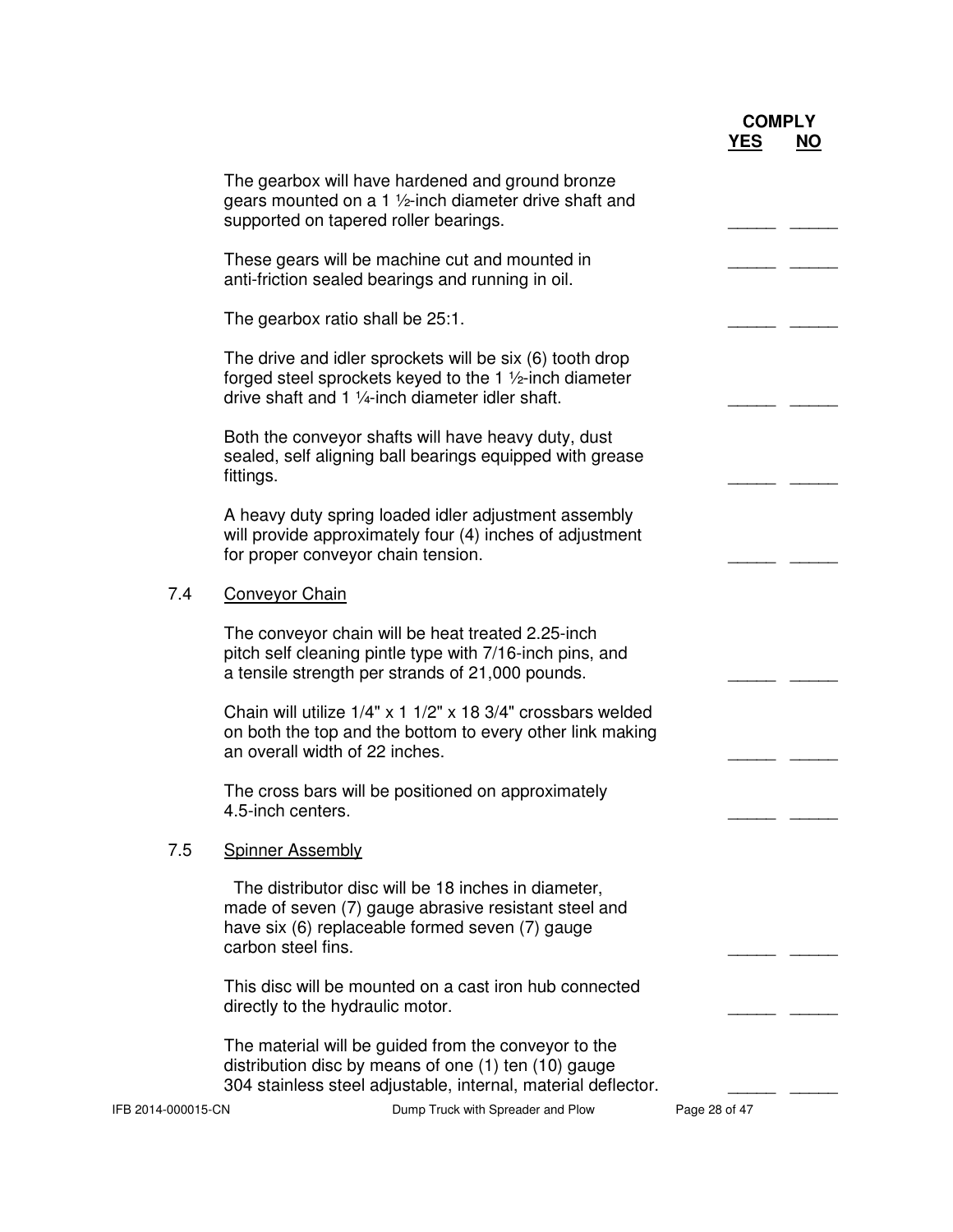|     |                                                                                                                                                                                                                                                        | <b>COMPLY</b><br><u>YES</u> | <b>NO</b> |
|-----|--------------------------------------------------------------------------------------------------------------------------------------------------------------------------------------------------------------------------------------------------------|-----------------------------|-----------|
|     | The entire spinner assembly will be manufactured of not<br>less than twelve (12) gauge 304 stainless steel, adjustable<br>in height to accommodate either the slip in v-box or<br>chassis mounted v-box.                                               |                             |           |
|     | There will be a front fixed shield, and three(3) adjustable<br>baffles, which are removable without the use of tools.                                                                                                                                  |                             |           |
| 7.6 | <b>Power Drive</b>                                                                                                                                                                                                                                     |                             |           |
|     | The conveyor chain will be driven through the worm<br>drive gearbox by a low speed, high torque " orbital type"<br>hydraulic motor.                                                                                                                    |                             |           |
|     | This motor will be directly coupled to the gearbox and<br>protected from the elements by the housing.                                                                                                                                                  |                             |           |
|     | The spinner disc will be driven by an independent low<br>speed, high torque "orbital type" hydraulic motor.                                                                                                                                            |                             |           |
|     | This motor will be directly coupled to the spinner hub<br>thus eliminating any extension shaft or bearings.                                                                                                                                            |                             |           |
| 7.7 | <b>Top Screen</b>                                                                                                                                                                                                                                      |                             |           |
|     | The top screens will be constructed of 3/8-inch steel rods<br>welded to form a 2.5-inch square mesh, which is framed<br>by a combination of 1/4" x 1 1/2" flat steel and 2" angle<br>iron with the edge supports reinforced by 1/4" x 1" flat<br>bars. |                             |           |
|     | Top screens shall be removable and use the " Drop and<br>Lock" type hinge. Screens utilizing hardware that may<br>vibrate loose are not acceptable.                                                                                                    |                             |           |
| 7.8 | Painting                                                                                                                                                                                                                                               |                             |           |
|     | All stainless steel metal shall be left unpainted. Carbon<br>steel components shall be chemically cleaned and coated<br>with a lead free rust inhibitive primer and painted lead<br>free black enamel.                                                 |                             |           |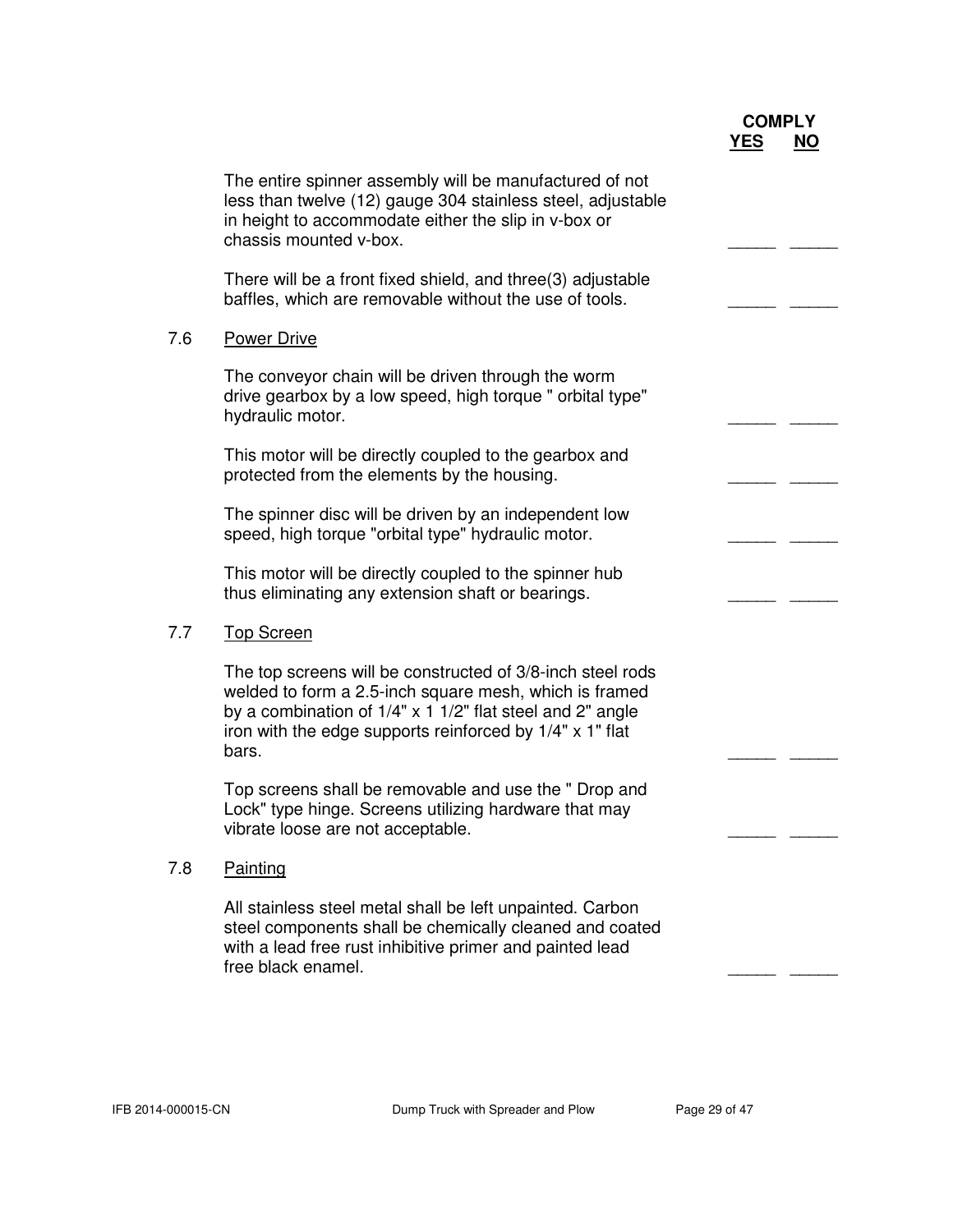| 7.9  | <b>Strobe Light Assembly</b>                                                                                                                                                                   |  |
|------|------------------------------------------------------------------------------------------------------------------------------------------------------------------------------------------------|--|
|      | Unit will be equipped with a stainless steel light bar<br>mounted on the spreader with stop, turn, tail and strobe<br>lights. All lights will be LED.                                          |  |
|      | An eight (8) foot plug will be attached to the light bar<br>with a seven (7) pin end that will connect to the chassis<br>trailer plug system.                                                  |  |
| 7.10 | <b>Leg Stands for Storage of Spreader</b>                                                                                                                                                      |  |
|      | The spreader shall come equipped with a storage stand<br>system designed to be bolted or welded directly to the<br>v-box.                                                                      |  |
|      | This skid type arrangement shall be constructed entirely<br>of structural tubing.                                                                                                              |  |
|      | The main frame on which the hopper will mount will<br>be constructed of $3" \times 4" \times 1/4"$ tubing.                                                                                     |  |
|      | There shall be sufficient lateral bracing constructed<br>of $3" \times 4" \times 1/4"$ tubing to support the hopper.                                                                           |  |
|      | The forward "leg" will be constructed of $3" \times 4" \times 1/4"$<br>tubing and shall be designed to fold up as the vehicle<br>backs underneath the stand.                                   |  |
|      | Machined steel caster wheels with lubeable bronze<br>bushing bearings will be mounted at the front of the main<br>frame to allow the unit to roll into the vehicle.                            |  |
|      | Rear "legs" shall be of a self storing telescopic design.                                                                                                                                      |  |
|      | The lower "leg" will be constructed of 3 1/2" x 3 1/2"<br>x 3/16" tubing, and shall telescope inside the upper "leg"<br>that is constructed of $4" \times 4" \times 3/16"$ tubing for storage. |  |
|      | The rear "legs" shall extend beyond the spinner assembly<br>to help protect the spinner assembly from accidental<br>damage.                                                                    |  |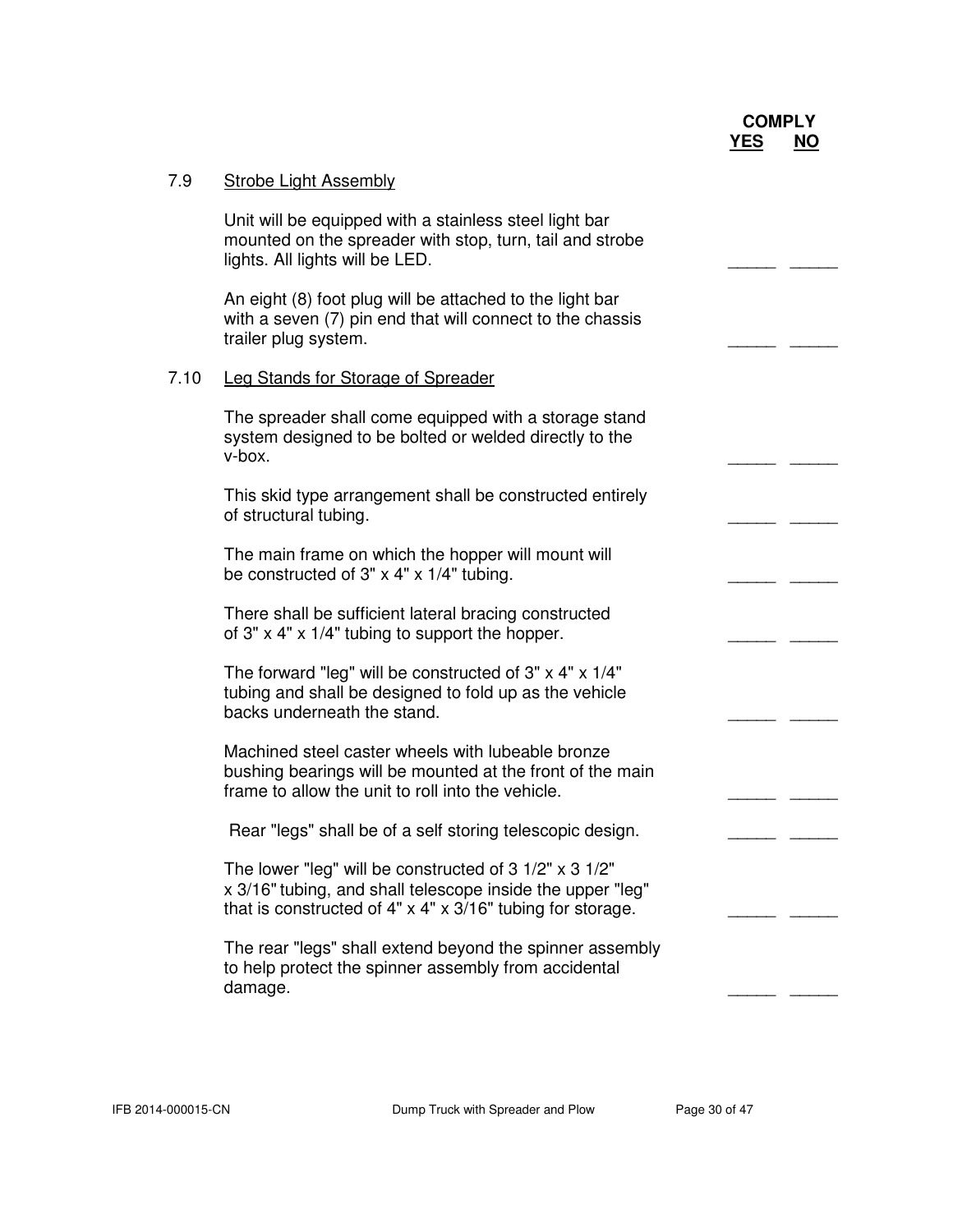# **8.0 CONDITIONS AND INSTRUCTIONS**

- 1. **Use of Form**: All bids shall be submitted on and in accordance with this form. If more space is required to furnish a description of the goods and/or services bid, or delivery terms, the bidder may attach a letter hereto that will be made a part of the bid. In case of conflict, the bid may be considered non-responsive. The City's published specifications shall supersede any additional writings submitted with the bid. Such writings shall be clearly marked and noted as an exception.
- 2. **Submittals**: All bids shall be submitted sealed, plainly marked showing the bid number, date and time. The entire solicitation document is to be returned when submitting a bid unless otherwise directed by the bid document. Failure to return all pages may result in a determination that the submittal is non-responsive.
- 3. **Late Bids**: Bids and amendments thereto, if received by Purchasing after the date and time specified for bid opening, will not be considered. It will be the responsibility of the bidder to see that their bid is received by Purchasing as specified. There will be no exceptions. Date of postmark will not be considered. Telephone, facsimile, electronic and verbal bids will not be accepted. Prices or changes shown on the outside of an envelope will not be considered in determination of low bid.
- 4. **City Hall Closure**: If City Hall is closed for business at the time scheduled for the bid opening, for whatever reasons, sealed bids will be accepted and opened on the next business day of the City, at the original scheduled hour.
- 5. **Acceptance of Bid**: Receipt of the bid by the City is not to be construed as an award or an order to ship.
- 6. **Offer/Acceptance**: Each bid is received with the understanding that the acceptance in writing by the City of the bidder to furnish any or all of the goods and/or services described therein, shall constitute a contract between the bidder and the City, which shall bind the bidder to furnish and deliver the goods and/or services quoted at the prices stated and in accordance with the conditions of the accepted bid; and the City on its part to order from such bidder, except for causes beyond reasonable control; and pay for, at the agreed prices, all goods and/or services specified and delivered.
- 7. **Withdrawal of Bids**: Bidder has the right to request withdrawal of their bids from consideration due to error by giving notice not later than two business days after the bids are publicly opened. Work papers showing evidence of error(s) may be required.

 Bids may be withdrawn any time prior to the bid opening. Withdrawal of bids may be accomplished by submitting such request in writing on the issuing company's letterhead either in person or by certified mail.

8. **Addenda**: If issued, addenda to this solicitation will be posted on the Purchasing website (http://www.suffolkva.us/bids/index.jsp). It is the bidder's responsibility to check the website or contact Purchasing prior to the submittal deadline to ensure that the bidder has a complete, up-to-date package. Acknowledgement of all issued Addenda shall be indicated on the bid form in the appropriate spaces.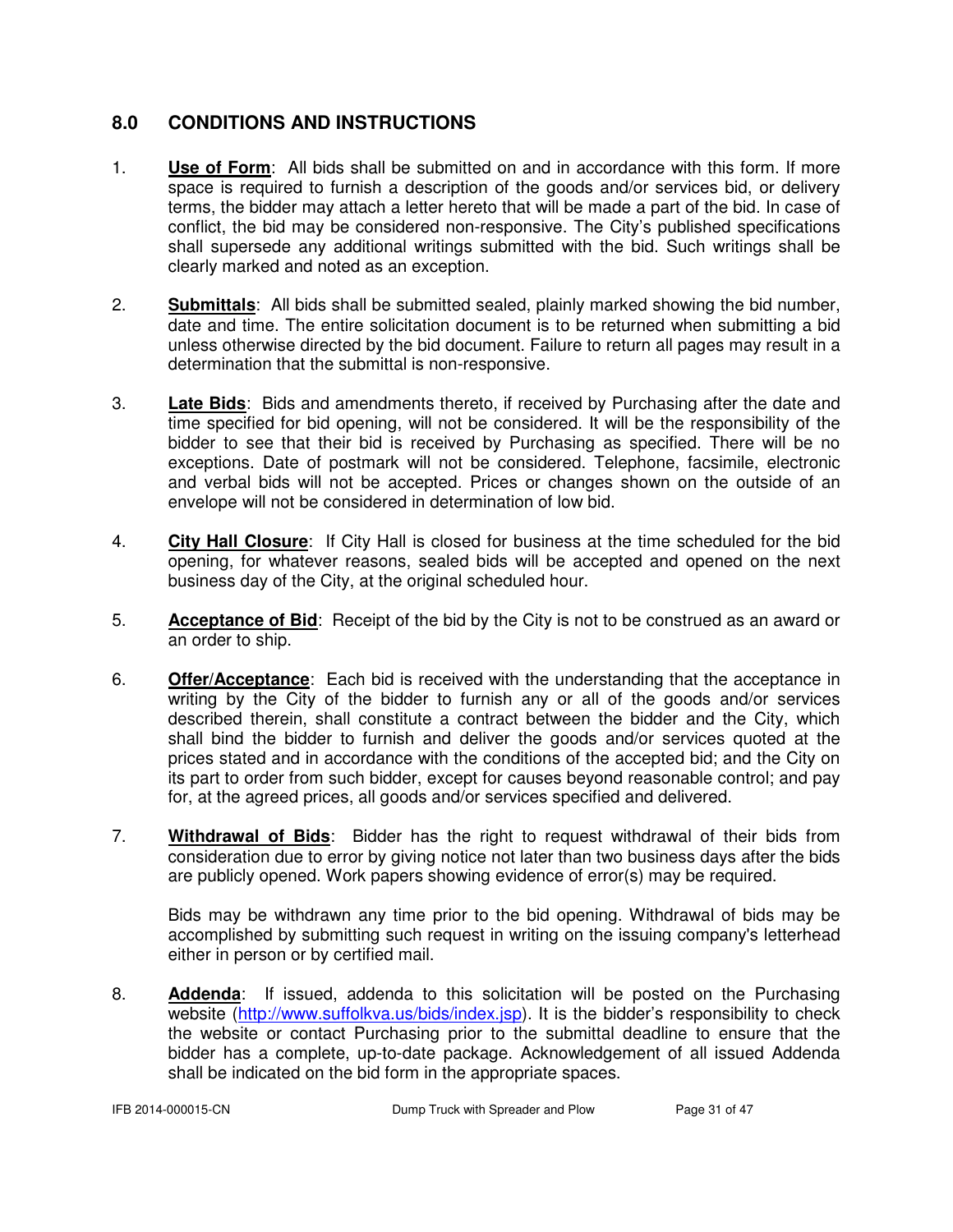- 9. **Governing Document**: The solicitation document maintained by Purchasing, in the bid file, shall be considered the official copy. In the case of any inconsistency between bid documents submitted to the City, but not clearly listed as an exception, the language of the official copy shall prevail. Furthermore, any exception or change to the specifications made by the bidder may be cause to disqualify your bid.
- 10. **Award**: Award will be made to the lowest responsive and responsible bidder. The quality of the goods and/or services to be supplied, their conformity with the specifications, their suitability to the requirements, the delivery, qualifications and references will be taken into consideration in making the award. The City reserves the right to refuse all bids. Determination of low bid shall be determined by the audited figure shown on the BID FORM entitled 'Grand Total.' In case of error in the extension of prices, the unit price shall govern.
- 11. **Negotiation**: Unless canceled or rejected, a responsive bid from the lowest responsible bidder shall be accepted as submitted; except that if the bid from the lowest responsible bidder exceeds available funds, the City may negotiate with the apparent low bidder to obtain a contract price within the available funds.
- 12. **Announcements**: Upon the award or the announcement of the decision to award a contract, the City will publicly post such notice on the bulletin board located outside of the Purchasing Division and on the City's web site: (http://www.suffolkva.us/bids/bid\_search\_awarded.jsp)
- 13. **City's Rights**: The City reserves the right to reject any and all bids, and to waive any informality if it is determined to be in the best interest of the City.
- 14. **Cooperative Agreements**: If authorized by the bidder(s), the resultant contract(s) may be extended to any jurisdiction within the Commonwealth of Virginia to purchase at the contract prices in accordance with the contract terms. Any jurisdiction using such contracts shall place its own order(s) directly with the successful contractor(s). The City of Suffolk acts only as the contracting agent and is not responsible for placement of orders, payment, or discrepancies of the participating jurisdictions. It is the contractor's responsibility to notify the jurisdictions of the availability of contract(s).
- 15. **Prices**: Prices shall be stated in units of quantity specified. No additional charges shall be passed on to the City, including any applicable taxes, delivery, or surcharges. Prices quoted shall be the final cost to the City. In case of error in the extension of prices, the unit price shall govern.
- 16. **Corrections**: All prices and notations should be in ink or typewritten. Mistakes may be crossed out and corrections made in ink and must be initialed and dated by the person signing the bid.
- 17. **Delivery**: The time of delivery must be stated in definite terms. If time of delivery for different goods and/or services varies, the bidder shall so state.
- 18. **Samples**: Samples, when requested, must be furnished free of expense, and upon request, if not destroyed, will be returned at the bidder's risk and expense.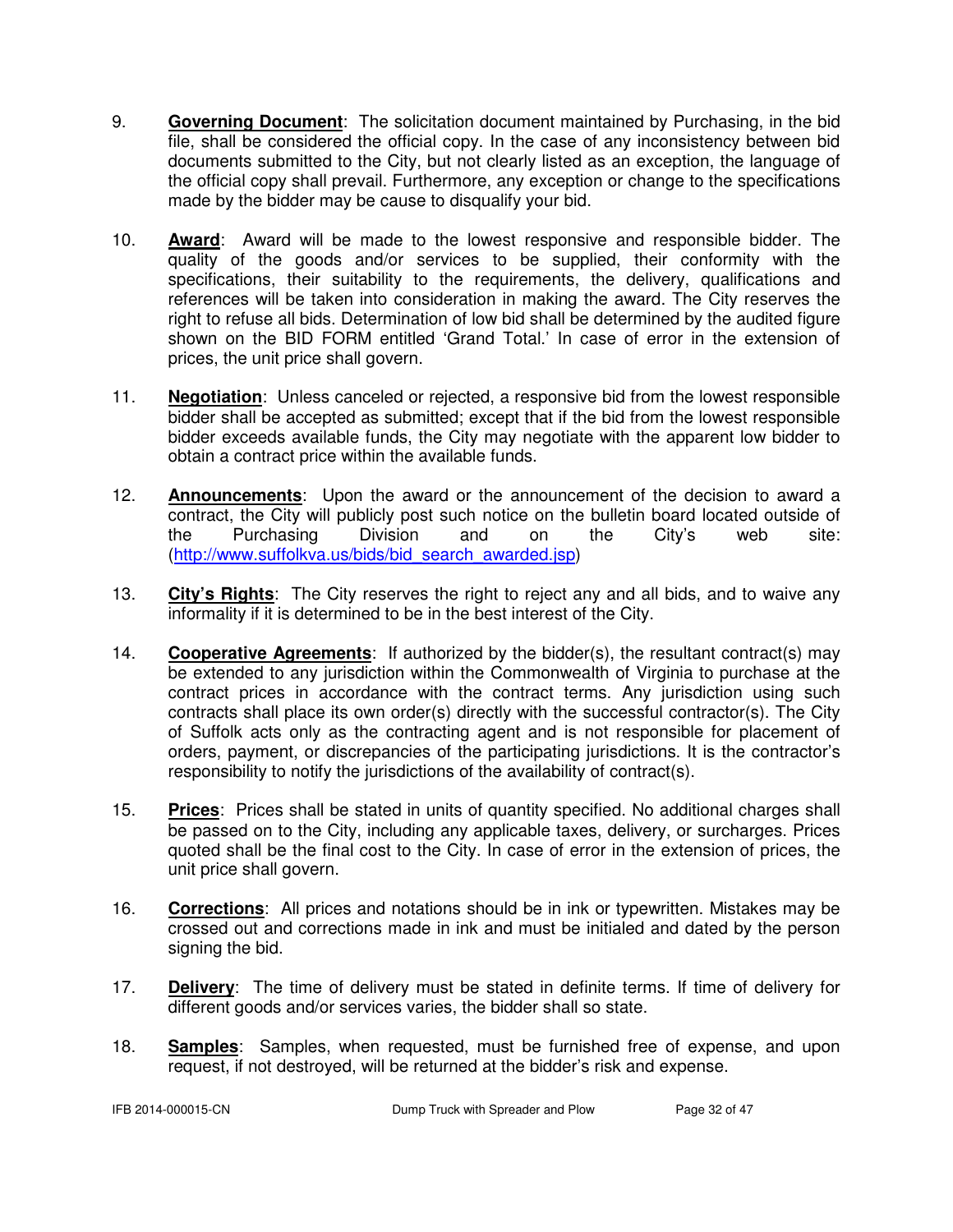- 19. **Brand Names**: The use of the name of a manufacturer, brand, make or catalog designation in specifying an item shall restrict bidders to the manufacturer, brand, make or catalog designation identified, unless qualified by the provision "or approved equal". If qualified by the provision "or equal" the Brand Names are used simply to indicate the character, quality and/or performance equivalence of the goods and/or services desired. The goods and/or services on which bids are submitted must be of such character, quality and/or performance equivalence that it will serve as that specified. In submitting bids on goods and/or services other than as specified, bidder shall furnish complete data and identification with respect to the alternate goods and/or services that they propose to furnish. It shall be in the City's sole judgment if a substitute product offered is an approved equal and acceptable.
- 20. **Standard equipment**: Any equipment delivered must be standard, new and unused equipment, latest model, except as otherwise specifically stated in the bid. Where any part or the normal accessories of equipment is not described, it shall be understood that all the equipment and accessories that are usually provided in the manufacturer's stock model shall be furnished.
- 21. **Silence of Specifications**: The apparent silence of these specifications and any supplemental specifications as to any detail or the omission from the specifications of a detailed description concerning any point shall be regarded as meaning that only the best commercial practices are to prevail and correct type, size and design are to be used. All interpretations of these specifications shall be made on the basis of this statement.
- 22. **Capacity of bidder**: All bids must be signed by a responsible officer or employee having the authority to bind the firm in contract. The bidder agrees that its contract performance shall be in strict conformance with the contract documents.
- 23. **Rights to Damages**: By signing this bid, the bidder assigns to the City any and all rights that it may have under the antitrust laws of the United States and the Commonwealth of Virginia in any way arising from or pertaining to this bid. This provision is remedial in nature and is to be liberally construed by any court in favor of the City.
- 24. **Anti-collusion**: The bidder certifies by signing this Invitation of Bid that this bid is made without prior understanding, agreement, or accord with any other person or firm submitting a bid for the same goods and/or services and that this bid is in all respects bona fide, fair, and not the result of any act of fraud or collusion with another person or firm engaged in the same line of business or commerce. Any false statement hereunder may constitute a felony and can result in a fine and imprisonment, as well as civil damages.
- 25. **Indemnity/Hold Harmless:** The Contractor shall, during the term of the Contract including any warranty period, indemnify, defend, and hold harmless the City, its officials, employees, agents, and representatives thereof from any and all losses, damages, claims, fines, penalties, suits, costs, actions, or claims of any kind, including attorney's fees, brought on account of any personal injuries, damages, or violations of rights, sustained by any person or property which arise out of any violation of law by, and all acts and omissions of the Contractor, the Contractor's agents, employees, or customers occurring in connection with the products and services covered herein or from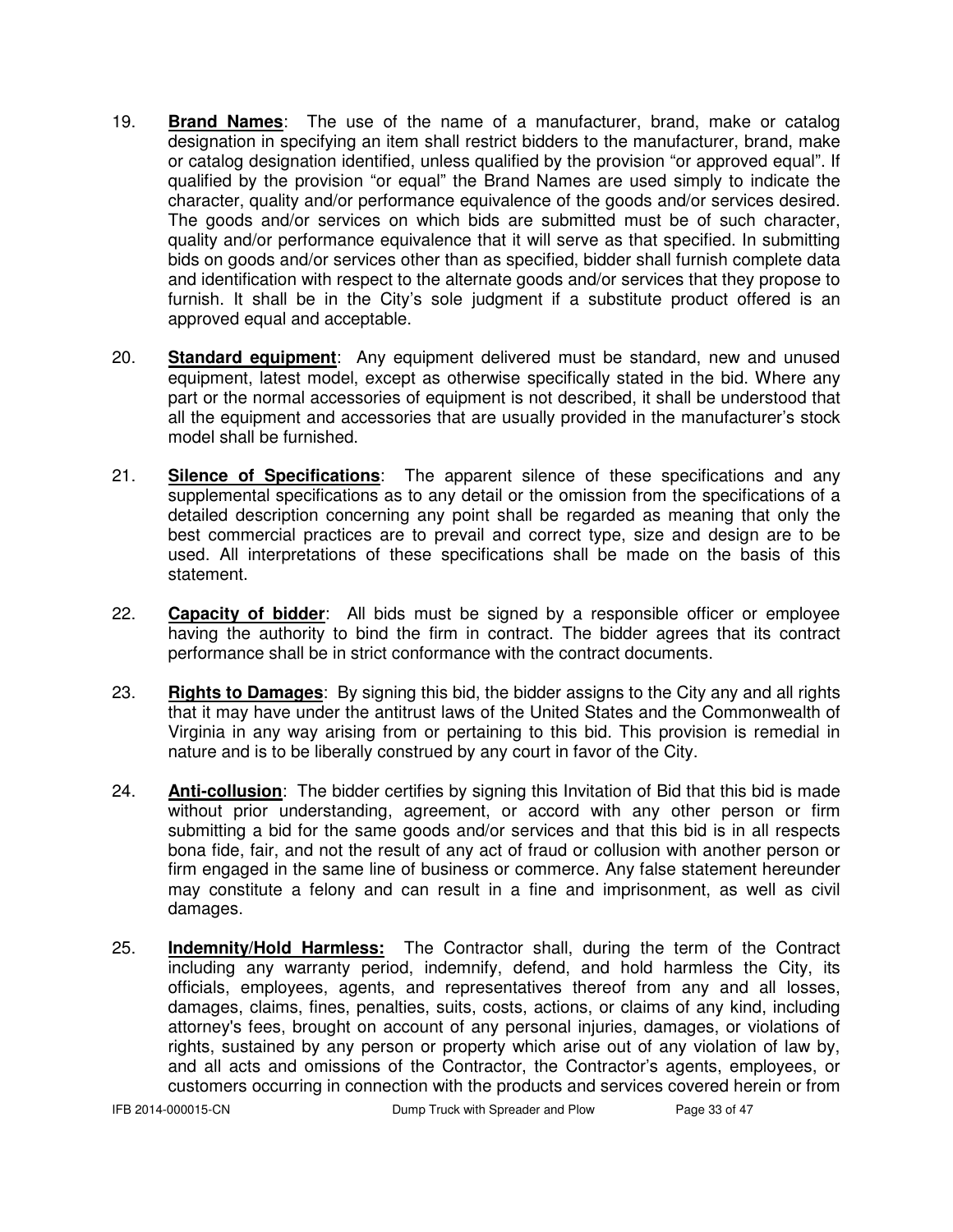any claims or amounts arising from the violation of any law, bylaw, ordinance, regulation or decree.

 The Contractor's indemnification obligation with respect to any and all claims against the City or any of its officers, agents, employees, by any employee or statutory employee of the Contractor, or any of Contractor's subcontractors, or anyone directly or indirectly employed by any of them, or anyone for whose acts the Contractor or Contractor's subcontractor may be liable, shall not be limited in any way by any limitation on the amount or type of damages, compensation or benefits payable by or for the Contractor or any of Contractor's subcontractors under workers' compensation laws, disability benefit laws or other applicable employee benefit laws.

- 26. **Copyright Protection**: The Contractor agrees to defend and save the City, its agents, officials, and employees, harmless from liability of any nature or kind, for use of any copyright, composition, secret process, patented or unpatented invention, articles or appliances furnished or used in the performance of the contract, or which the Contractor is not the patentee, assignee, or licensee, to the same extent as provided in the above paragraph.
- 27. **Laws, Regulations**: The Contractor shall keep fully informed of all federal, state, and local laws, ordinances and regulations that in any manner affect the conduct of the work. The Contractor shall at all times observe and comply with all such laws, ordinances and regulations.
- 28. **Alien employment**: The Contractor certifies that he does not and shall not during the performance of the contract for goods and services in the Commonwealth, knowingly employ unauthorized aliens as defined in the federal Immigration Reform and Control Act of 1986, as amended.
- 29. **SCC Authorization**: All bidders or offerors organized or authorized to transact business in the Commonwealth pursuant to Title 13.1 or Title 50, as amended, shall include the identification number issued to it by the State Corporation Commission. Any bidder or offeror that is not required to be authorized to transact business in the Commonwealth as a foreign business entity under Title 13.1 or Title 50, as amended, or as otherwise required by law shall include in its bid or proposal a statement describing why the bidder or offeror is not required to be so authorized.

### **SCC Number, or Statement: \_\_\_\_\_\_\_\_\_\_\_\_\_\_\_\_\_\_\_\_\_\_\_\_\_\_\_\_\_\_\_\_\_\_\_\_\_\_\_\_\_\_\_\_\_\_**

 Any business entity that enters into a contract with a public body pursuant to this chapter shall not allow its existence to lapse or its certificate of authority or registration to transact business in the Commonwealth, if so required under Title 13.1, or Title 50, as amended, to be revoked or cancelled at any time during the term of the contract. The City may void any contract with a business entity if the business entity fails to remain in compliance with the provisions of this section.

30. **Contractor's License**: If any of the services promulgated under this solicitation consist of construction work, it is required under Title 54.1, Chapter 11, Code of Virginia, for a contractor who performs or manages construction, removal, repair, or improvement when the total value referred to in a single contract or project is: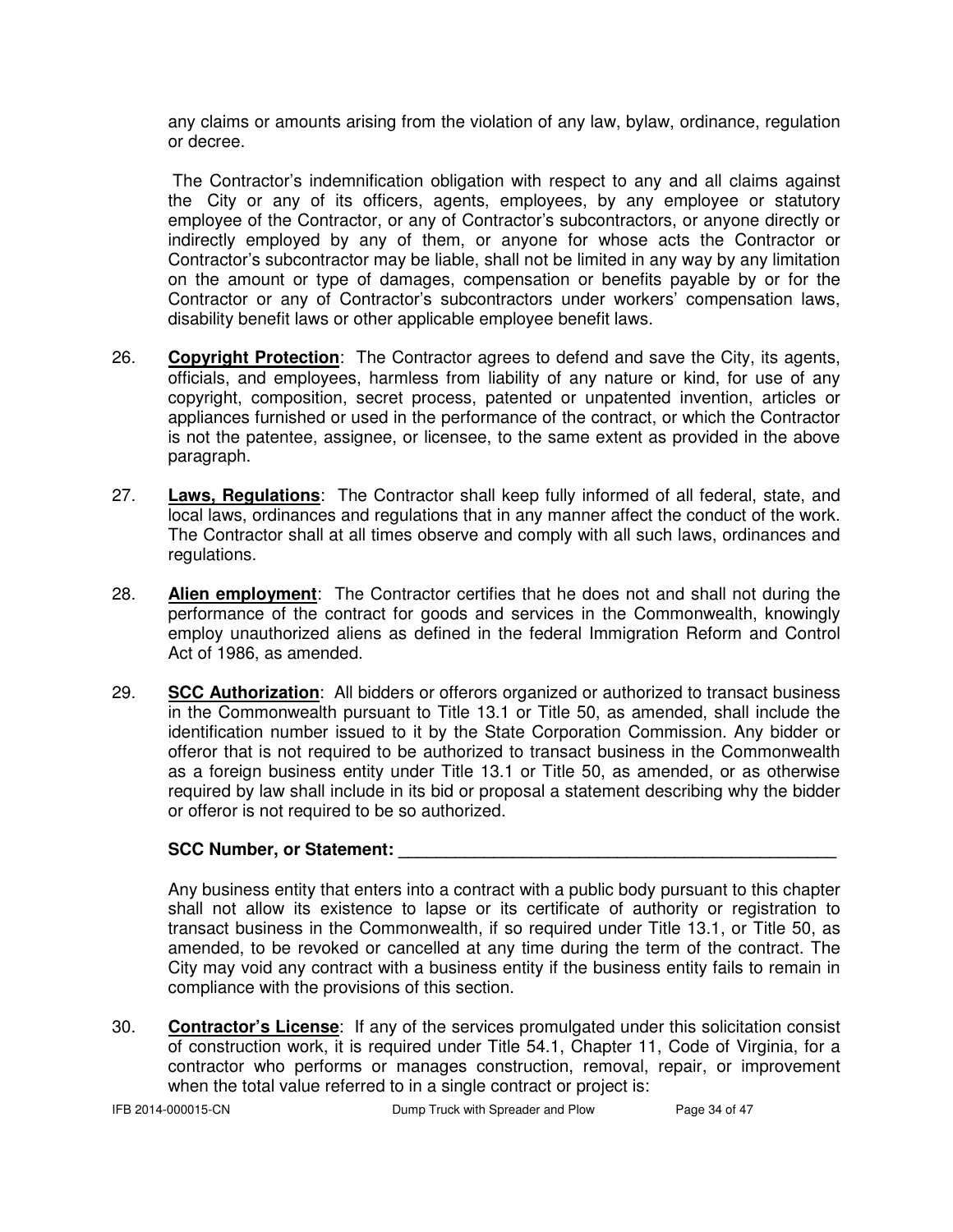One hundred twenty thousand dollars (\$120,000) or more, or the total value of all such construction, removal, repair or improvements undertaken by such person within any twelve-month period is seven hundred fifty thousand dollars (\$ 750,000) or more shall show evidence of being licensed as a Class A Contractor.

 Ten thousand dollars (\$10,000) or more, but less than one hundred twenty thousand dollars (\$120,000) or the total value of all such construction, removal, repair, or improvement undertaken by such person within any twelve-month period is one hundred and fifty thousand dollars (\$150,000) or more, but less than seven hundred fifty thousand dollars (\$750,000) shall show evidence of being licensed as a Class B Contractor.

 Over one thousand (\$1,000) but less than ten thousand (\$10,000), or the total value of all such construction, removal, repair, or improvements undertaken by such person within any twelve-month period is one hundred and fifty thousand dollars (\$150,000) shall show evidence of being licensed as a Class C Contractor.

 The City shall require master certification as a condition of licensure or certification of electrical, plumbing and heating, ventilation and air conditions contractors.

 A valid business license from the City may be required. The bidder shall complete whichever of the following notations as appropriate:

"Licensed Class A Virginia Contractor Number

"Licensed Class B Virginia Contractor Number ."

."

"Licensed Class C Virginia Contractor Number

31. **Payment Terms**: Payment terms shall be 'Net 30'days, from the date of Contractor invoice approval by the City.

Payment terms, if offered, shall not be considered in determining the low bidder.

 Discount period, if offered, shall be computed from the date of proper receipt of the contractor's correct invoice, or from the date of acceptable receipt of the goods and/or services, whichever is latest.

 The payment terms stated herein must appear on the contractor's invoice. Failure to comply with this requirement shall result in the invoice being returned to the contractor for correction.

 Late payment charges shall not exceed the allowable rate specified by the Commonwealth of Virginia Prompt Payment Act. (1% per month)

Contractor shall submit invoices in duplicate, such statement to include detailed breakdown of all charges, and shall be based on completion of tasks or deliverables.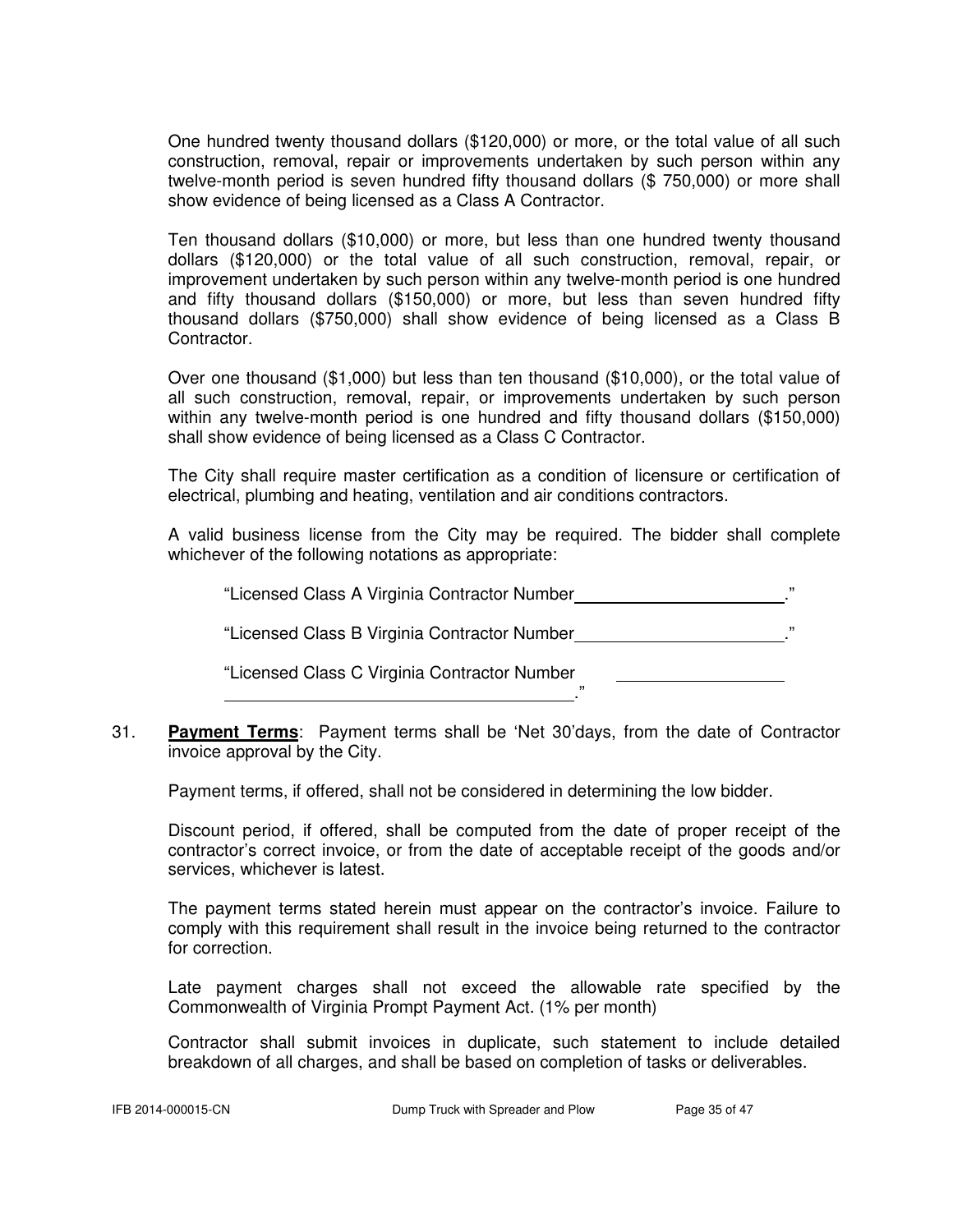Individual Contractors shall provide their social security numbers, and proprietorships, partnerships, and corporations shall provide their federal employer identification number on their submittal.

 The City prefers to make payment with the City's Purchasing Card, or if that is not possible, then by electronic funds transfer. Typically this enables faster payments to the Contractor. Are you willing and able to accept this type of payment?

City Purchasing Card Yes No

Electronic Funds Transfer Yes\_\_\_\_ No\_\_\_\_

- 32. **Default**: In event of default by the Contractor, the City reserves the right to procure the goods and/or services from other sources, and hold the Contractor liable for any excess cost occasioned thereby. Such actions taken by the City shall not release the contractor from additional remedies that may be allowed by law.
- 33. **Availability of Funds**: A contract shall be deemed in force only to the extent of appropriations available to each department for the purchase of such goods and/or services. The City's extended obligations on those contracts that envision extended funding through successive fiscal periods shall be contingent upon actual appropriations for the following years.
- 34. **Appeals Procedure**: Upon your request, administrative appeals information will be provided that shall be used for hearing protests of a decision to award, or an award, appeals from refusal to allow withdrawal of bids, appeals from disqualification, appeals for debarment or suspension, or determination of non-responsibility and appeals from decision or disputes arising during the performance of a contract. To be timely all appeals shall be made within the time periods set forth by the Virginia Public Procurement Act, §2.2-4357, et seq. Contact the buyer at once for assistance.
- 35. **Faith-based Organizations**: The City of Suffolk does not discriminate against faithbased organizations.

**Anti-Discrimination**: By submitting their bids, bidders certify to the City that they will conform to the provisions of the Federal Civil Rights Act of 1964, as amended, as well as the Virginia Fair Employment Contracting Act of 1975, as amended, where applicable, the Virginians with Disabilities Act, the Americans with Disabilities Act and 2.2-4311 of the Virginia Public Procurement Act (VPPA). If the award is made to a faith-based organization, the organization shall not discriminate against any recipient of goods, services, or disbursements made pursuant to the contract on the basis of the recipient's religion, religious belief, refusal to participate in a religious practice, or on the basis of race, age, color, gender or national origin and shall be subject to the same rules as other organizations that contract with public bodies to account for the use of the funds provided; however, if the faith-based organization segregates public funds into separate accounts, only the accounts and programs funded with public funds shall be subject to audit by the public body. (Code of Virginia 2.2.4343.1E).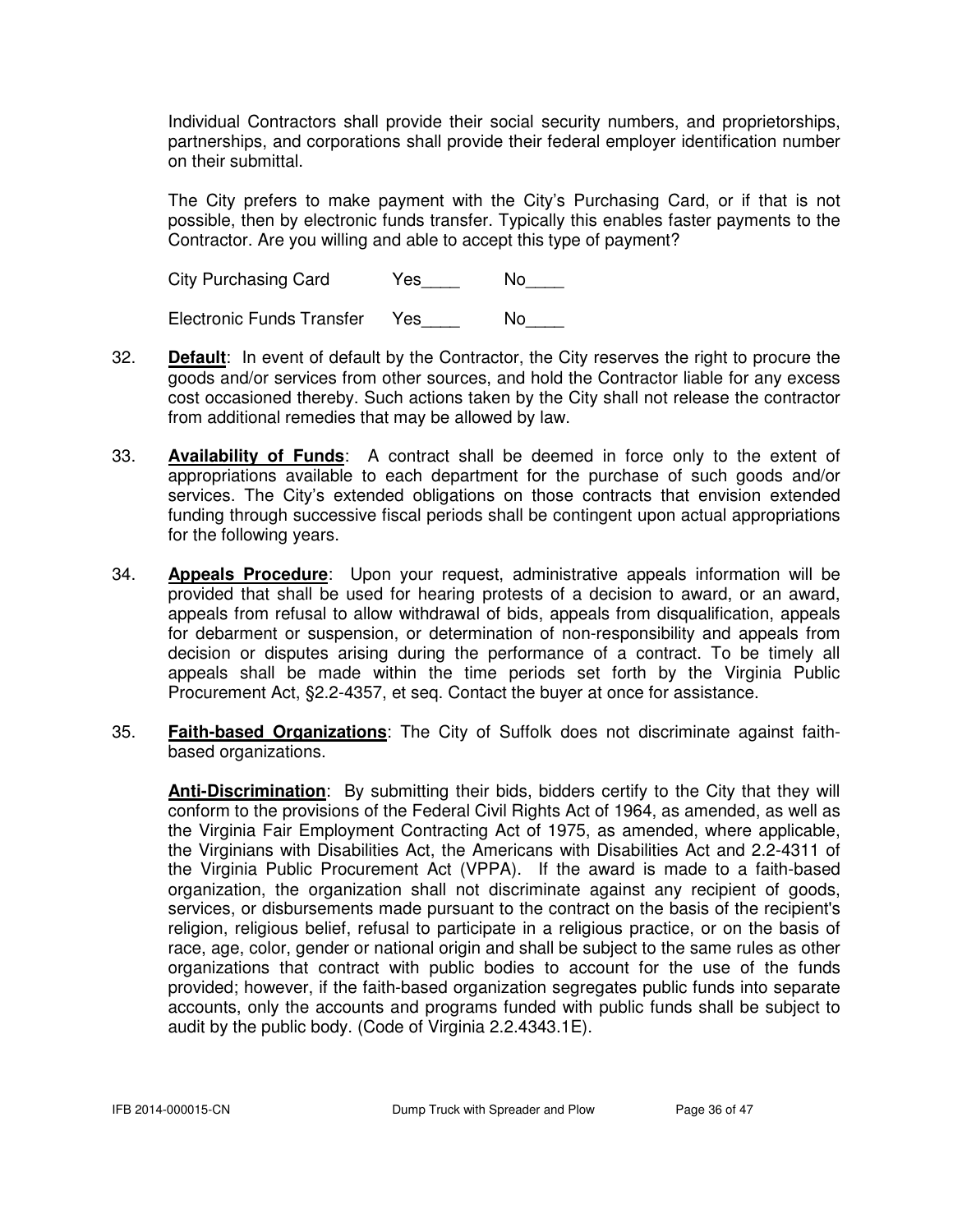In every contract over \$10,000 shall include the following provisions:

During the performance of this contract, the Contractor agrees as follows:

- a) The Contractor will not discriminate against any employee or applicant for employment because of race, religion, color, sex, national origin, age, disability, service disabled veterans or any other basis prohibited by state law relating to discrimination in employment, except where there is a bona fide occupational qualification reasonably necessary to the normal operation of the Contractor. The Contractor agrees to post in conspicuous places, available to employees and applicants for employment, notices setting forth the provisions of this nondiscrimination clause.
- b) The Contractor, in all solicitations or advertisements for employees placed by or on behalf of the Contractor, will state that such Contractor is an equal opportunity employer.
- c) Notices, advertisements and solicitations placed in accordance with federal law, rule or regulation shall be deemed sufficient for the purpose of meeting these requirements.

The Contractor will include the provisions of Section a., b., and c. above in every subcontract or purchase order over \$10,000, so that the provisions will be binding upon each subcontractor or vendor.

36. **Drug-Free Workplace**: During the performance of this contract, the Contractor agrees to (1) provide a drug-free workplace for the Contractor's employees; (2) post in conspicuous place, available to employees and applicants for employment, a statement notifying employees that the unlawful manufacture, sale, distribution, dispensation, possession, or use of a controlled substance or marijuana is prohibited in the Contractor's workplace and specifying the actions that will be taken against employees for violations of such prohibition; (3) state in all solicitation or advertisement for employees placed by or on behalf of the Contractor that the Contractor maintains a drugfree workplace; and (4) include the provisions of the foregoing clauses in every subcontract or purchase order of over \$10,000, so that the provisions will be binding upon each subcontractor or vendor.

For the purposes of this section, "drug-free workplace" means a site for the performance of work done in connection with a specific contract awarded to a Contractor, the employees of whom are prohibited from engaging in the unlawful manufacture, sale, distribution, dispensation, possession or use of any controlled substance or marijuana during the performance of the contract.

- 37. **Assignment of Contract**: A contract shall not be assignable by the Contractor in whole or in part without the written consent of the City.
- 38. **Independent Contractor**: The Contractor and any employees, agents, or other persons or entities acting on behalf of the Contractor shall act in an independent capacity and not as officers, employees, or agents of the City.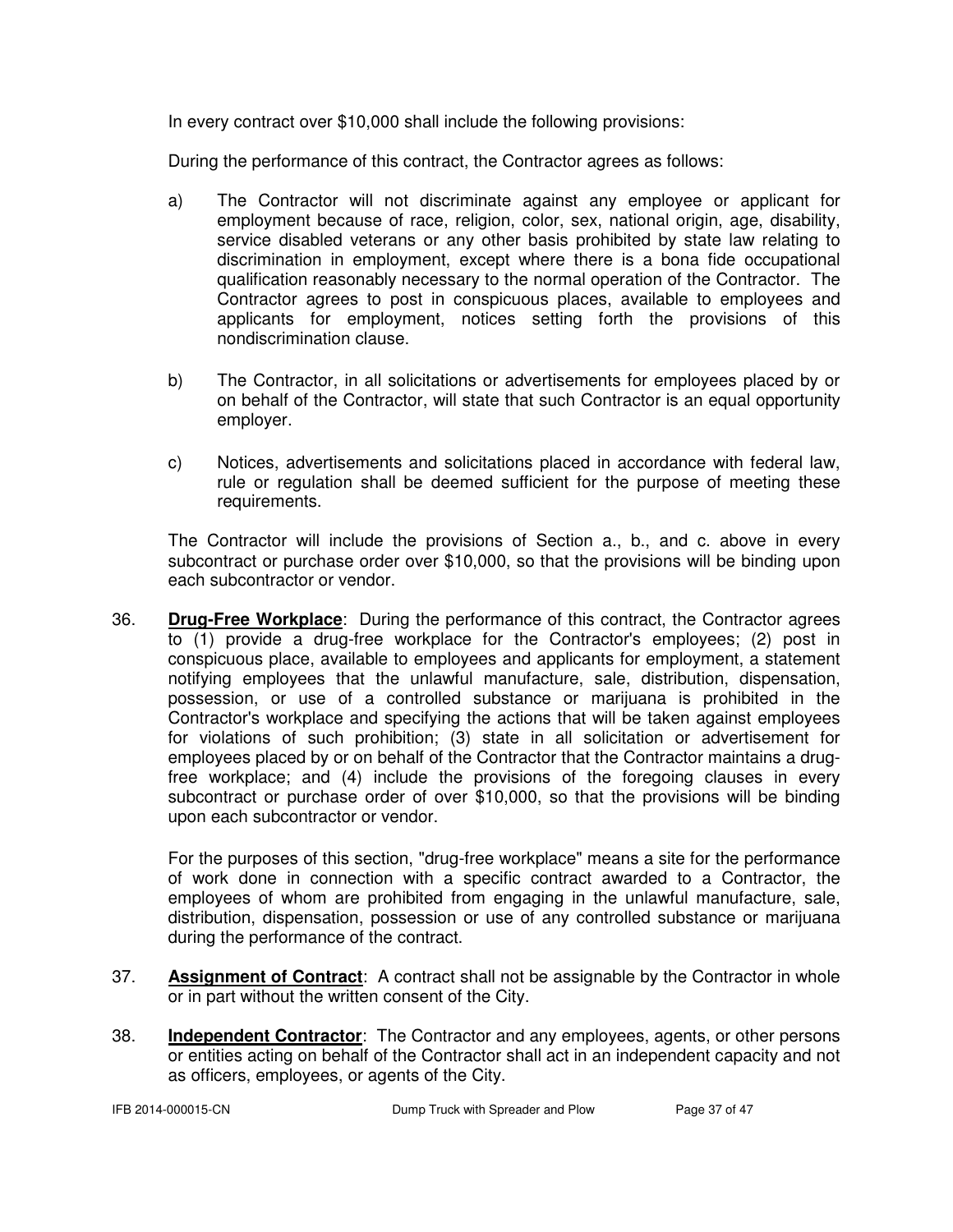- 39. **Scheduling and Delays**: The parties to any contract resultant of this solicitation acknowledge that all or part of the work to be performed hereunder may be delayed and extended at the option of the City. Such delays may be caused by delays, denials and modifications of the various state or federal permits, or for other reasons. The City shall not be required to pay any of the Contractor's direct or indirect costs, or claims for compensation, extended overhead, or other damage or consequential damages arising out of or related to any delays or interruptions required or ordered by the City. If the City delays the project for any reason for a continuous period of ninety (90) days or more, the City and Contractor will negotiate a mutually agreeable adjustment to the Contractor's award amount. Notwithstanding the above, in construction contracts, to the extent that an unreasonable delay is caused by the act or omissions of the City due to causes within the City's control, the above waiver or release shall not apply.
- 40. **Governing Law**: This Agreement is made, entered into, and shall be performed in the City of Suffolk, Virginia, and shall be governed by the applicable laws of the Commonwealth of Virginia without regard to its conflict of law rules. In the event of litigation concerning this Agreement, the parties agree to the exclusive jurisdiction and venue of the Circuit Court of the City of Suffolk, Virginia; however, in the event that the federal court has jurisdiction over the matter, then the parties agree to the exclusive jurisdiction and venue of the U.S. District Court for the Eastern District of Virginia, Norfolk Division.

The Contractor shall not cause a delay in services because of the pending or during litigation proceedings, except with the express, written consent of the City or written instruction/order from the Court.

- 41. **Severability**: If any provision of this contract or the application thereof to any person or circumstances shall to any extent be invalid or unenforceable, the remainder of this contract, or the application of such provision to persons or circumstances other than those which it is invalid or unenforceable, shall not be affected hereby, and each provision of this contract shall be valid and enforced to the full extent permitted by law.
- 42. **Termination for Convenience**: The City may at any time, and for any reason, terminate this Contract by written notice to Contractor specifying the termination date, which shall be not less than thirty (30) days from the date such notice is mailed.

Notice shall be given to Contractor by certified mail/return receipt requested at the address set forth in Contractor's Bid Proposal or as provided in this Contract. In the event of such termination, Contractor shall be paid such amount as shall compensate Contractor for the work satisfactorily completed, and accepted by the City, at the time of termination. If the City terminates this Contract, Contractor shall withdraw its personnel and equipment, cease performance of any further work under this Contract, and turn over to the City any work completed or in process for which payment has been made.

43. **Termination for Cause**: In the event that Contractor shall for any reason or through any cause be in default of the terms of this Contract, the City may give Contractor written notice of such default by certified mail/return receipt requested at the address set forth in Contractor's Bid/Proposal or as provided in this Contract.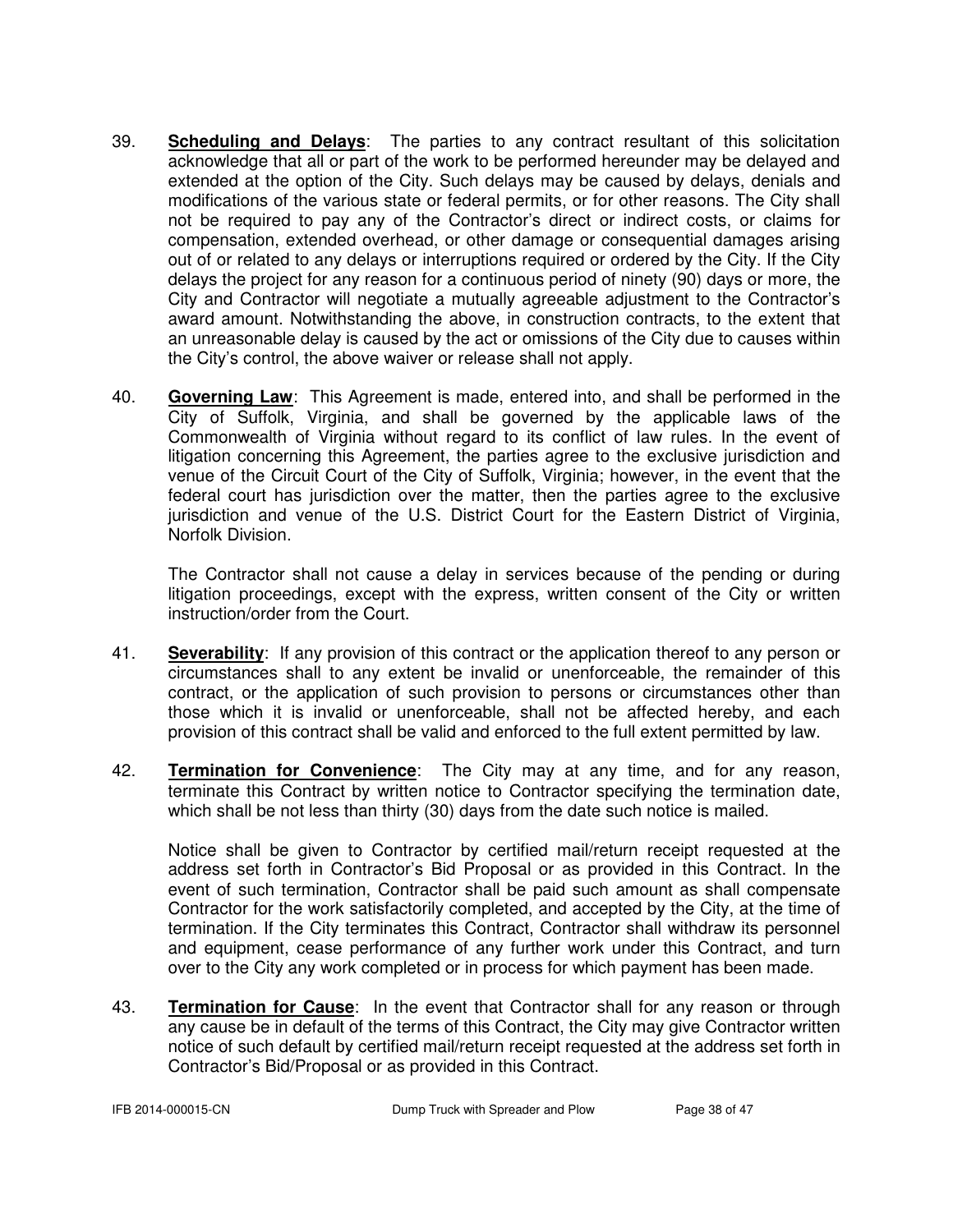Unless otherwise provided, Contractor shall have ten (10) days from the date such notice is mailed in which to cure the default. Upon failure of Contractor to cure the default, the City may immediately cancel and terminate this Contract as of the mailing date of the default notice.

 Upon termination, Contractor shall withdraw its personnel and equipment, cease performance of any further work under the Contract, and turn over to the City any work in process for which payment has been made. In the event of violations of law, safety or health standards and regulations, this Contract may be immediately cancelled and terminated by the City and provisions herein with respect to opportunity to cure default shall not be applicable.

#### 44. **Contact Prohibition**: **Direct contact with City departments other than Purchasing, on the subject of this bid is expressly forbidden except with the foreknowledge and permission of the Contract Officer. Violation may result in a determination that your firm is ineligible for an award.**

All questions shall be in writing to the Contract Officer shown on the title page of the bid. The respondents to this IFB shall not contact, either directly or indirectly, any other employee or agent of the City regarding this IFB. This prohibition shall also extend to the Suffolk City Council and locally elected officials. Any such unauthorized contact may disqualify the bidder from this procurement.

- 45. **Additional Conditions**: The Conditions and Instructions in this solicitation are intended to apply to the resulting contract and shall supersede any conflicting terms offered. Any additional conditions a bidder intends be considered must be submitted with the bid and noted as an exception. Such exceptions may result in a finding that the submittal is 'nonresponsive' to the bid, negating possibility of an award to that bidder. Contractual documents submitted by the successful firm after an award will not be accepted.
- 46. **Contractor Failure to Perform**: Failure of the Contractor to perform the contract by reason of the City's non-acceptance of additional conditions submitted after the award shall result in termination of the contract by the City, and may result in debarment of the Contractor for a period of up to three (3) years. Termination and /or debarment of the Contractor shall not constitute a waiver by the City of any other rights or remedies available to the City by law or contract.
- 47. **Conflict**: In the event of a conflict between the contract documents, including these Conditions and Instructions, and the terms of a purchase order or related document issued by Purchasing, the contract documents shall control.
- 48. **Records and Inspection**: The Contractor shall maintain full and accurate records with respect to all matters covered under this contract, including, without limitation, accounting records, written policies, procedures, time records, telephone records, and any other supporting evidence used to memorialize, reflect, and substantiate charges or fees related to this contract. The Contractor's records shall be open to inspection and subject to audit and/or reproduction, during normal working hours, by the City and its employees, agents or authorized representatives after giving at least three (3) days notice to the Contractor by the City. The City shall have access to such records from the effective date of this contract, for the duration of the contract, and for five (5) years after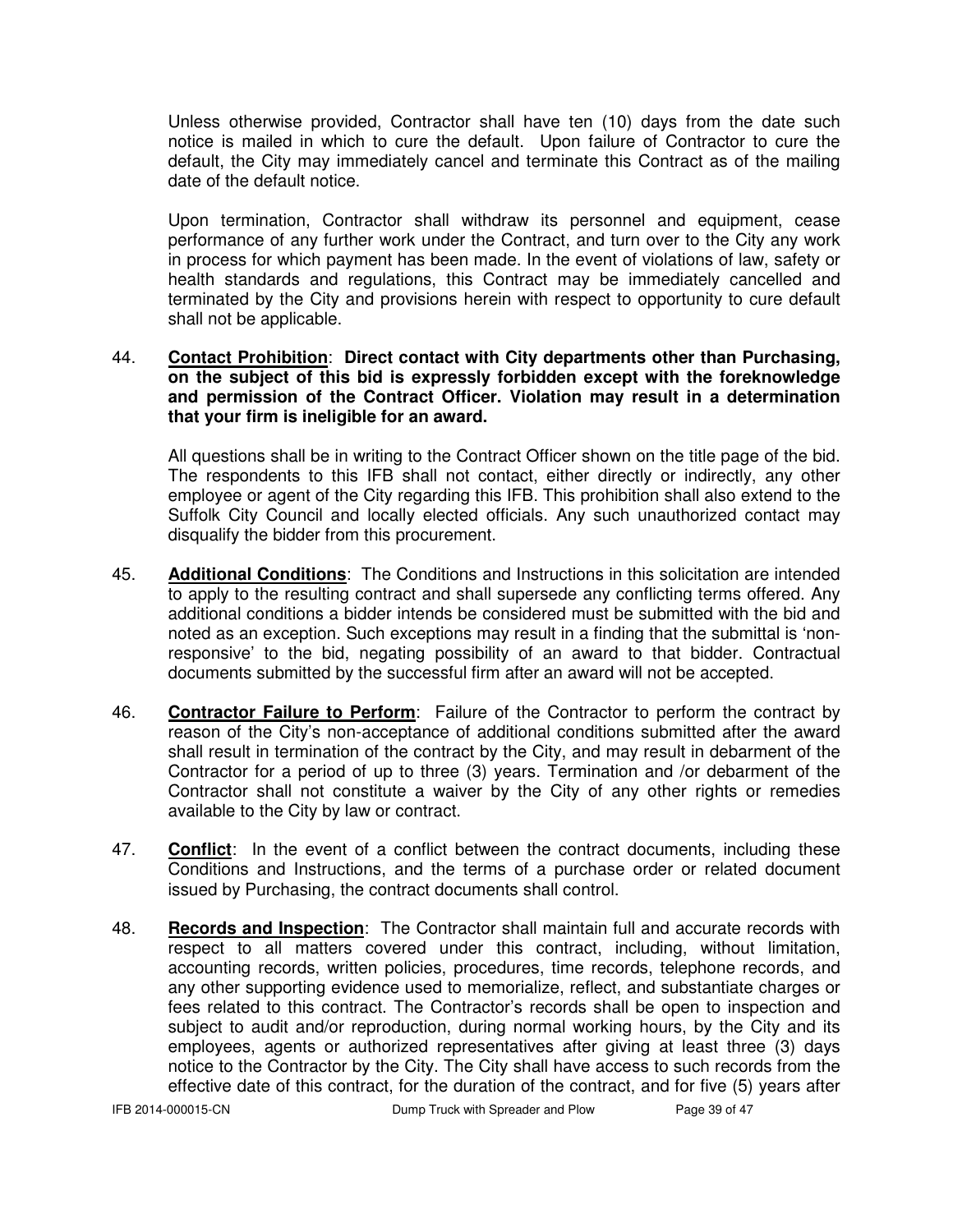the date of final payment by the City to the Contractor pursuant to this contract or any renewal or extension of this contract. The City's employees, agents or authorized representatives shall have access to the Contractor's facilities, shall have access to all necessary records and shall be provided adequate and appropriate work space, in order to conduct audits.

- 49. **Rights and Remedies Not Waived**: In no event shall the making by the City of any payment to the Contractor, or the waiver by the City of any provision under this contract including any obligation of the Contractor, constitute or be construed as a waiver by the City of any other provision, obligation, breach of covenant, or any default which may exist under this contract on the part of the Contractor, and the making of any such payment by the City while any such breach or default exists shall not impair or prejudice any right or remedies available to the City.
- 50. **Entire Agreement**: This contract and any additional or supplementary documents incorporated herein by reference contain all the terms and conditions agreed upon by the parties hereto, and no other agreements, oral or otherwise, regarding the subject matter of this contract or any part thereof shall have any validity or bind any of the parties hereto. This contract shall not be modified, altered, changed or amended unless in writing and signed by the parties hereto.
- 51. **Conflicts of Interests**: Contractor shall not accept or receive commissions or other payments from third parties for soliciting, negotiating, procuring, or effecting insurance on behalf of the City.
- 52. **Responsibility of Contractor**: The Contractor shall, without additional costs or fee to the City, correct or revise any errors or deficiencies in his performance. Neither the City's review, approval or acceptance of, nor payment for any of the services required under this Agreement shall be deemed a waiver of rights by the City, and the Contractor shall remain liable to the City for all costs which are incurred by the City as a result of the Contractor's negligent performance of any of the services furnished under this Agreement.
- 53. **Changes and Additions**: It shall be the responsibility of the Contractor to notify the City, in writing, of any necessary modifications or additions in the Scope of this Agreement. Compensation for changes or additions in the Scope of this Agreement will be negotiated and approved by the City, in writing.

 It is understood and agreed to by both the City and the Contractor that such modifications or additions to this Agreement shall be made only by the full execution of the City's standard Agreement change order form. Furthermore, it is understood and agreed by both parties that any work done by the Contractor on such modification or addition to this Agreement prior to the City's execution of its standard Agreement change order form shall be at the total risk of the Contractor and said work may not be compensated by the City.

54. **Exemption from Taxes**: The City is exempt from State Sales Tax and Federal Excise Tax. Tax Exemption Certificate indicating the City's tax exempt status will be furnished by the City of Suffolk.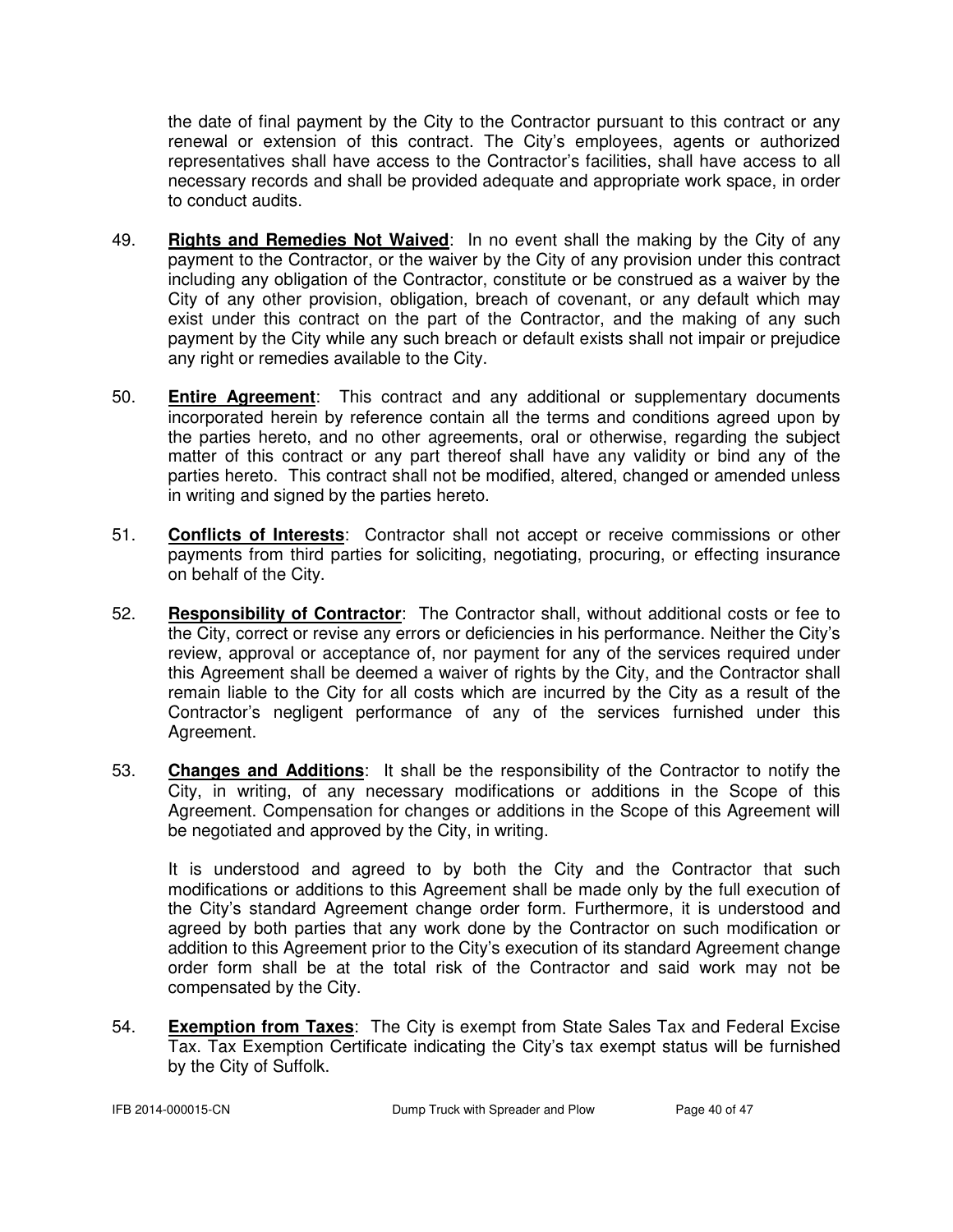- 55. **Debarment Status**: By submitting a bid, bidders certify that they are not currently debarred by the Commonwealth of Virginia from submitting bids or proposals on contracts for the type of goods and/or services covered by this solicitation, nor are they an agent of any person or entity that is currently so debarred.
- 56. **Safety**: All Contractors and subcontractors performing services for the City are required and shall comply with all Occupational Safety and Health Administration (OSHA), State and City Safety and Occupational Health Standards and any other applicable rules and regulations. Also all Contractors and subcontractors shall be held responsible for the safety of their employees and any unsafe acts or conditions that may cause injury or damage to any persons or property within and around the work site area under this contract.
- 57. **License Requirement**: All firms doing business in the City of Suffolk are required to be licensed in accordance with the City of Suffolk business license ordinance. Wholesale and retail merchants without a business location in the City of Suffolk are exempt from this requirement. Any questions concerning business licenses should be directed to the Commissioner of the Revenue's Office, telephone (757) 514-4260.
- 58. **Contractor's Form**: In cases where the City may accept the Contractor's form agreement, whereas certain standard clauses that may appear in the Contractor's form agreement cannot be accepted by the City, and in consideration of the convenience of using that form, and this form, without the necessity of negotiating a separate contract document, the parties hereto specifically agree that, notwithstanding any provisions appearing in the attached Contractor's form contract, the City's Contract Agreement shall prevail over the terms of the Contractor's agreement in the event of a conflict.
- 59. **Bidder Qualifications**: Only bids from established contractors for work similar in scope to work herein shall be considered; the City reserves the right to request specific reference information prior to award. Bidder shall demonstrate that he has adequate and appropriate manpower, tools and equipment to respond and perform in accordance with the provisions herein. Specific Bidder Qualifications may be required for some projects and if so, will be provided by the City.
- 60. **Disqualification:** The City may, at its option, disqualify a bidder and reject his bid for cause. Reasons deemed to be sufficient for this action shall include, but not be limited to, the following:
	- **Evidence of collusion among bidders.**
	- Interest by any bidder in more than one bid submitted. This restriction does not apply to subcontractors.
	- Default on any previous contract.
	- For unreasonable failure to complete a previous contract within the specified time or for being in arrears on an existing contract without reasonable cause for being in arrears.
	- **Inability to perform as revealed by an investigation of the Bidder's financial** statement, experience and/or plant and equipment.
	- The bidder does not meet project-specific requirements, as identified in the Contract Documents.
	- **The bidder cannot meet required delivery requirements.**

IFB 2014-000015-CN Dump Truck with Spreader and Plow Page 41 of 47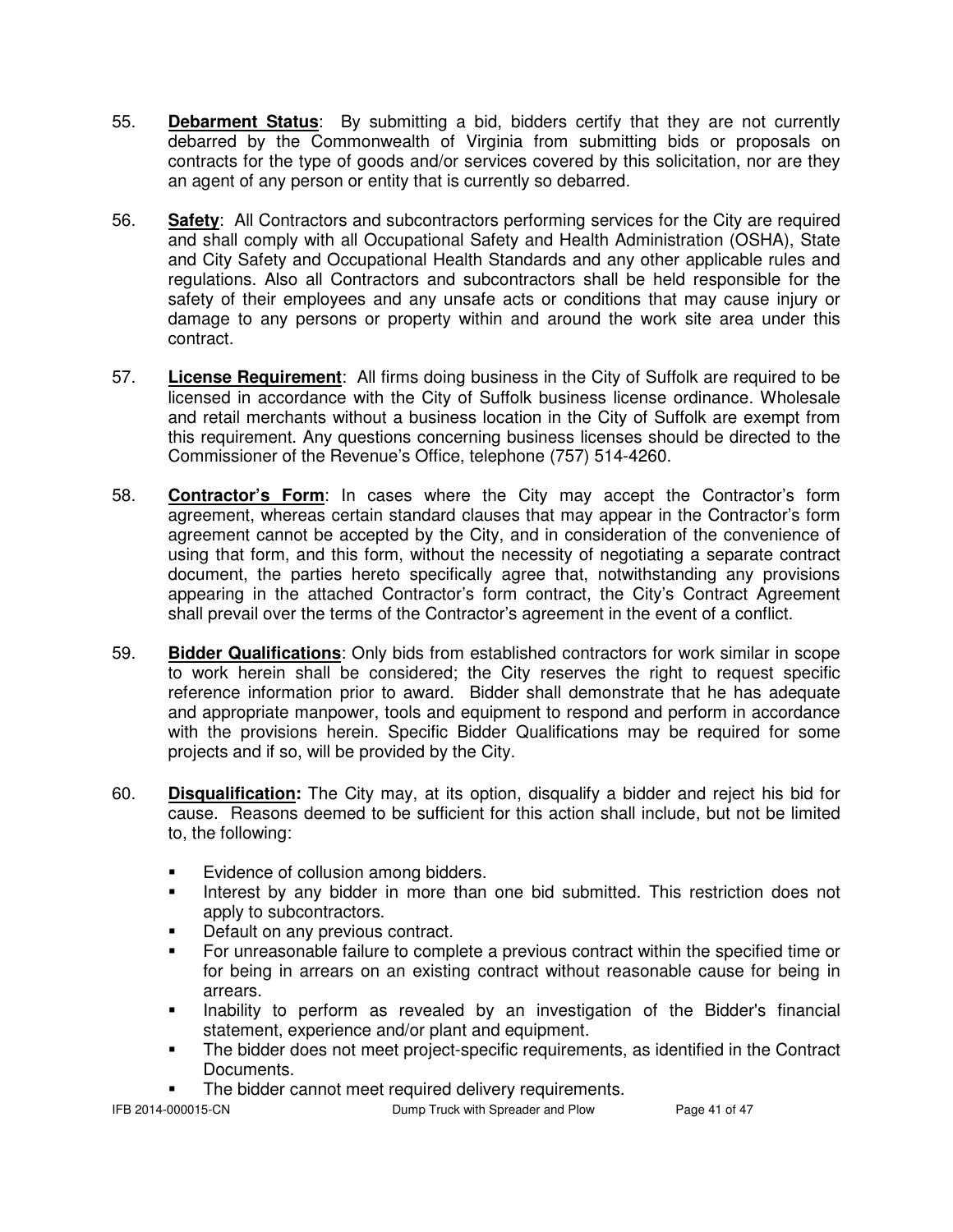- **Perohibited contact with City representatives as restricted herein.** (see #45)
- Bidder is in arrears on taxes or other money owed to the City.
- Bidder is nonresponsive or nonresponsible.
- 61. **Pricing to be F.O.B. Destination Freight Allowed:** Pricing shall be F.O.B. destination-freight included for all competitive bids. F.O.B. Destination-Freight Included shall include all shipping costs to the City location(s) at the unit cost. No additional shipping charges shall be allowed.
- 62. **Contract Quantities**: The quantities specified in the Invitation for Bid are estimates only unless otherwise clearly noted, and are given for the information of bidders and for the purpose of bid evaluation. They do not indicate the actual quantity that will be required, since such volume will depend upon requirements that may develop during the contract period. Quantities shown shall not be construed to represent any amount which the City shall be obligated to purchase under the contract, or relieve the contractor of his obligation to fill all orders placed by the City, except as clearly noted.
- 63. **Competition Intended**: It is the City's intent that the Invitation for Bid (IFB) permits competition. It shall be the bidder's responsibility to advise the Buyer in writing if any language requirement, specification, etc., or any combination thereof, inadvertently restricts or limits the requirements stated in this IFB to a single source. Such notification must be received by the Contract Officer prior to the date set for bids to close.
- 64. **Bid Security:** Each construction bid with a value of greater than one hundred thousand dollars (\$100,000) shall be accompanied with a bid bond equal to five (5) percent of the total amount of the bid, made payable to the City of Suffolk, Virginia. Upon approval of the City Attorney, a Bidder may furnish a personal bond or a bank or savings and loan association's letter of credit on certain designated funds for the amount required for the Bid Security. Such bid security shall be left with the city as a guarantee of good faith on the part of the Bidder that if the bid is accepted, the Bidder shall provide all required submittals and execute the contract.
- 65. **Default on Taxes:** No bid or proposal will be accepted from or Contract awarded to any person, firm or corporation that is in arrears, or is in default to the City upon any debt or Contract, or that is a defaulter as surety, or otherwise upon any obligation to the City.
- 66. **Informalities:** The City reserves the right to waive any informality in an otherwise responsive bid by a responsible bidder. There is no requirement that the City make such a waiver if it is deemed in the City's interest to not make such a waiver. No clearly stated requirements of a bid may be waived as an informality.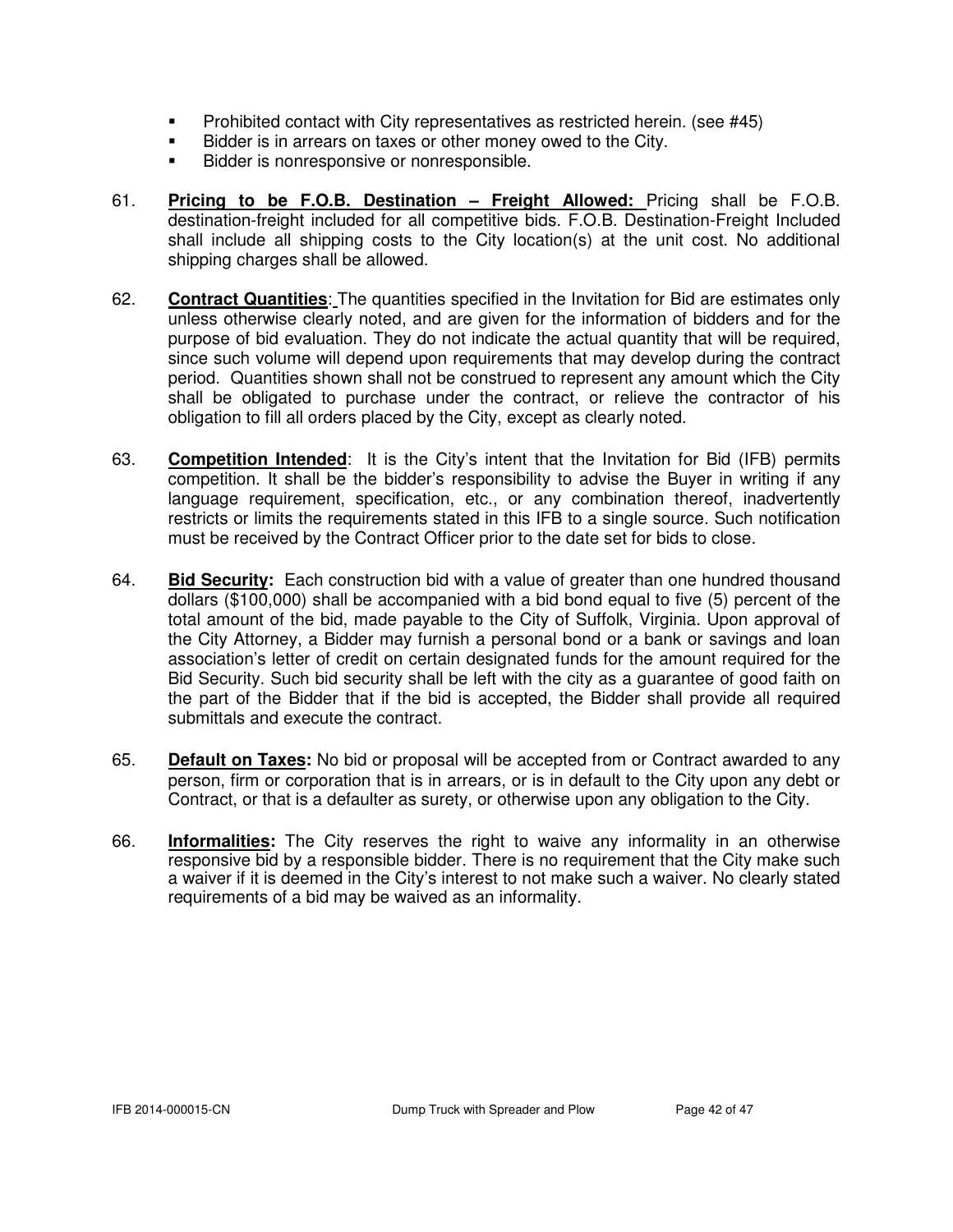# **BID FORM**

441 Market Street

**TO:** Purchasing Division **BID:** Dump Truck w/Spreader<br>441 Market Street **BID:** and Snow Plow Suffolk, VA 23434 **DUE: September 11, 2013 TIME:** 3:00 p.m., local

\_\_\_\_\_\_\_\_\_\_\_\_\_\_\_\_\_\_\_\_\_\_\_\_\_\_(Company) quotes firm price, exclusive of all taxes, to furnish and deliver one (1) dump truck mounted with spreader and snow plow F.O.B. destination City of Suffolk Fleet Management Facility, 120 Forest Glen Drive, Suffolk, Virginia 23434 in accordance with all specifications, terms, and conditions herein. Return Specifications Compliance Sheets (Pages  $4 - 30$ ) with the bid submittal. Include specifications of equipment offered.

Itemize pricing as requested below:

**\*\*\*Bids and completed compliance sheets must be submitted on the City's BID FORM and packaged in an organized manner. Receipt of bids on anything other than the City's BID FORM will be reason for rejection. Bidders must submit one bid only; alternate bids will not be accepted.** 

| <u>Qty</u> | <b>Description</b>                    | <b>Unit Price</b> | <b>Total</b>                       |
|------------|---------------------------------------|-------------------|------------------------------------|
| 1 Each     | <b>Cab, Chassis and Dump Body</b>     |                   | $\sim$ $\sim$ $\sim$ $\sim$ $\sim$ |
| 1 Each     | <b>Sand/Salt Spreader (installed)</b> | \$                | \$                                 |
| 1 Each     | <b>Snow Plow (installed)</b>          | $\sim$            | $\frac{1}{2}$                      |
|            | <b>GRAND TOTAL:</b>                   |                   |                                    |
|            |                                       |                   |                                    |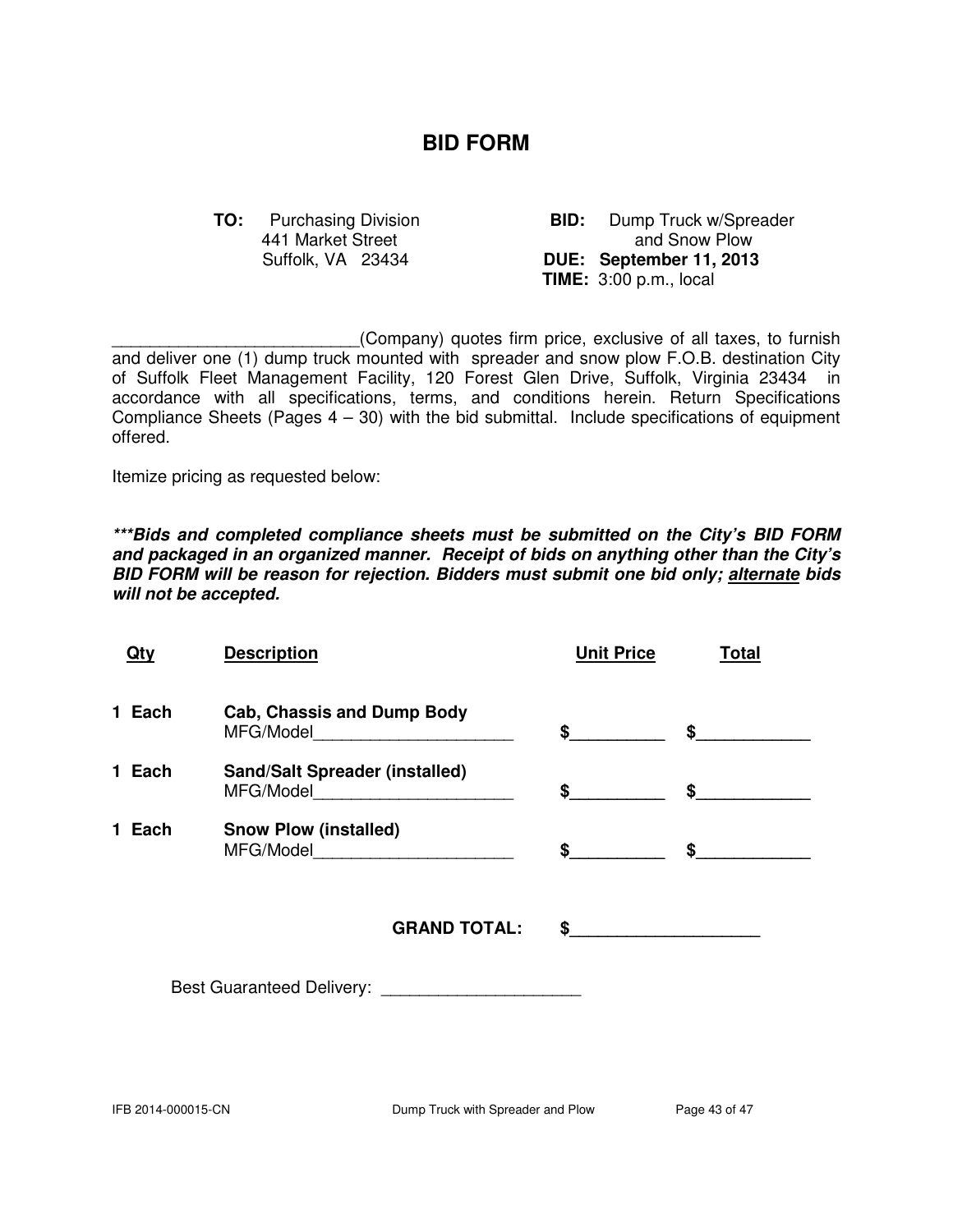| Manufacturer's Warranties: |  |
|----------------------------|--|
|                            |  |
|                            |  |
|                            |  |
|                            |  |
|                            |  |

# Bidder has included the following with the bid submittal  $(\sqrt{t})$  if you comply):

- Specifications Compliance Sheets (Pages 4-30)
- Specifications for cab/chassis offered
- Specifications for salt/sand spreader offered
- **EXECUTE:** Specifications for snow plow offered
- \_\_\_\_\_Conditions and Instructions (Pages 31-42)
- Signed Form Anticollusion/Nondiscrimination/Drug Free Workplace Clause
	- Signed Form Proof of Authority to Transact Business in Virginia

Payment Terms/Discounts \_\_\_\_\_\_\_\_\_\_\_\_\_\_\_\_\_\_\_\_\_\_\_(Suffolk's normal payment schedule: items accepted and invoiced by 10th of month will be paid month end. Cash discounts offered for less than 30 Days from receipt of proper invoice will not be considered in award.)

# **BIDDER:**

| <b>Company Name</b>                  |                                                                                                                 |  |  |
|--------------------------------------|-----------------------------------------------------------------------------------------------------------------|--|--|
| Address                              |                                                                                                                 |  |  |
|                                      |                                                                                                                 |  |  |
| Person Quoting                       | Title                                                                                                           |  |  |
| Telephone No.                        | Fax 2008 2009 2010 2021 2022 2023 2024 2022 2023 2024 2022 2023 2024 2022 2023 2024 2025 2026 2027 2028 2021 20 |  |  |
| E-mail Address:                      |                                                                                                                 |  |  |
| Social Security Number or FIN Number |                                                                                                                 |  |  |

I certify that this bid is made without prior understanding, agreement, or connection with any corporation, firm, or person submitting a bid for the same equipment/materials/ service and is in all respects fair and without collusion or fraud. I understand that collusive bidding is a violation of State and Federal law and can result in fines, prison sentences and civil damage awards. I agree to abide by all conditions of this bid and certify that I am authorized to sign this bid for the bidder.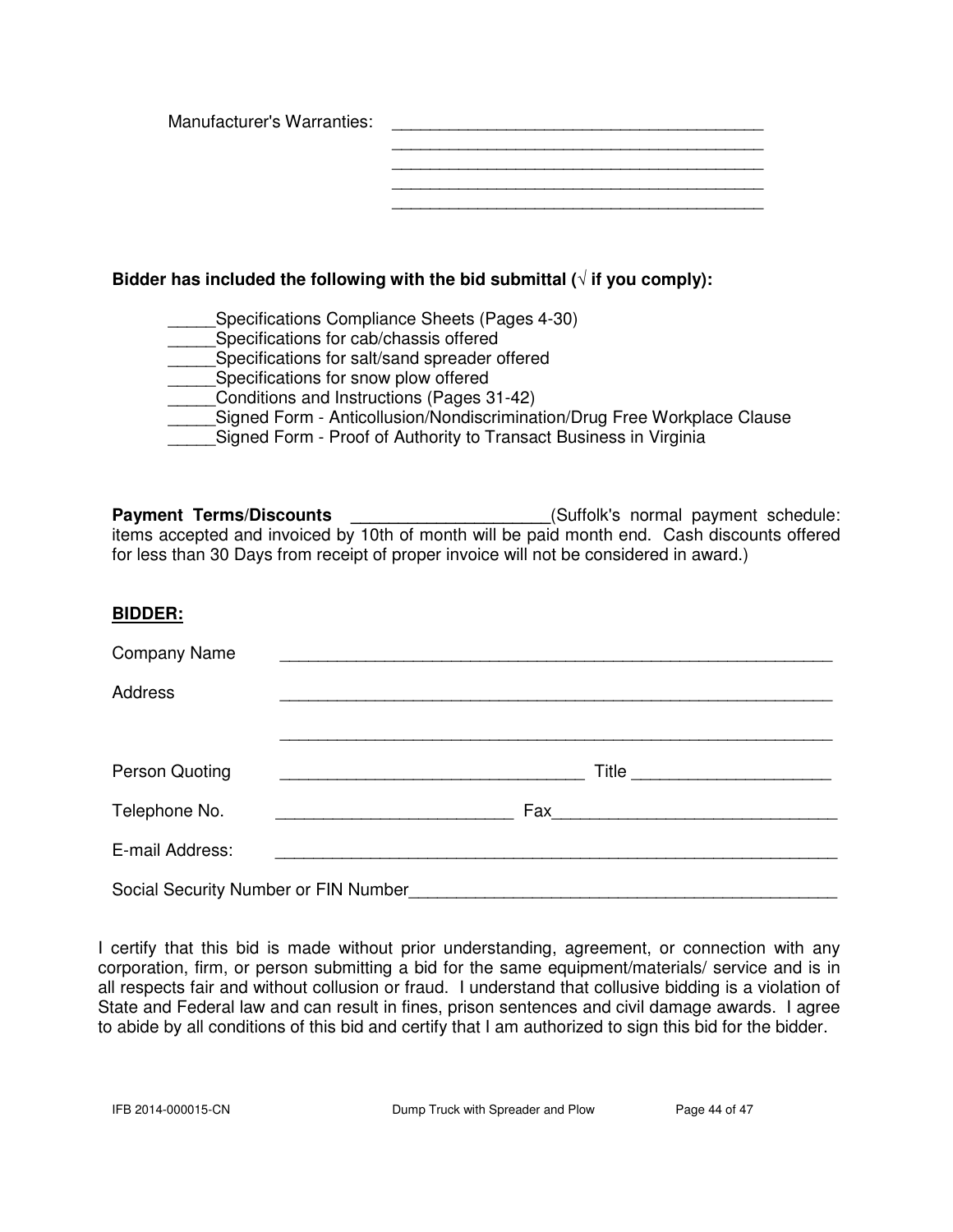I certify by my signature below that I have received the documents associated with this bid and understand that the review for completeness of these bid documents and the understanding and comprehension of the bid specifications is solely my responsibility; based on this, by my signature below I waive all rights to further claims against the City of Suffolk that the document were incomplete or not understandable.

I certify that the bidder represented herein is eligible to bid with respect to all applicable sections of State and Local Government Conflict of Interest Act, Code of Virginia, Section 2.1-639.1 et. seq.

**Signature \_\_\_\_\_\_\_\_\_\_\_\_\_\_\_\_\_\_\_\_\_\_\_\_\_\_\_\_\_\_\_\_\_\_\_\_\_\_\_\_\_\_\_\_\_\_ Date \_\_\_\_\_\_\_\_\_\_\_\_\_\_\_\_**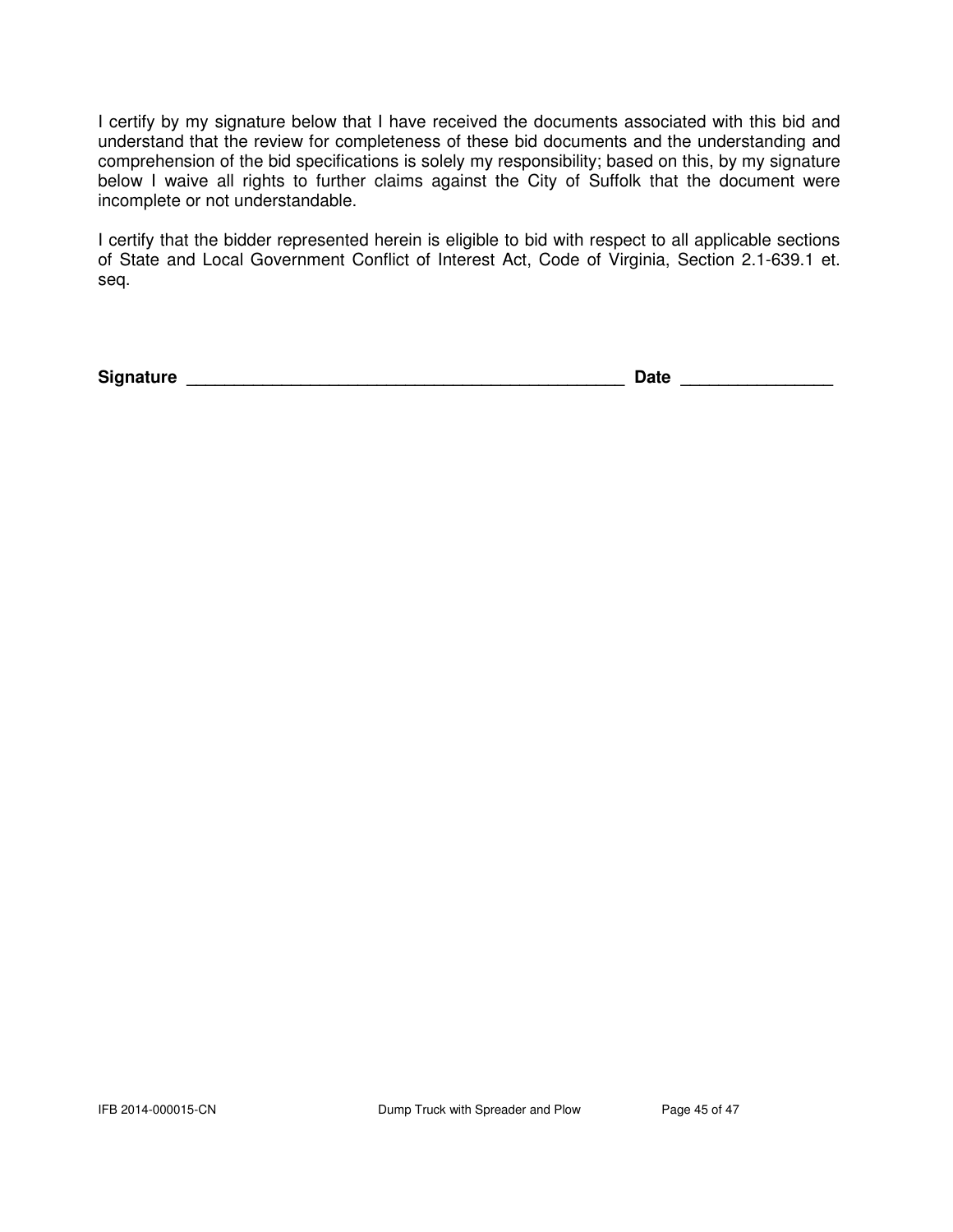#### **ANTICOLLUSION/NONDISCRIMINATION/DRUG FREE WORKPLACE CLAUSES**

#### **ANTICOLLUSION CLAUSE:**

IN THE PREPARATION AND SUBMISSION OF THIS BID, SAID BIDDER DID NOT EITHER DIRECTLY OR INDIRECTLY ENTER INTO ANY COMBINATION OR ARRANGEMENT WITH ANY PERSON, FIRM OR CORPORATION, OR ENTER INTO ANY AGREEMENT, PARTICIPATE IN ANY COLLUSION, OR OTHERWISE TAKE ANY ACTION IN THE RESTRAINT OF FREE, COMPETITIVE BIDDING IN VIOLATION OF THE SHERMAN ACT (15 U.S.C. SECTION 1), SECTIONS 59.1-9.1 THROUGH 59.1- 9.17 OR SECTIONS 59.1-68.6 THROUGH 59.1-68.8 OF THE CODE OF VIRGINIA.

THE UNDERSIGNED BIDDER HEREBY CERTIFIES THAT THIS AGREEMENT, OR ANY CLAIMS RESULTING THEREFROM, IS NOT THE RESULT OF, OR AFFECTED BY, ANY ACT OF COLLUSION WITH, OR ANY ACT OF, ANOTHER PERSON OR PERSONS, FIRM OR CORPORATION ENGAGED IN THE SAME LINE OF BUSINESS OR COMMERCE; AND, THAT NO PERSON ACTING FOR, OR EMPLOYED BY, THE CITY OF SUFFOLK HAS AN INTEREST IN, OR IS CONCERNED WITH, THIS BID; AND, THAT NO PERSON OR PERSONS, FIRM OR CORPORATION OTHER THAN THE UNDERSIGNED, HAVE, OR ARE, INTERESTED IN THIS BID.

#### **DRUG-FREE WORKPLACE:**

DURING THE PERFORMANCE OF THIS CONTRACT, THE CONTRACTOR AGREES TO (I) PROVIDE A DRUG-FREE WORKPLACE FOR THE CONTRACTOR'S EMPLOYEES; (II) POST IN CONSPICUOUS PLACES, AVAILABLE TO EMPLOYEES AND APPLICANTS FOR EMPLOYMENT, A STATEMENT NOTIFYING EMPLOYEES THAT THE UNLAWFUL MANUFACTURE, SALE, DISTRIBUTION, DISPENSATION, POSSESSION, OR USE OF A CONTROLLED SUBSTANCE OR MARIJUANA IS PROHIBITED IN THE CONTRACTOR'S WORKPLACE AND SPECIFYING THE ACTIONS THAT WILL BE TAKEN AGAINST EMPLOYEES FOR VIOLATIONS OF SUCH PROHIBITION; (III) STATE IN ALL SOLICITATIONS OR ADVERTISEMENTS FOR EMPLOYEES PLACED BY OR ON BEHALF OF THE CONTRACTOR THAT THE CONTRACTOR MAINTAINS A DRUG-FREE WORKPLACE; AND (IV) INCLUDE THE PROVISIONS OF THE FOREGOING SECTIONS I, II, AND III IN EVERY SUBCONTRACT OR PURCHASE ORDER OF OVER \$10,000, SO THAT THE PROVISIONS WILL BE BINDING UPON EACH SUBCONTRACTOR OR VENDOR.

FOR THE PURPOSE OF THIS SECTION, "DRUG-FREE WORKPLACE" MEANS A SITE FOR THE PERFORMANCE OR WORK DONE IN CONNECTION WITH A SPECIFIC CONTRACT AWARDED TO A CONTRACTOR IN ACCORDANCE WITH THIS CHAPTER, THE EMPLOYEES OF WHOM ARE PROHIBITED FROM ENGAGING IN THE UNLAWFUL MANUFACTURE, SALE, DISTRIBUTION, DISPENSATION, POSSESSION OR USE OF ANY CONTROLLED SUBSTANCE OR MARIJUANA DURING THE PERFORMANCE OF THE CONTRACT.

#### **NONDISCRIMINATION CLAUSE:**

1. EMPLOYMENT DISCRIMINATION BY BIDDER SHALL BE PROHIBITED.<br>2. DURING THE PERFORMANCE OF THIS CONTRACT. THE SUCCESSFU

- 2. DURING THE PERFORMANCE OF THIS CONTRACT, THE SUCCESSFUL BIDDER SHALL AGREE AS FOLLOWS:
	- A. THE BIDDER, WILL NOT DISCRIMINATE AGAINST ANY EMPLOYEE OR APPLICANT FOR EMPLOYMENT BECAUSE OF RACE, RELIGION, COLOR, SEX, NATIONAL ORIGIN, AGE, DISABILITY, OR ANY OTHER BASIS PROHIBITED BY STATE LAW RELATING TO DISCRIMINATION IN EMPLOYMENT, EXCEPT WHERE THERE IS A BONA FIDE OCCUPATIONAL QUALIFICATION/CONSIDERATION REASONABLY NECESSARY TO THE NORMAL OPERATION OF THE BIDDER. THE BIDDER AGREES TO POST IN CONSPICUOUS PLACES, AVAILABLE TO EMPLOYEES AND APPLICANTS FOR EMPLOYMENT, NOTICES SETTING FORTH THE PROVISIONS OF THIS NONDISCRIMINATION CLAUSE.
	- B. THE BIDDER, IN ALL SOLICITATIONS OR ADVERTISEMENTS FOR EMPLOYEES PLACED ON BEHALF OF THE BIDDER, WILL STATE THAT SUCH BIDDER IS AN EQUAL OPPORTUNITY EMPLOYER.
	- **C.** NOTICES, ADVERTISEMENTS, AND SOLICITATIONS PLACED IN ACCORDANCE WITH FEDERAL LAW, RULE OR REGULATION SHALL BE DEEMED SUFFICIENT FOR THE PURPOSE OF MEETING THE REQUIREMENTS OF THIS SECTION.
	- D. BIDDER WILL INCLUDE THE PROVISIONS OF THE FOREGOING SECTIONS A, B, AND C IN EVERY SUBCONTRACT OR PURCHASE ORDER OF OVER \$10,000, SO THAT THE PROVISIONS WILL BE BINDING UPON EACH SUBCONTRACTOR OR VENDOR.

| Name and Address of Bidder:                                                                                                         | Date:                                                                                             |  |
|-------------------------------------------------------------------------------------------------------------------------------------|---------------------------------------------------------------------------------------------------|--|
|                                                                                                                                     | By:                                                                                               |  |
|                                                                                                                                     | Signature In Ink                                                                                  |  |
|                                                                                                                                     |                                                                                                   |  |
|                                                                                                                                     | <b>Printed Name</b>                                                                               |  |
| Telephone Number: (                                                                                                                 |                                                                                                   |  |
| Fax Phone Number: (                                                                                                                 | Title                                                                                             |  |
| FIN/SSN#:                                                                                                                           |                                                                                                   |  |
| Yes No<br>Is your firm a "minority" business?<br>African American<br>Hispanic American<br>American Indian<br>Other; Please Explain: | If yes, please indicate the "minority" classification below:<br>Eskimo<br>Asian American<br>Aleut |  |
| Is your firm Woman Owned?<br>No<br>Yes                                                                                              | Is your firm a Small Business? Yes<br>No                                                          |  |
| IFB 2014-000015-CN<br>Dump Truck with Spreader and Plow                                                                             | Page 46 of 47                                                                                     |  |